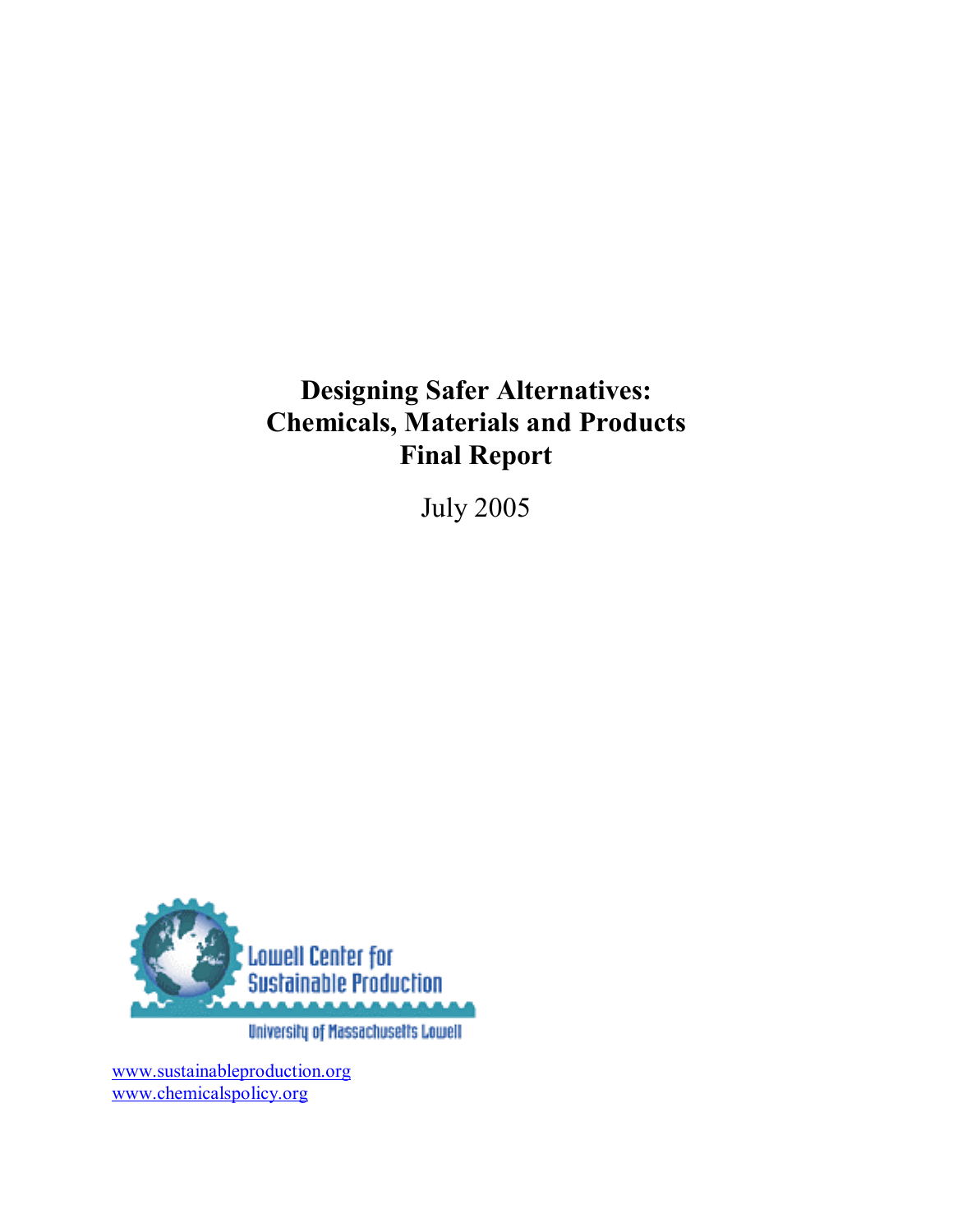| Preface                                           | p.2            |
|---------------------------------------------------|----------------|
| Meeting Overview                                  | p. 3           |
| Meeting Summary                                   | p. 9           |
| Chemicals<br>Background Paper<br>Workshop Summary | p. 13<br>p. 33 |
| Materials<br>Background Paper<br>Workshop Summary | p. 36<br>p. 48 |
| Products<br>Background Paper<br>Workshop Summary  | p. 52<br>p. 58 |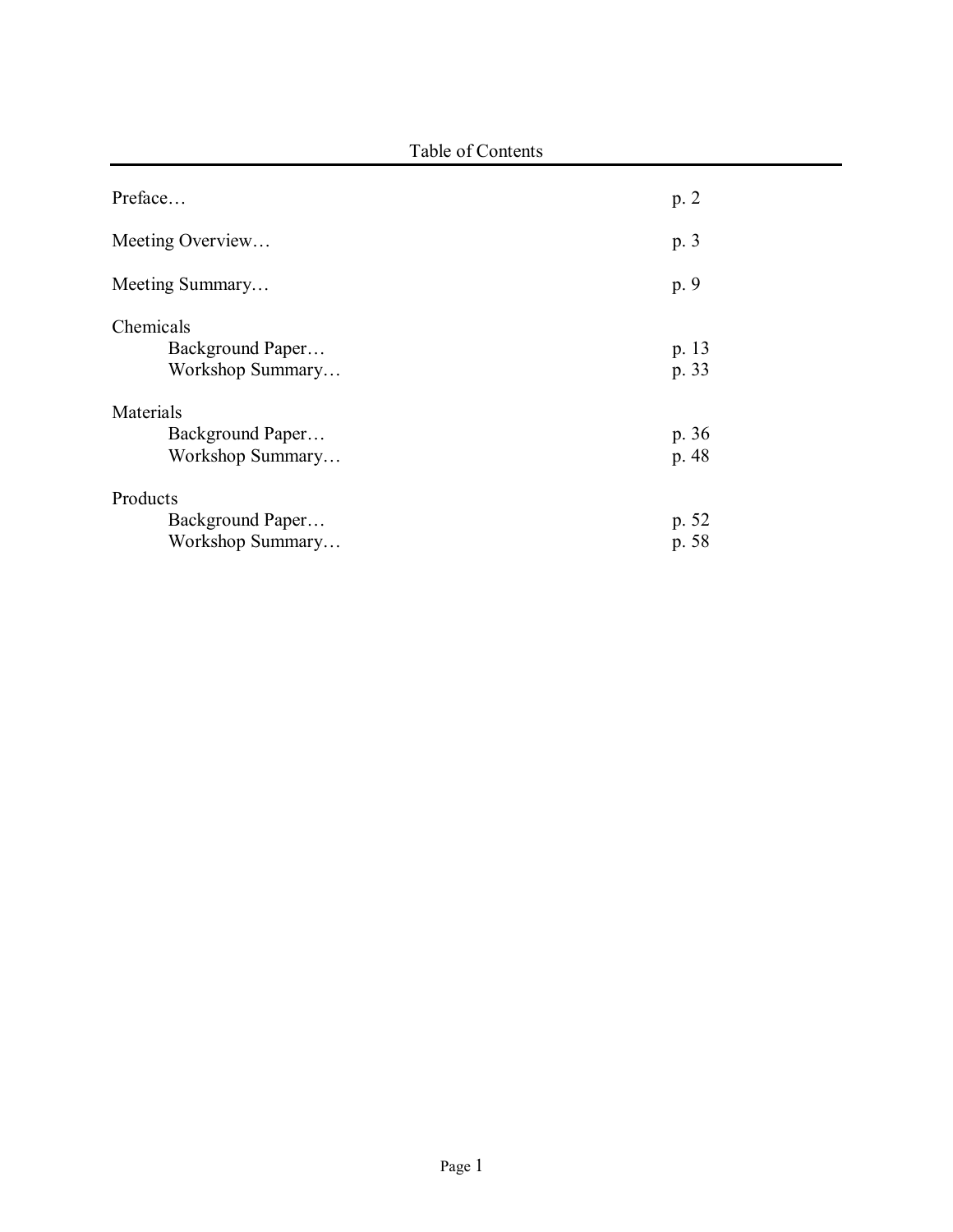## **Preface – Moving Towards Safer Alternatives**

There is growing international interest in the development of safer alternatives to problematic chemicals, materials, and products. For example, a central goal of the European Commission's proposed regulation on Registration, Evaluation, and Authorization of Chemicals (REACH) is the substitution of problem chemicals with safer alternatives. However, several questions arise in the context of finding safer substitutes: How do we know they are safer?; Are there lifecycle implications we should know about?; What are potential unintended consequences of substitutes?; Could they shift risks from consumers to workers, for example.

In recent years, various research projects around the globe have been undertaken to develop frameworks, approaches, and tools for assessment of substitutes at the chemical, material, and product levels. For example, even within the single institution of the University of Massachusetts Lowell, we identified several overlapping approaches to alternatives assessment in research projects. However, no consistent frameworks or methodologies have been proposed. This is a problem in that many governments and firms (particularly small and medium sized ones), even when they want to move towards safer materials, often lack tools or guidance on what they should look at in assessing alternatives.

For over a year, experts at the Lowell Center for Sustainable Production gathered regularly to discuss alternatives assessment processes and methods. Yet, we realized that we needed to engage a broader group of experts in this process who had been struggling with the same issues but had not been in contact with each other. To address the need for new, sufficiently flexible yet consistent tools for conducting alternatives assessment, the Lowell Center for Sustainable Production at the University of Massachusetts Lowell convened a group of 40 North American and European experts in chemicals substitution, alternatives assessment, life cycle assessment and product policy from government, industry, academia, and the nonprofit sector to discuss ways to improve and coordinate alternatives assessment processes. The overall goal of the workshop on Designing Safer Alternatives: Chemicals, Materials and Products**,** held from December 2-4, 2004 was to support the development of safer chemicals and products. The particular objective was to convene leading experts in substitution and alternatives assessment and advance its practice by diffusing knowledge of existing methods, creating as well as strengthening expert networks, and crafting protocols for performing alternatives assessments.

The following report contains the background papers on alternatives assessment prepared for the December 2004 meeting, as well as a summary of the meeting as well as notes from each of three breakout sessions addressing alternatives assessment tools for chemicals, materials and products. These documents were prepared by Mark Rossi, PhD, with the support of Joel Tickner, ScD, Sally Edwards, Ken Geiser, PhD, and with extensive input from other staff of the Lowell Center for Sustainable Production.

Based on these discussions, the Lowell Center for Sustainable Production is currently preparing a draft methodology and framework for alternatives assessment that it will broadly disseminate for comments and revision at the end of summer 2005. We believe that these documents provide useful background and support to on-going discussions aimed at improving processes to design and assess alternative chemicals, materials and products.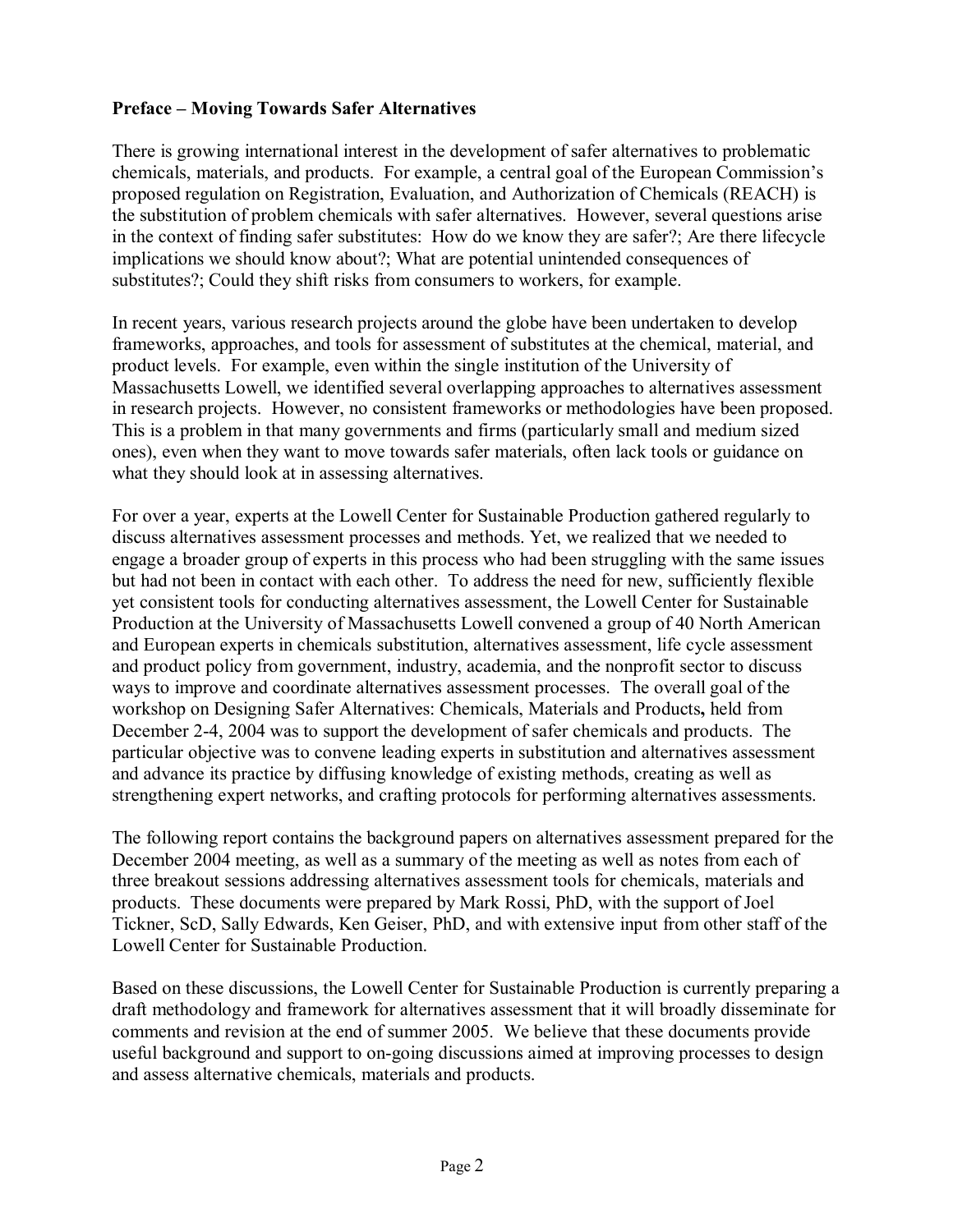**Setting the Context for the Lowell Workshop on:** 

#### **Designing Safer Alternatives: Chemicals, Materials + Products**

*ìCan one distinguish and define the specific properties of a technics directed toward the service of life: properties that distinguish it morally, socially, politically, esthetically from the cruder forms that preceded it? Let us make the attempt.*"

Lewis Mumford, *Technics and Civilization*, 1934 (p.7)

To create an economy that sustains life we need a material economy that nourishes ecosystems and human health, in addition to preventing damage to these systems. We need products made from renewable materials that biodegrade into healthy nutrients, materials that can be closed loop recycled, and processes powered by renewable energy. And we need production systems that sustain life, where the outputs from extracting or growing raw materials, manufacturing chemicals and materials, and manufacturing products are healthy inputs into ecological cycles. Reconfiguring our material economy will require changes in chemicals, materials, products (including services) and product function, systems (e.g., transportation systems, building systems, production systems, etc.), and our culture.

The Lowell three-day workshop on "Designing Safer Alternatives" was held to identify challenges, link together different initiatives (in government, business, academia, and the environmental movement), and advance our work and thinking on the methods and tools that help us identify environmentally preferable chemicals, materials, and products.

Given that the current economic system in developed countries economies so distant from our vision of an economy that supports life, a challenge that confronts those of us who want to reverse this trend is learning how to make decisions that do in fact move us towards sustainable materials.

As physical matter in our economy, chemicals, materials, and products are interrelated (for definitions of these terms see Box 0). Typical solid consumer products, such as the chairs we sit upon, are manufactured from materials, which in turn are constituted from chemicals. In some cases, chemicals are the product.<sup>1</sup> Thus products consist of materials and/or chemicals, materials consist of chemicals, and chemicals are constituents of materials or products.

Figure 1 illustrates the nested relationships between these types of matter.

 $\overline{a}$ 

<sup>&</sup>lt;sup>1</sup> Examples of chemicals as product, include: intermediates, process aids (e.g., chlorinated solvents in degreasing), disinfectants, cleaning products, etc. In such instances, chemicals are considered either singly or often as a mixture of chemicals.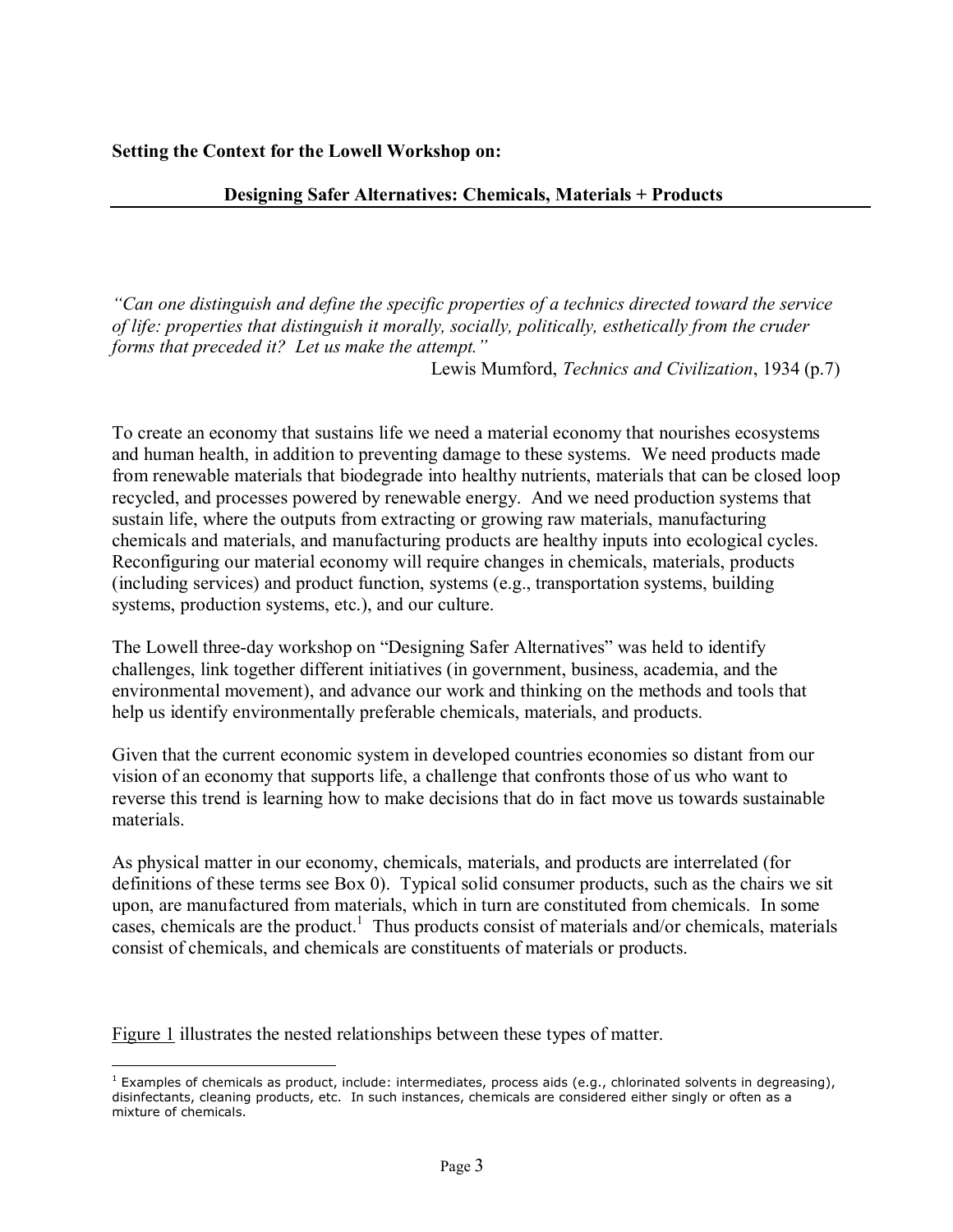Most products have this nested relationship. For example, consider the product, carpet tiles. Carpet tiles are made from a combination of backing and face materials. The face material is typically a nylon<sup>2</sup> and common backing materials include polypropylene, styrene butadiene rubber (SBR) and polyvinyl chloride (PVC). Nylon 6 is made from the chemical caprolactum; SBR is made from a mixture of chemicals styrene and butadiene, and the material natural rubber; polypropylene is made from the chemical propylene; and PVC is made from the chemicals ethylene and chlorine.

# **Box 0. Clarifying Terms**

**Chemical** is "any element, chemical compound or mixture of elements and/or compounds."<sup>1</sup> Chemicals are the constituents of materials. A chemical "mixture," also known as a chemical "preparation," includes multiple chemicals.

**Material** is "the basic matter (as metal, wood, plastic, fiber) from which the whole or the greater part of something physical (as a machine, tool, building, fabric) is made."<sup>2</sup> Human-made materials like petroleum-based plastics are synthesized from chemicals.

**Product** is "something produced by physical labor or intellectual effort."<sup>3</sup> Products made from physical matter (as opposed to intellectual products) are made of chemicals and/or materials. The terms "products" and "articles" are often used interchangeably.

The **"material economy"** is the physical matter upon which we base our lives.

 $\mathcal{L}_\text{max}$ <sup>1</sup> OSHA Hazard Communication Standard (HCS), Subpart Z, Toxic and Hazardous Substances, 29 CFR 1910.1200, Section " $c$ ", "Definitions." <sup>2</sup> G&C Merriam Company, 1976, *Webster's Third New International Dictionary* (Springfield, MA: G&C Merriam

What we have found is that the method used to evaluate each of these types of matter varies widely. There is no common agreement on how to do relatively quick environmental assessments of chemicals, materials, or products. What is common is the complexity of the evaluative task increases as we move from chemical to material to product. Table 1 depicts typical endpoints included in alternatives assessments of chemicals, materials, and products.

 $\overline{a}$  $2$  The two nylons are nylon 6 and nylon 6,6.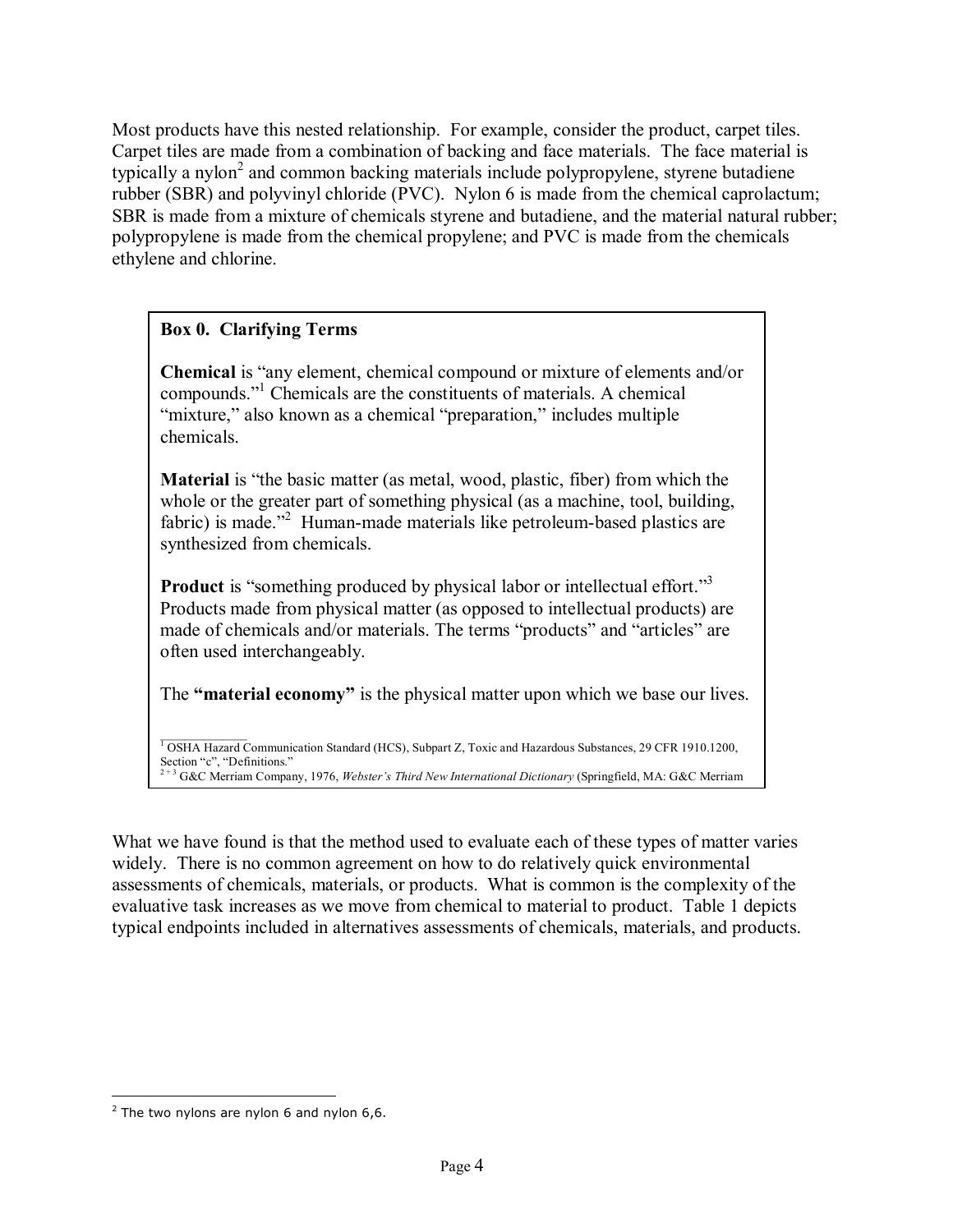Figure 1. Layers of Physical Matter in Our Economy



A key question for participants at the Lowell workshop is: what principles are common within or across chemical, material, and product assessments? Potential principles for designing and selecting safer alternatives, include:

- Apply life cycle thinking.
- Act in a precautionary manner (i.e., act on inherent hazard data, even though comprehensive data are unavailable).
- Treat chemicals and materials with missing data as chemicals/material of very high concern until data are available.
- Consider worker hazards -- chemical and physical hazards -- as well as environmental hazards.

| Table 1. Physical Matter and Typical Endpoints included in Environmental Assessments |  |
|--------------------------------------------------------------------------------------|--|
| <b>Endnoints included in Environmental Assessments</b>                               |  |

|               |              | епорошіх пісново пі епун опшенія Assessments |                                                                                          |              |              |              |             |          |  |  |
|---------------|--------------|----------------------------------------------|------------------------------------------------------------------------------------------|--------------|--------------|--------------|-------------|----------|--|--|
| Type of       | Inherent     | Environ-                                     | Environ-mental                                                                           | Environ-     | Recycl-      | Design for   | Use fewer   | Remove   |  |  |
| Physical      | hazards of a | mental                                       | hazards from                                                                             | mental       | ability/     | dis-assembly | materials.  | hazard-  |  |  |
| <b>Matter</b> | chemical     | hazards                                      | extraction,                                                                              | hazards      | degrad-      |              | com-ponents | ous sub- |  |  |
|               |              | from use                                     | processing,                                                                              | from         | ability      |              |             | stances  |  |  |
|               |              |                                              | & production                                                                             | disposal     |              |              |             |          |  |  |
| Chemical      |              |                                              |                                                                                          |              |              |              |             |          |  |  |
| Material      |              |                                              |                                                                                          |              |              |              |             |          |  |  |
| Product       |              |                                              |                                                                                          | $\mathbf{v}$ | $\mathbf{v}$ |              |             |          |  |  |
|               |              |                                              | ${\bf V}={\bf H}$ . Let us be the ded because the contract of the top contract of method |              |              |              |             |          |  |  |

 $X = Has$  been included in assessments of that type of physical matter.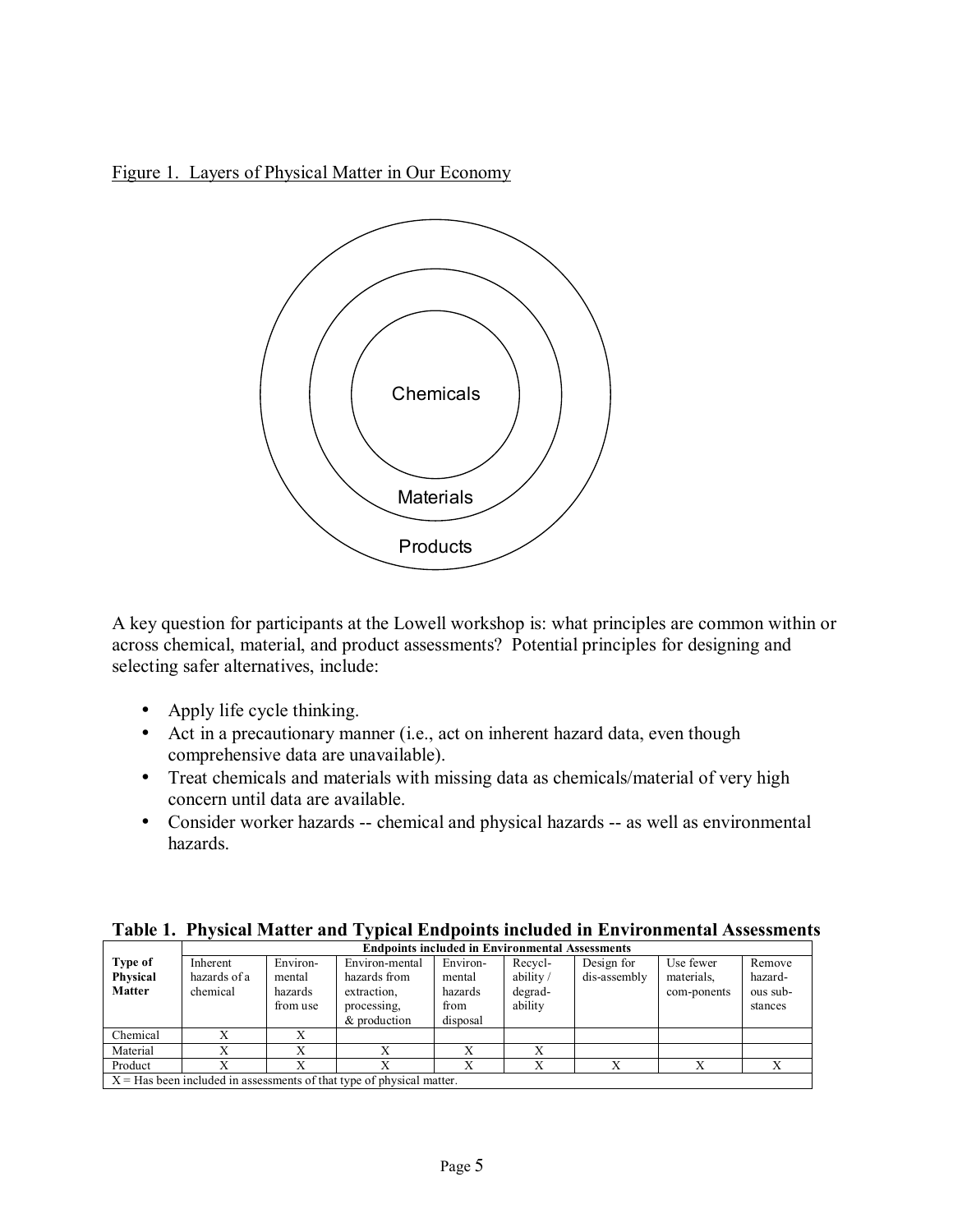In chemical assessments the emphasis is on the inherent hazards associated with the chemical, with modest attempts to incorporate proxies for exposure (e.g., end uses of a chemical). Additionally. many chemical assessments penalize chemicals that lack hazard data, assuming they are very high hazard chemicals until data demonstrates otherwise. We look forward to identifying "principles" of alternatives assessment with meeting participants.

Due to limited time and an already packed agenda we have drawn boundaries around the scope of the two and a half day meeting in Lowell. The meeting will focus on enhancing methods for alternatives assessment of chemicals, materials, and products. We recognize that two significant components of alternatives assessment are not on the agenda.

The first missing component is a discussion of the methods needed to facilitate more fundamental changes in the selection of physical matter; specifically changes in systems and culture. For example, more fundamental solutions to carpet tiles include creating less demand for carpets in the first place by redesigning office buildings (systems change) and altering consumer perceptions of carpets (cultural change).

Systems -- such as building, production, or transportation systems -- are complex mixtures of products and human activities. Culture is the complex mixture of human products, activities, and desires.<sup>3</sup> Lewis Mumford (a prominent American scholar of technology and society), for example, saw cultural norms as having a profound impact upon our use and employ of physical matter:

Our goal is not *increased* consumption but a vital standard: less in the preparatory means, more in the ends, less in the mechanical apparatus, more in the organic fulfillment. When we have such a norm, our success in life will not be judged by the size of the rubbish heaps we have produced: it will be judged by the immaterial and non-consumable goods we have learned to enjoy, and by our biological fulfillment as lovers, mates, parents and by our personal fulfillment as thinking, feeling men and women.<sup>4</sup>

As we move from products to systems to culture, the complexity of change increases along with the opportunities for creating more fundamental change in creating an economy in service of life (see Figure 2).

The second missing component is a discussion of how the "environmental health and safety" factor is integrated with other factors that organizations typically consider when selecting for an alternative chemical, material, or product. These other factors are: the costs of change (i.e., economic factor) and the technical performance of the alternative (i.e., technical performance and feasibility factor). Related to performance, is whether a viable alternative even exists. Increasingly social factors, including employment conditions and economic justice considerations, are being incorporated into product selections as well (see Figure 3). The report - - Substitution of hazardous chemicals in products and processes -- by Ökopol and

<u>.</u>

 $3$  Webster's dictionary defines "culture" as: "the total pattern of human behavior and its products embodied in thought, speech, action, and artifacts and dependent upon" the human " capacity for learning and transmitting knowledge to succeeding generations through the use of tools, language, and systems of abstract thought" (G&C Merriam Company, 1976, *Websterís Third New International Dictionary*, Springfield, MA: G&C Merriam Company). <sup>4</sup> Lewis Mumford, 1934, *Technics and Civilization* (New York: Harcourt Brace Jovanovich), p.399.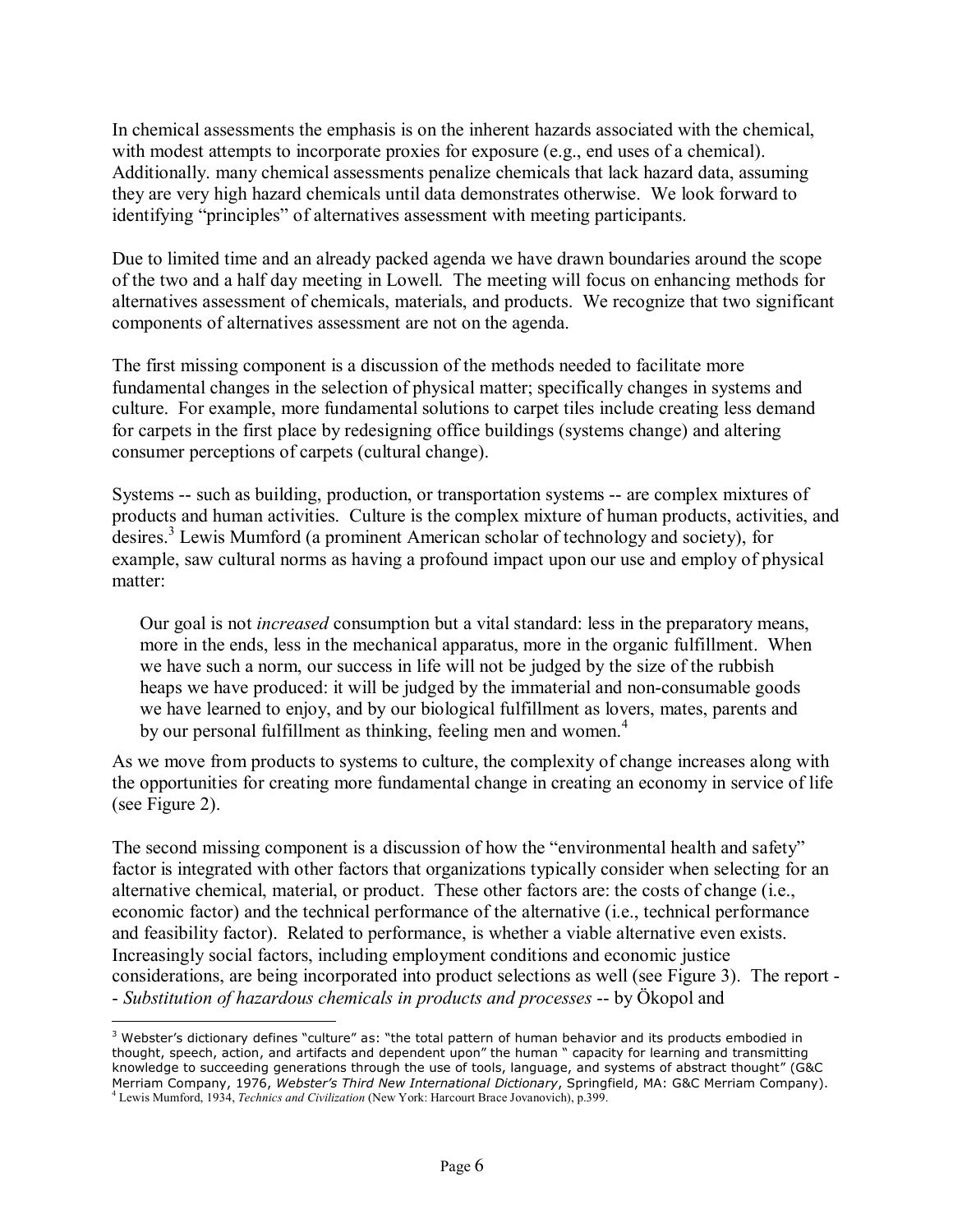Kooperationsstelle Hamburg for the Directorate General Environment, Nuclear Safety and Civil Protection of the Commission of the European Communities (2003) includes case studies on how organizations are integrating environmental health concerns with economic, social, and technical performance factors.





The terrain for designing and selecting for safer alternatives is wide and varied. We recognize the importance of integrating environmental health and safety concerns with performance, economic, and social factors and we also are aware of the need for fundamental cultural and societal change in order to move toward a sustainable society. At our meeting in Lowell we need to keep these broader issues in mind as we focus on improving methods for designing and selecting safer chemicals, products, and materials.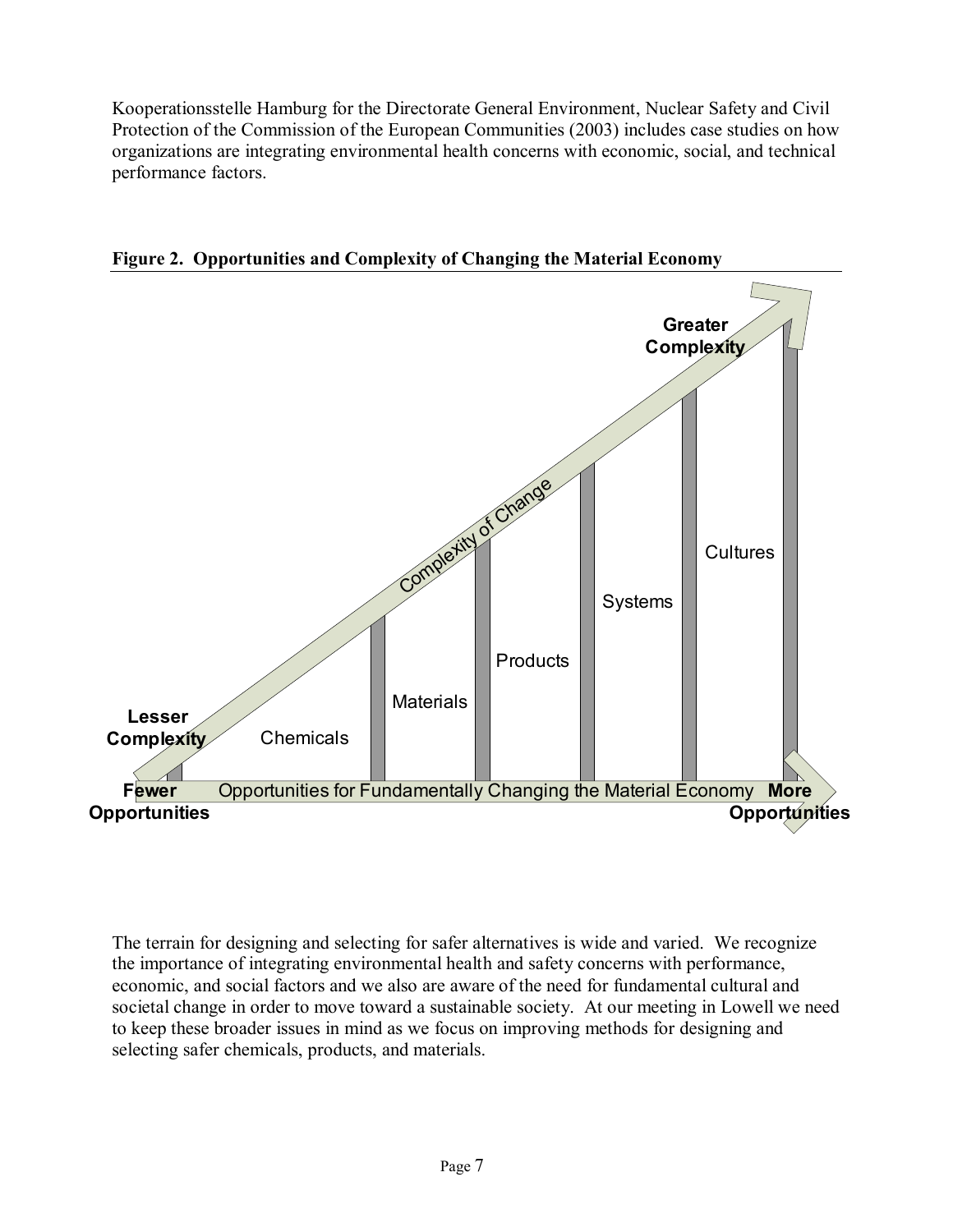**Figure 3. Selecting for Safer Alternatives: Factors Organizations Evaluate** 

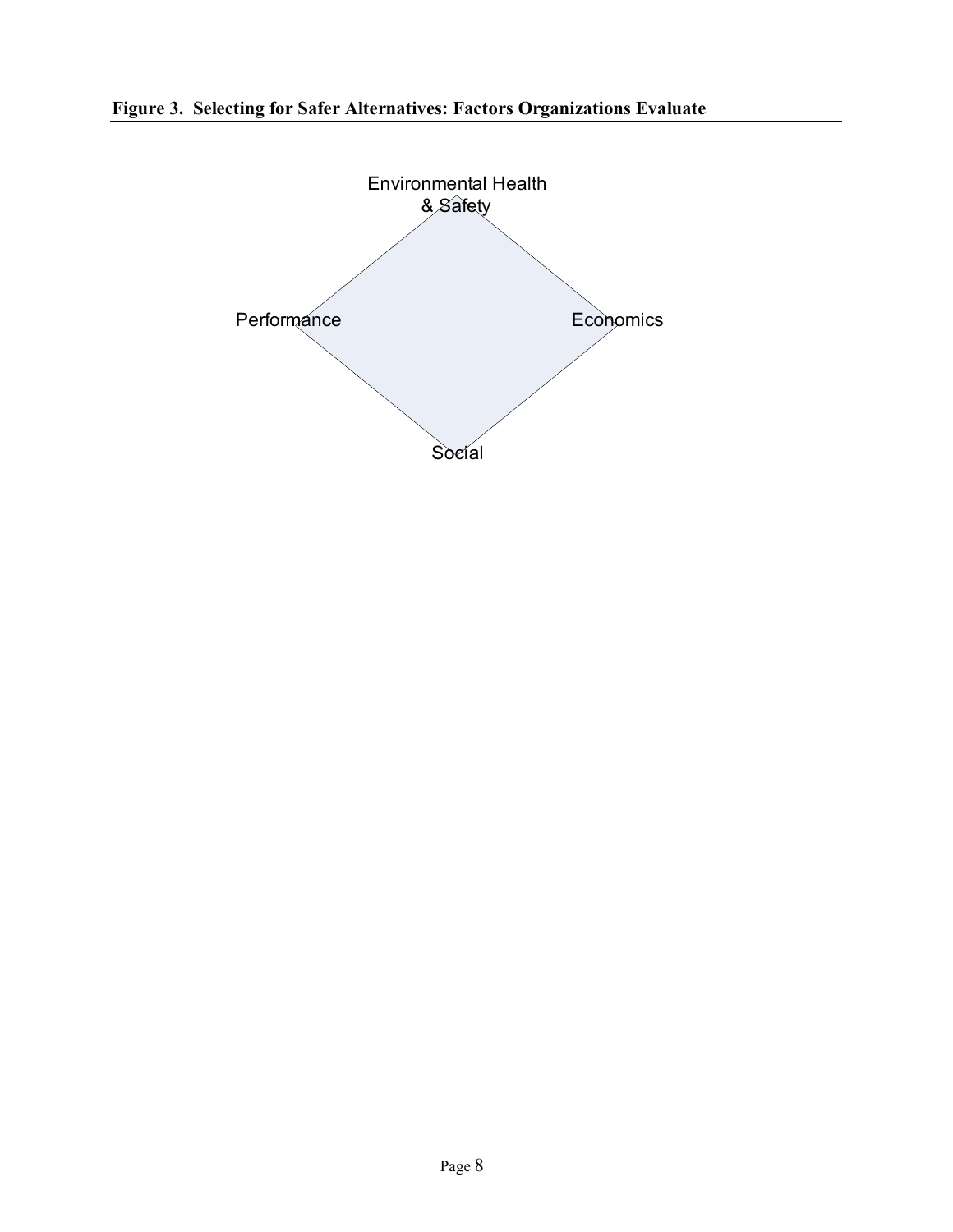## **Workshop Summary:**

#### **Designing Safer Alternatives: Chemicals, Materials + Products**

To advance the work and thinking on the methods and tools used to identify and compare r substitute, or alternative, chemicals, materials, and products, the Lowell Center for Sustainable Production convened a three-day workshop in December 2004 titled, "Designing Safer Alternatives: Chemicals, Materials, and Products." The participants were North American and European experts on alternatives and substitution assessment from governments, businesses, academia, and environmental groups.

The outcomes from the meeting are:

- 1. This workshop summary.
- 2. A set of papers prepared prior to the meeting to set the context for the workshop discussions: a) "Setting the Context for the Lowell Workshop on Designing Safer Alternatives," b) "Chemical Hazard Assessment Methods," c) "Material Assessment Methods," and d) "Product Assessment Methods."
- 3. Notes from the three break-out discussions at the workshop on Chemical, Material, and Product Assessment Methods and Tools.
- 4. Slides from the presentations made at the workshop.

Presented below are prominent themes that emerged over the course of the workshop. They are not agreements or consensus statements. This summary highlights the meeting organizers' interpretation of the prominent themes.

## **Underlying Themes / Principles for Alternatives Assessment**

Develop methods and tools for making, not delaying, decisions. Methods and tools that facilitate making relatively quick decisions based upon robust data are needed.

Creating safer products is a journey. Decisions are not final, they are steps along the path. Successful implementation requires continuous improvement and planning: "Don't let the best be the enemy of the good."

Define clear long term goals. For example, in Sweden has established a set of generational goals to achieve by 2020, including the goal of a non-toxic environment. Once clear, long-term goals are set, developing and identifying the appropriate methods and tools for achieving the goals becomes clearer.

Values matter. Be explicit about values. Methods developed, tools used, and how data are analyzed are affected by values. Examples of value judgments that emerge in alternative assessments include:

• whether to emphasize the hazards or risks of chemicals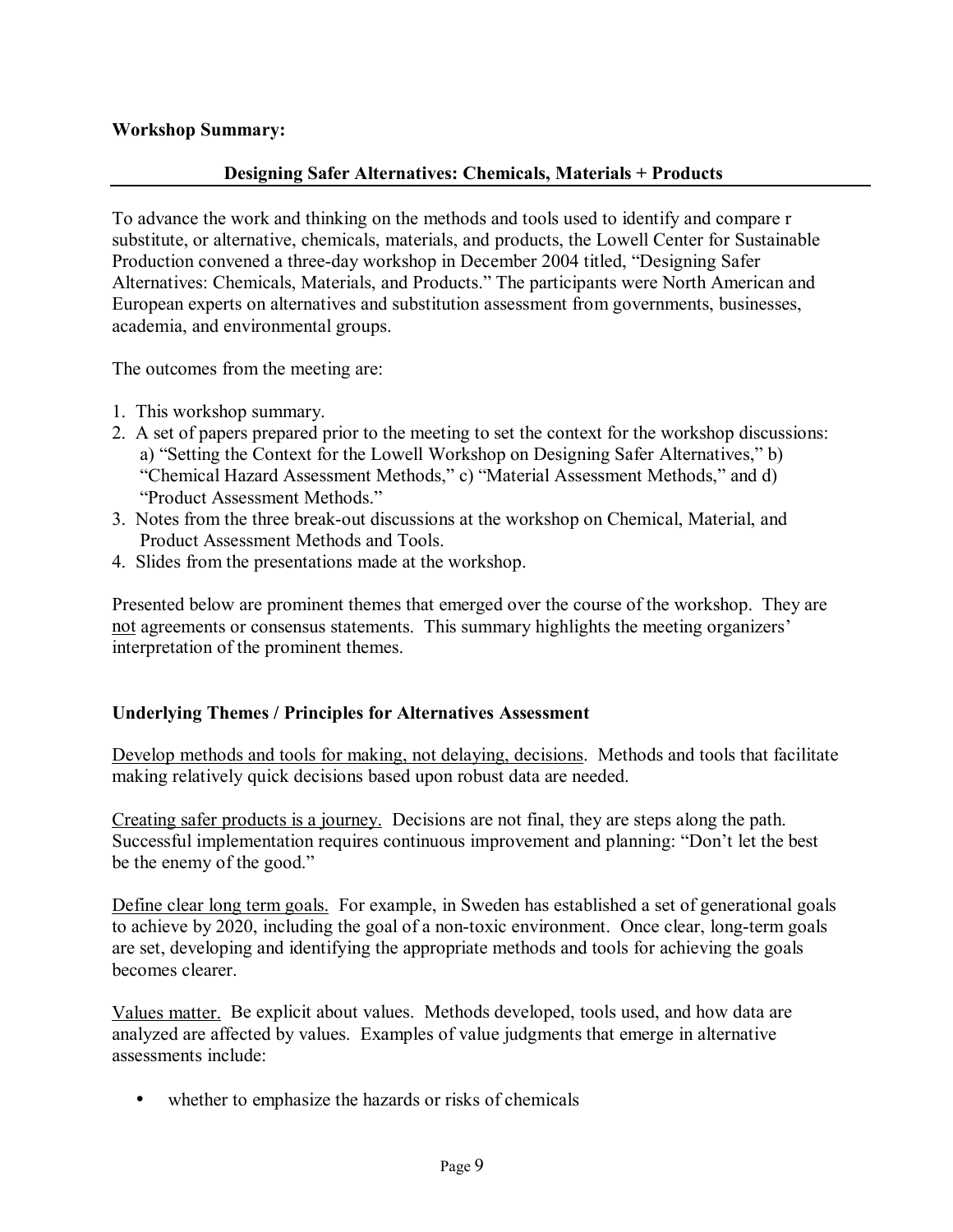- whether to emphasize pollution prevention or pollution control measures to manage toxic chemicals
- long-term goals and steps necessary to achieve them
- threshold of harm needed to trigger action
- priority action areas
- whether to aggregate data
- how to aggregate data

Note that value conflicts are likely across the course of any public alternatives assessment process since optimal solutions that address all concerns are seldom available.

Engage stakeholders in discussion of values, methods, and tools to define common ground as well as areas of difference.

Transparency. Methods and tools must be transparent. To achieve greater transparency need:

- Publicly available data, including full disclosure of chemicals and materials in products.
- Clearly stated methodological steps, scope of analysis, data sources, assumptions, and value judgments.

## **Define Alternatives Assessment**

There is a need for a **definition of alternatives assessment**. One option is to build from European definition of substitution:

ìthe replacement or reduction of hazardous substances in products and processes by less hazardous or non-hazardous substances or by achieving an equivalent functionality via technological or organisational measures.<sup> $55$ </sup>

## **Move to "Positive Criteria" for Evaluating Safer Alternatives**

To date, the definition of safer chemicals and materials has primarily been on identifying chemicals of high concern that need to be avoided. For example, carcinogens, OSPAR (Oslo-Paris Convention) priority chemicals, and persistent, bioaccumulative toxics (PBTs). These chemicals of high concern for elimination are useful because they create clear goals and bound the alternatives assessment process . Yet targeting chemicals of high concern for elimination operates from defining negatives, what we don't want, rather than defining positives, what we want.

At the meeting there was a clear desire to take the next step and specify positive criteria. Positive criteria are available and have been used in identifying environmentally preferable

 $\overline{a}$ <sup>5</sup> Ökopol and Kooperationsstelle Hamburg. 2003. Prepared for the Directorate General Environment, Nuclear Safety and Civil Protection of the Commission of the European Communities. *Substitution of hazardous chemicals in products and processes*. Hamburg: DG Environment.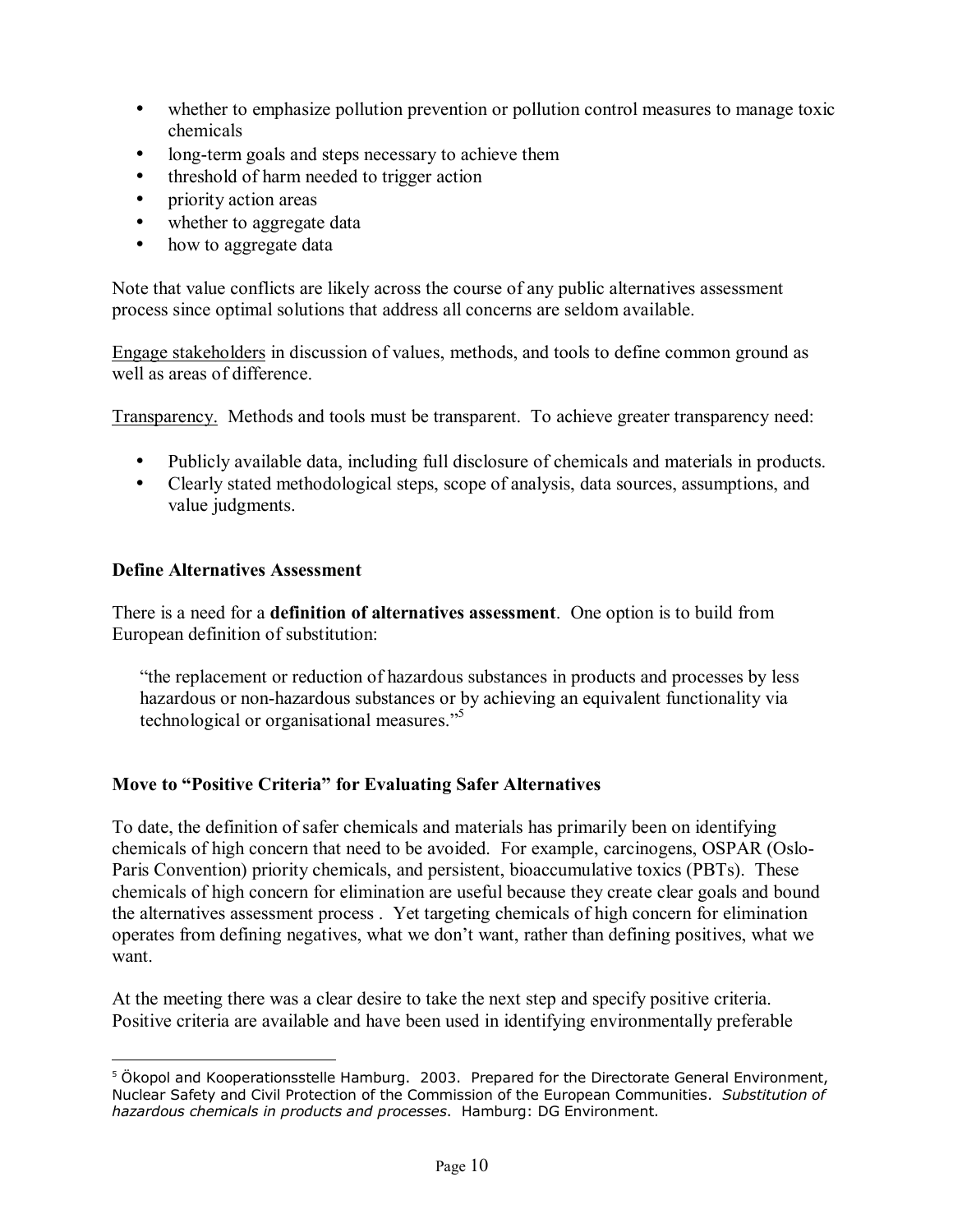alternatives. For example, preferring: renewable materials, products with high recycled content, biodegradable materials/products, chemicals that meet the 12 principles of green chemistry, durable products, etc. To date positive criteria have not been systematically combined into a method for evaluating safer tools. It was agreed, the time is now for developing such a methodology.

## **Moving Forward: Modular Approach**

There is no single alternatives assessment method or tool available to meet all needs, to fit all applications. Alternatives assessment methods and tools need to be flexible, adaptive, and probably modularized. The appropriate methods and tools will vary depending on:

- Goal: market transformation, competitive advantage, bringing up the laggards, internal behavioral change, achieving a non-toxic environment, etc.
- Audience: marketing, design, product development, senior management, supply chain, customers, communities, government, etc.
- Level of assessment: chemical, material, product, etc.

Especially notable throughout the two days was the need for methods and tools that foster behavioral change within organizations. That we need to move beyond just technically advanced tools to socially advanced tools.

## **Challenges**

Many challenges to advancing alternatives assessment were raised, including:

- Avoiding risk shifting -- for example, from developed to developing nations.
- Managing tradeoffs -- for example, switching to a less toxic chemical that causes greater global warming or creates new workplace hazards.
- Addressing value conflicts.
- Choosing which approach -- hazard or risk assessment -- to use in defining problems; and which approach is appropriate under what circumstances.
- Addressing data gaps and uncertainty and how to act on uncertainties.
- Deciding whether to aggregate data.

**Example Rack**? Issues (i.e., issues we did not address at the meeting, but that need to be addressed at a later date)

The full range of issues related to alternatives assessment were not covered at the meeting. Missing elements that are important to comprehensive alternatives assessment include:

- Incorporating social sustainability into methods and tools.
- Evaluating technical and economic performance.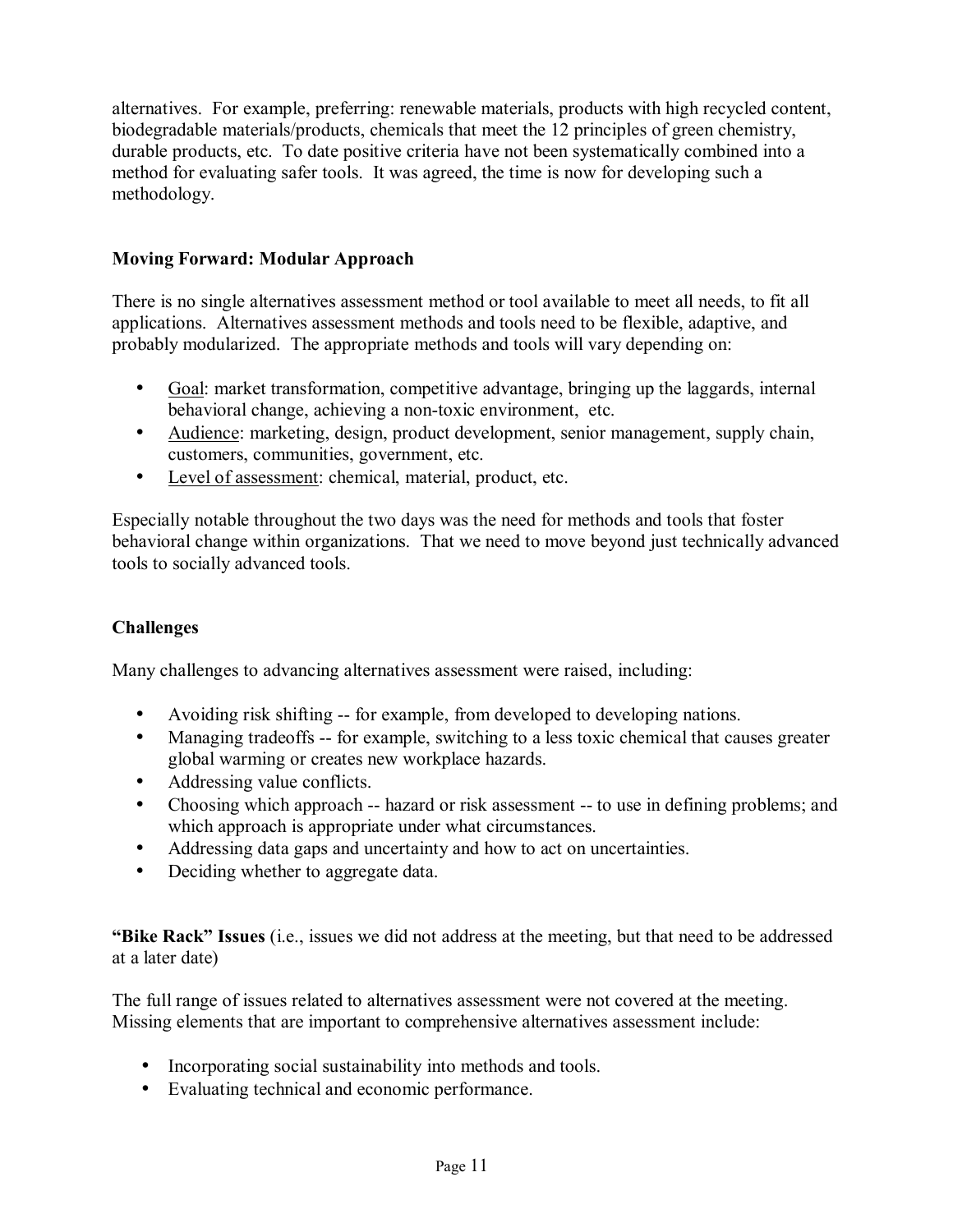• Achieving organizational buy-in and implementation.

#### **Next Steps**

At the close of the meeting participants brainstormed a list of next steps needed for advancing alternatives assessment. That list:

- Produce final report from the meeting
- Write, publish, and collect: case studies of use of innovative alternatives assessment methods
- Create an alternatives assessment network
- Host future meetings that include designers and/or addresses the "bike rack" issues
- Produce material flows with use level data
- Compare and evaluate existing methods and tools to develop more comprehensive and adaptable tools.

There was no agreement on who would address these issues, other than the first bullet, which the Lowell Center for Sustainable Production agreed to produce.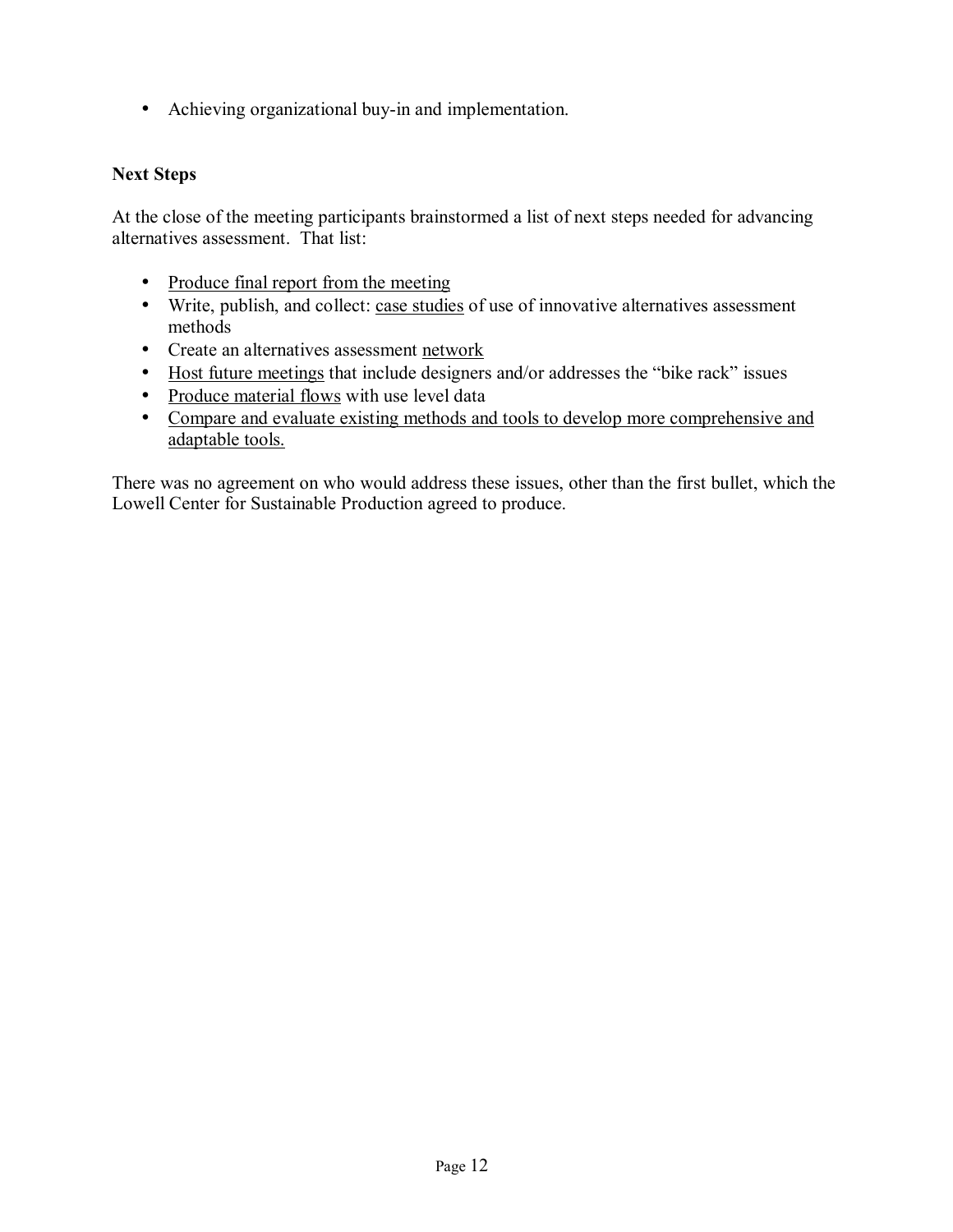#### **Chemical Hazard Assessments Background Paper:**

#### **Designing Safer Alternatives: Chemicals, Materials + Products**

With the goal of using green chemicals and avoiding hazardous chemicals, governments and businesses are developing and using methods to inform their chemical policies and purchasing choices. And businesses are using methods to inform chemical choices in manufacturing as well as in material and product selection. We call these methods "chemical hazard assessments" because they assist in the design and selection of safer chemicals by evaluating the relative hazards and/or greenness of chemicals. Hazards refer to the negative attributes of chemicals, such as carcinogenicity or flammability. "Greenness" refers to positive environmental attributes, such as biodegradability or safe for aquatic organisms. The focus here is not on quantitative risk assessment (a quantitative evaluation of hazard and exposure), but rather on methods that allow for relatively quick assessments of the hazards/greenness of chemicals.<sup>6</sup> Prominent examples of chemical hazard assessment methods include:

- The "Evaluation Matrix" developed for the German Federal Environmental Agency.
- "Quick Scan" developed by The Netherlands.

 $\overline{a}$ 

- "PRIO" developed by the Swedish Chemicals Inspectorate (KemI).
- "The Column Model" developed by the German Institute for Occupational Safety (BIA).

Chemical hazard assessments are often part of broader evaluations that include the economic costs, social implications, and technical performance characteristics of alternatives. The linkages between chemical hazard assessments and these additional factors are not addressed in this background paper. For a discussion of the differences and overlaps between chemical, material, and product assessments see the Lowell background paper included in your packet: "Setting the Context for the Lowell Workshop on Designing and Selecting Safer Alternatives: Chemicals, Materials, and Products."

 $6$  Chemical hazard assessments are a type of hazard assessment. They address the inherent properties of a substance that give it the potential to cause adverse effects and sometimes the potential magnitude of those effects (be they physical hazards, toxicological, etc.). Such assessments do not generally address whether there is sufficient exposure to cause the effect from that substance in a particular situation. However, some chemical hazard assessments do combine hazard determinations with some qualitative assessment of exposure (for example use category) resulting in a qualitative risk estimate.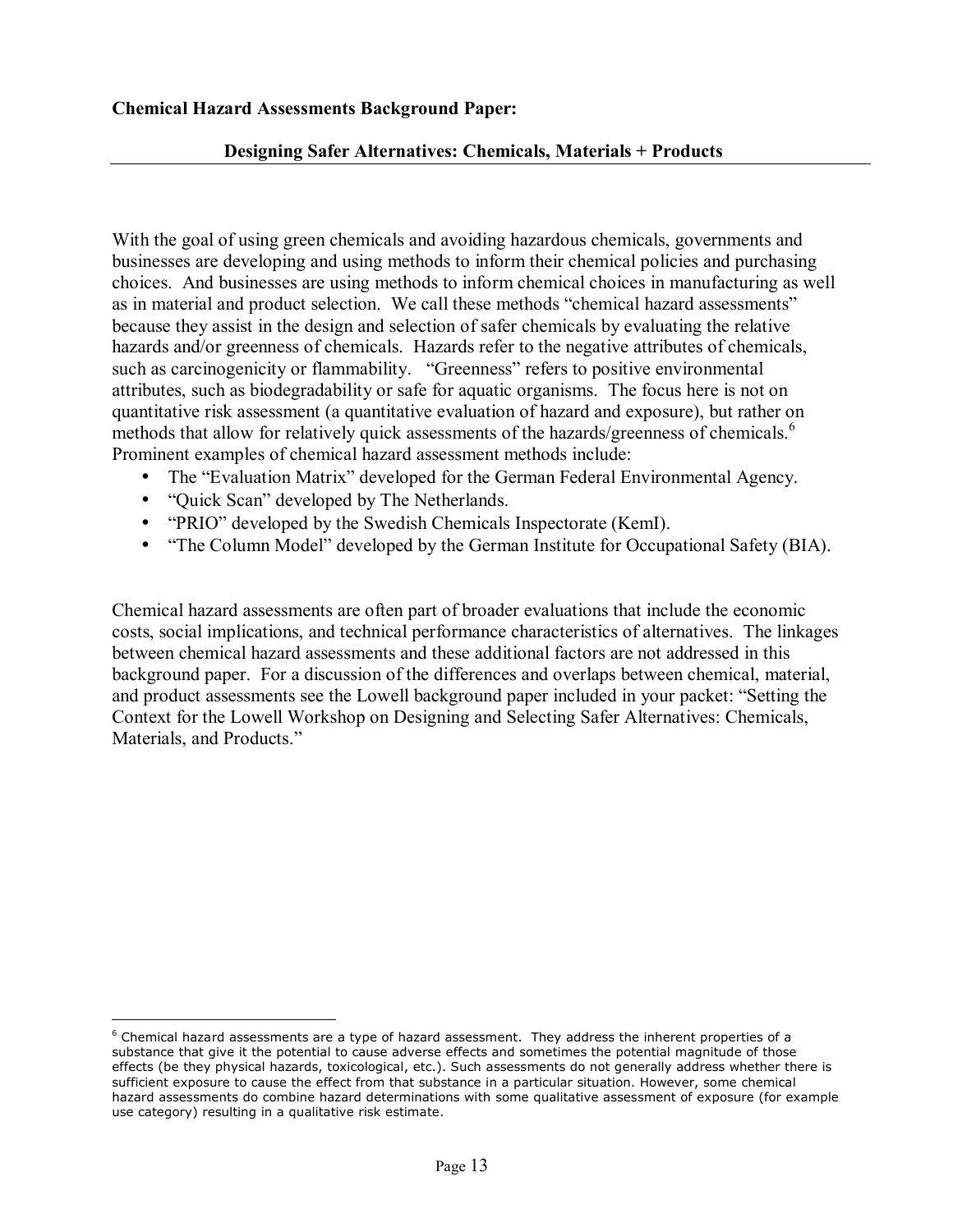This background paper highlights:

- Specific tools and approaches to evaluate chemicals.
- Analytic methods used to select less hazardous chemicals.
- The core elements of chemical hazard assessments

Not included in this background paper are approaches that overlap, but are broader than chemical assessments, such as life cycle assessments (which are discussed in the background paper on product assessments).

## **1. Defining Substitution**

Chemical hazard assessments are often part of a broader review of substitution; broader than simply switching from Chemical X to Chemical Y. In Europe, for example, where the substitution principle has a much longer history of use, the term "substitution" encompasses a broader framework than simply moving from one chemical to another. For example, in their report to the European Commission's Directorate General Environment, Nuclear Safety and Civil Protection, Ökopol and Kooperationsstelle Hamburg defined "substitution" as meaning:

the replacement or reduction of hazardous substances in products and processes by less hazardous or non-hazardous substances or by achieving an equivalent functionality via technological or organisational measures (DG Environment, 2003, p. i).

Thus implementing the substitution principle can occur at a variety of levels: the chemical, material, product, system, or even cultural level.

For example, the persistent, bioaccumulative toxicant penta-brominated diphenyl ether (penta-BDE) has been used as a flame retardant in the manufacture of plastic foam. In pursuing alternatives to penta-BDE manufacturers and consumers in the foam supply chain have a variety of choices. Foam manufacturers can choose a chemical substitute (e.g., another flame retardant) or could develop alternative cushioning materials, such as cotton. Manufacturers of products containing foam can purchase foam with a different chemical flame retardant, purchase a different cushioning material, or re-design their product so that foam is no longer necessary.

This background paper on chemical hazard assessments focuses on how to select among chemicals, a considerable task on its own. The broader concept of substitution is carried through in the other Lowell Center background papers on materials and product assessments.

## **2. Chemical hazard Assessment Methods**

Among the array of chemical hazard assessment models in use, this paper highlights several that illustrate three different methods in use: hazard data display methods, screening methods, and numeric methods.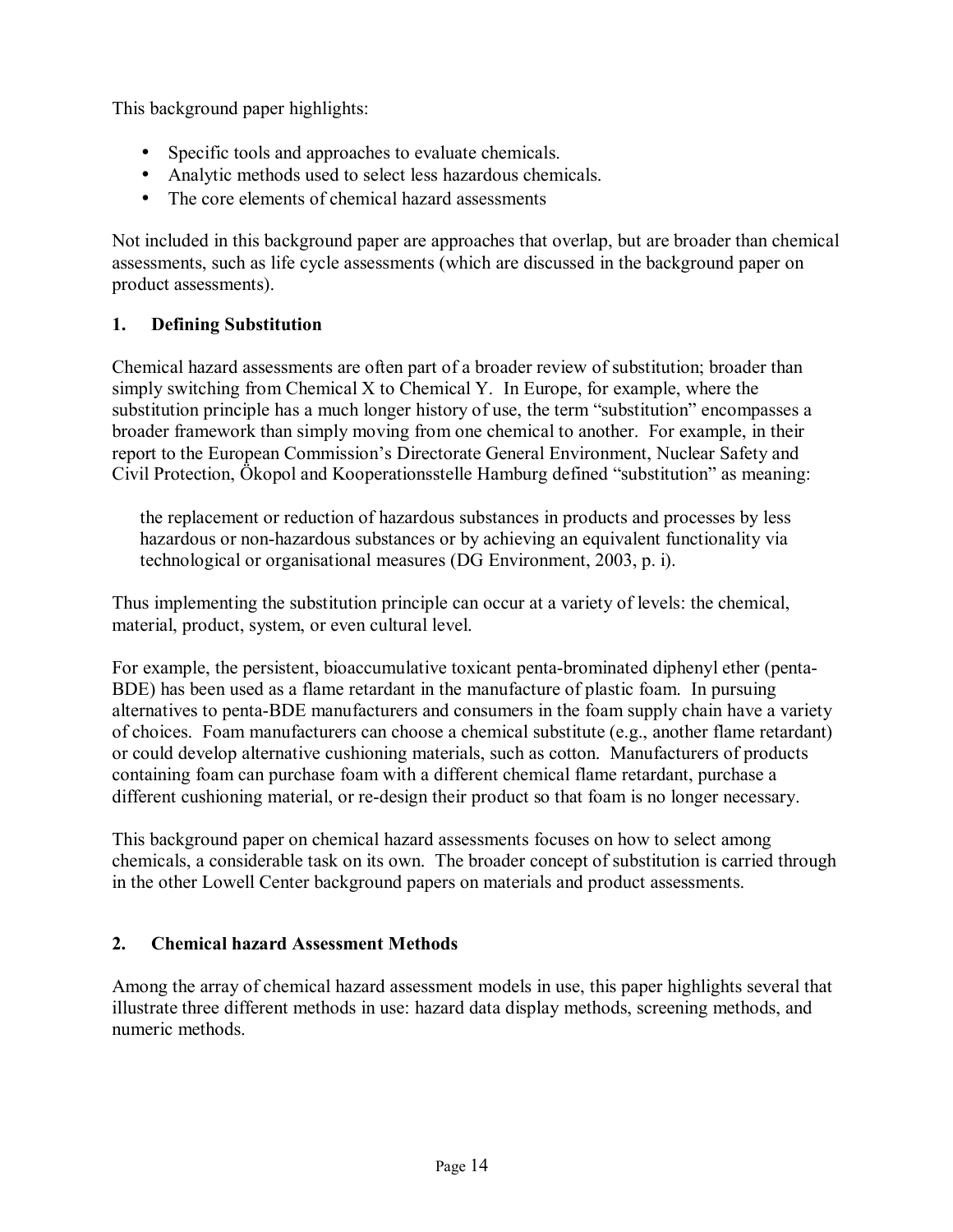#### **2.1. Hazard Data Display Methods: Creating Templates, Leaving Data Analysis to Users (e.g., The Column Model)**

**The Column Model** is an informational tool on chemical hazards. Developed by the Institute for Occupational Safety (BIA) of the German Federation of Institutions for Statutory Accident Insurance and Prevention, The Column Model presents data on chemical hazards in a tabular format. The columns are six hazard endpoints: acute health risk, chronic health risk, environmental risk, fire and explosion, liberation properties, and risks by technology. The rows are divided into five hazard levels: very high, high, medium, low, and negligible risks (see Table 2).

|                         | <b>Hazard Endpoints</b>        |                                     |                               |                                         |                              |                                           |  |  |  |
|-------------------------|--------------------------------|-------------------------------------|-------------------------------|-----------------------------------------|------------------------------|-------------------------------------------|--|--|--|
| Hazard<br><b>Levels</b> | <b>Acute health</b><br>hazards | <b>Chronic</b><br>health<br>hazards | Environ-<br>mental<br>hazards | <b>Fire and</b><br>explosion<br>hazards | <b>Exposure</b><br>potential | <b>Hazards</b><br>caused by<br>procedures |  |  |  |
| Very high               |                                |                                     |                               |                                         |                              |                                           |  |  |  |
| High                    |                                |                                     |                               |                                         |                              |                                           |  |  |  |
| Medium                  |                                |                                     |                               |                                         |                              |                                           |  |  |  |
| Low                     |                                |                                     |                               |                                         |                              |                                           |  |  |  |
| Negligible              |                                |                                     |                               |                                         |                              |                                           |  |  |  |

The criteria for each cell in the table are determined primarily by risk phrases (R-phrase). For example, in the "Fire and Explosion Hazards" column, the criteria for the very high risk cell are: "explosive substances / preparations"  $(R2, R3)$ ; "extremely flammable gases and liquids  $(R12)$ : and "spontaneously flammable substances/preparations"  $(R17)$ .

The Column Model creates a framework for presenting data by hazard category and potential risk level. Users of the model are responsible for collecting and analyzing the data. How chemicals are compared is left up to the user of the model. Users of the model can use "dominance analysis" and/or "positional analysis" to compare the data.

In **dominance analysis** "an alternative is dominated if there is another alternative that excels it in one or more criteria and equals it in the remaining criteria. The first alternative is compared with the second and if one is dominated by the other, the dominated is discarded. A comparison with the next alternative follows. At the end the analyst obtains a set on non-dominated alternatives" (Nordic Council of Ministers, 1997).

In **positional analysis** "the direction of the criteria is identified so that the desired direction is defined (minimization or maximization). The values for the criteria are contained in the reduced evaluation table, which is the source of information showing the possible combinations of the criteria supporting certain alternatives. Conclusions are drawn directly on the basis of this information. In this analysis the decision is made based on the criteria considered most important. This means omitting the values of other criteria" (Nordic Council of Ministers, 1997).

<sup>&</sup>lt;u>.</u>  $^7$  R-phrases are defined in the EU by Directive 2001/59/EC, starting on page 82, Annex III.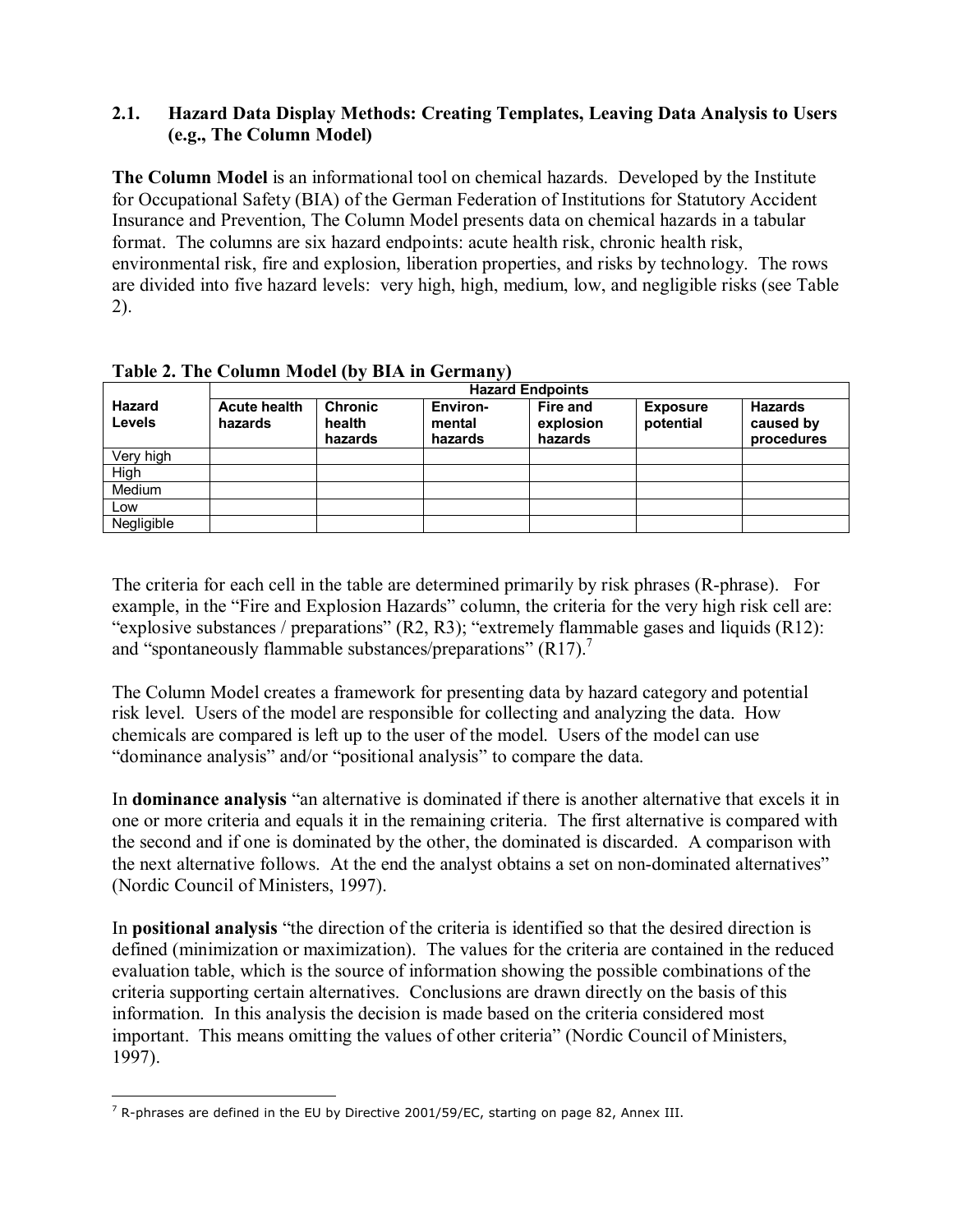In The Column Model chemicals are compared based upon which cell they fall into for each column. Dominance analysis would be used first to assess whether, for example, Chemical X scores better or equal than Chemical Y for all columns. Since the likelihood of dominance across all six columns is low, positional analysis is likely to be necessary. In positional analysis the decision maker narrows the assessment by choosing one or more columns (e.g., only acute and chronic health hazards) for comparison.

Other models that create templates and leave analysis to the user include the German Federal Environmental Agency's "Evaluation Matrix" (see Section 2.3) and the Pollution Prevention Options Analysis System ("P2OASys" - developed by the Massachusetts Toxics Use Reduction Institute and Mission Research; see Section 2.3).

The advantages of data display models are they allow users to see the range of hazards posed by chemicals, to understand how the hazard levels are defined for each endpoint (if the criteria behind the hazard level classifications are transparent), to see potential risk trade-offs between chemicals, and to incorporate their values into deciding which columns (hazard endpoints) are most important to their decision making processes. Values and subjective decisions are embedded in The Column Model in specifying the hazard levels and defining the criteria for each cell. Users in turn overlay their values and priorities when prioritizing among endpoints (i.e., columns).

The interpretive flexibility of data display models, however, is also a disadvantage because they do not specify which hazard endpoint(s) are of greatest concern to governments, industry, or environmental organizations.

## **2.2. Screening Methods: Creating Categories of Concern, Recommending Actions (e.g., Quick Scan)**

Developed by the Dutch Ministry of Housing, Spatial Planning and the Environment, the "Quick" **Scan**<sup>n</sup> method forms an integral part of the Dutch Government's initiative to implement a chemicals substitution policy for high hazard chemicals and chemical mixtures. $\delta$  The goals of Quick Scan are to:

- Develop substance profiles based on hazard information.
- Classify chemicals into categories of concern.
- Direct the industrial community to appropriate actions for chemicals of high concern.

The steps in the Quick Scan method are:

- Gather hazard data on chemicals.
- Use criteria to assign chemicals to hazard levels.
- Use decision making rules to determine concern categories.
- Revise concern categories based upon use data.

 $\overline{a}$  $^8$  Unless otherwise cited, all the data in this section that relates to Quick Scan are from SOMS, 2001.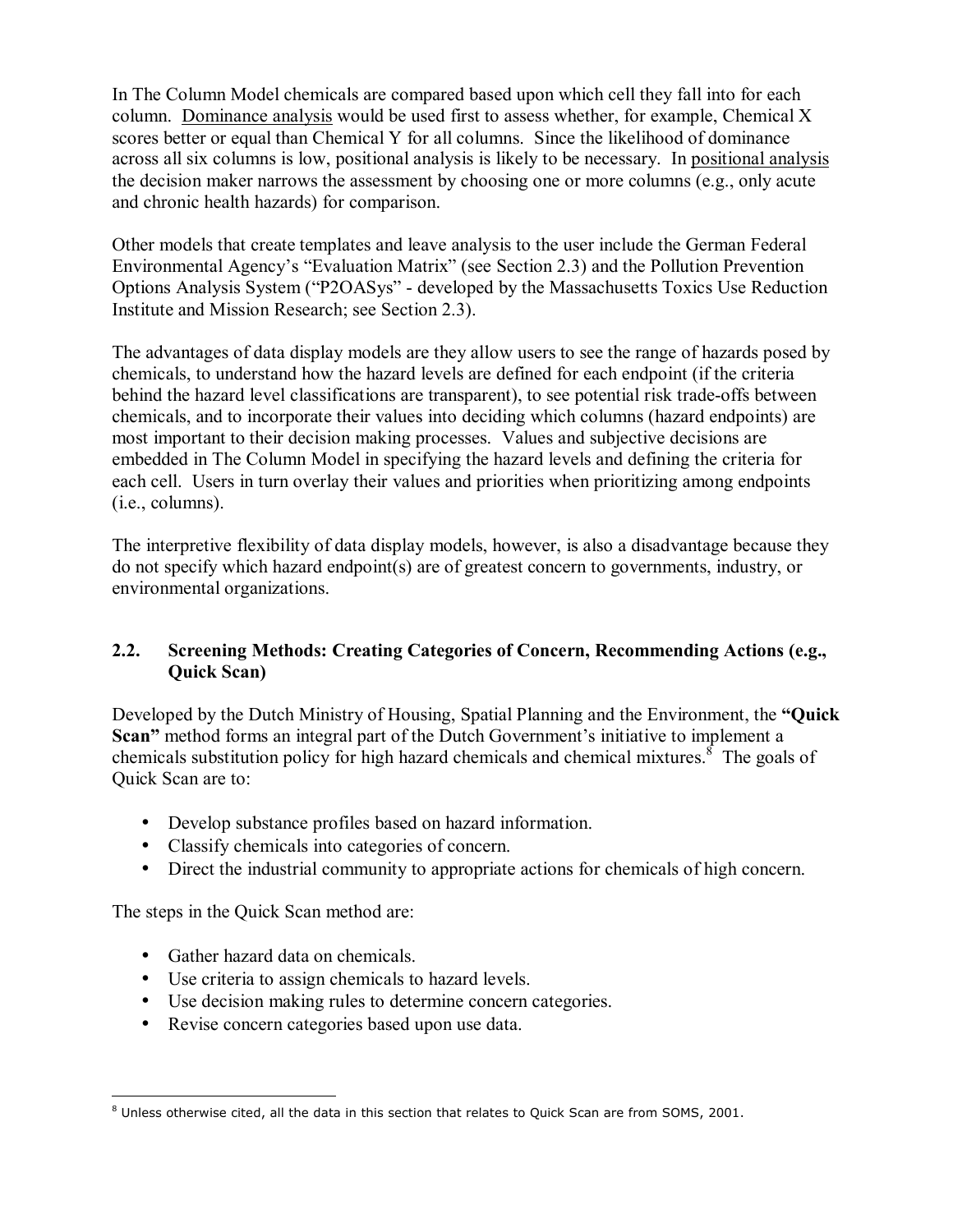The responsibility for implementing Quick Scan resides with the industrial community.

Similar to The Column Model, Quick Scan specifies criteria for determining hazard levels of a chemical for specific hazard endpoints (see

Appendix **2** for the spreadsheet format). The hazard endpoints for Quick Scan are slightly narrower than The Column Model, with Quick Scan excluding "fire and explosion" and "risks by technology."

More significantly, Quick Scan differs from The Column Model in that it:

- Develops decision making rules for converting hazard levels into concern categories (see Appendix 3)
- Develops criteria for revising concern categories based upon potential for exposure (based upon use categories) as well as availability of alternatives.
- Specifies required industrial actions related to concern categories.

The decision making rules for converting hazard levels into concern categories are straightforward for the human health hazards,<sup>9</sup> where a high hazard level (e.g., carcinogenicity  $°C1"$ ) translates into a "very high concern" category (see Appendix 3). The decision making rules for PBTs are more complex, where the assigning of a chemical to a concern category is based upon the chemical's combined hazard level for P (persistence) and B (bioaccumulative capacity) and T (eco-toxicity). For example, a  $P1 + B1b + T2 =$  "very high concern," while P2 +  $B2 + T3$  = "concern" (see Appendix 3 for further details).

The concern categories are then adjusted for based upon potential for exposure -- as determined by chemical uses (see

Table 3) -- and the availability of alternatives.

 $\overline{a}$ 

Finally the classification of a chemical as "very high concern" or "high concern" has specific actions associated with it:

- "Substances giving rise to Very High Concern must, in principle, no longer be used" (SOMS, 2001, p.39).
- Substances of High Concern "are not to be permitted for consumer purposes and in open profession use, unless certain preconditions are satisfiedî (SOMS, 2001, p.40).

Substances of Concern are "permitted, provided that certain limit conditions are satisfied" (SOMS, 2001, p.40).

<sup>&</sup>lt;sup>9</sup> The five human health hazards addressed are: toxicity for humans, carcinogenicity, mutagenicity, reprotoxicity, and hormone disruption.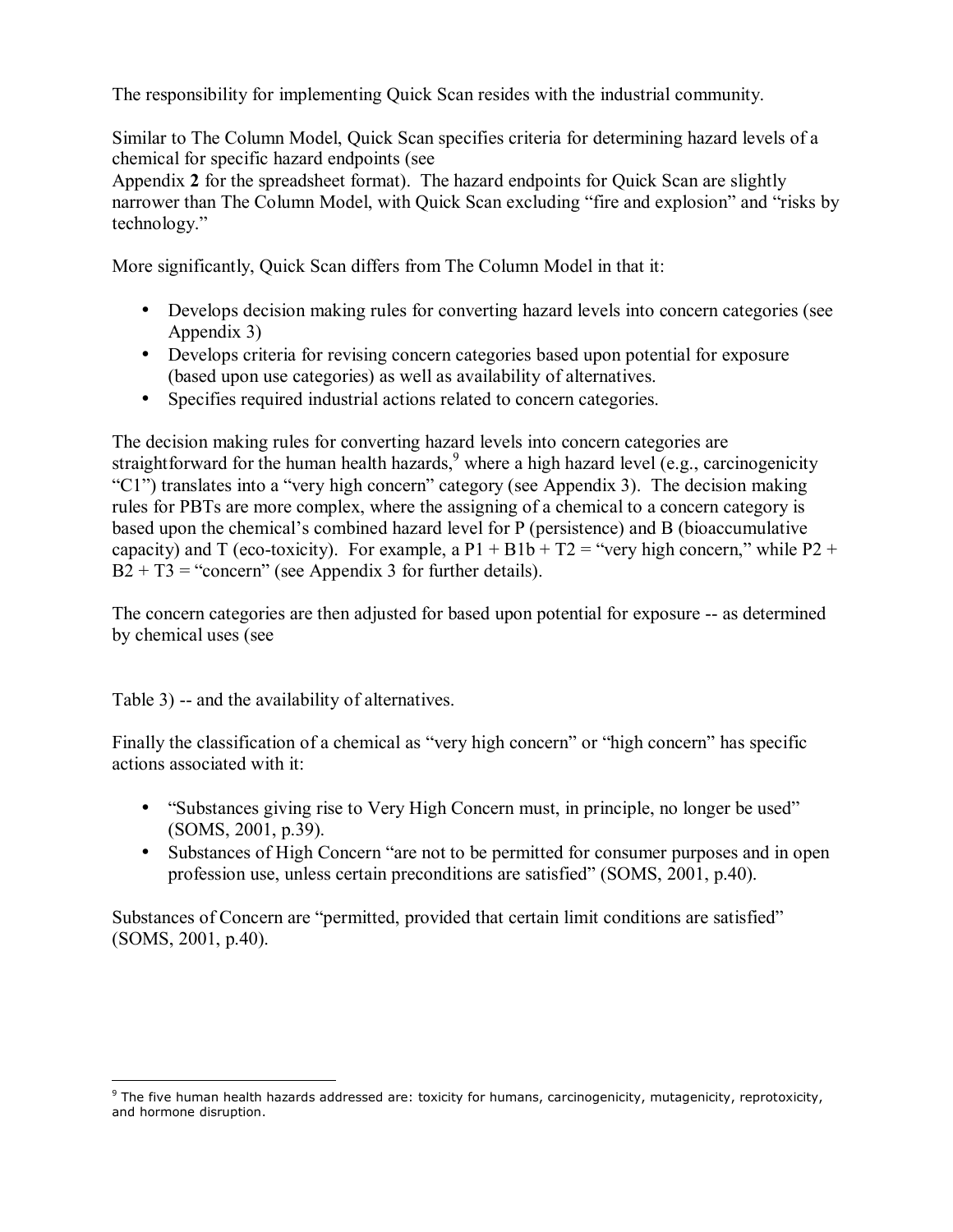|                                      | Use of Substances as Indication of Exposure       |                                             |                                        |                                           |  |  |  |
|--------------------------------------|---------------------------------------------------|---------------------------------------------|----------------------------------------|-------------------------------------------|--|--|--|
| <b>Concern on Basis</b><br>of Hazard | <b>Site limited</b><br>intermediate<br>substances | Substances in<br>industrial<br>applications | Open professional<br>use of substances | Substances in<br>consumer<br>applications |  |  |  |
|                                      | Low exposure                                      | <b>Exposure</b>                             | <b>High Exposure</b>                   | Very high exposure                        |  |  |  |
| Very high concern                    | High concern                                      | High concern                                | Very high concern                      | Very high concern                         |  |  |  |
| High concern                         | Concern                                           | Concern                                     | High concern                           | High concern                              |  |  |  |
| Concern                              | Concern                                           | Concern                                     | Concern                                | High concern                              |  |  |  |
| Low concern                          | Low concern                                       | Low concern                                 | Low concern                            | Concern                                   |  |  |  |
| No data, very high<br>concern        | Very high concern                                 | Very high concern                           | Very high concern                      | Very high concern                         |  |  |  |

**Table 3. The Dutch "Quick Scan" Method for Substances of Concern** 

Source: SOMS, 2002

The Quick Scan Model is designed to de-select chemicals, those that are categorized as Very High Concern and High Concern but can also be used to allow continued use of chemicals identified as low concern. In this vein, the analytic method behind Quick Scan is similar to what the Council of Nordic Ministers report on decision aid methods calls the "elimination by aspects" procedure, where choices are made by defining threshold criteria that eliminate chemicals/substances as options for use (Council of Nordic Ministers, 1997).

Quick Scan differs from the elimination by aspects procedure (as defined by the Council of Nordic Ministers report) in that it does not lead to a final selection. Instead, Quick Scan screens chemicals into broad categories -- e.g., very high concern, concern, etc. -- but does not create a mechanism, for example, for selecting among chemicals that fall into the "Concern" category.

Values and subjective decisions enter into Quick Scan when defining criteria, decision making rules, and revising concern categories based upon use data.

# **2.3. Numeric Methods: Aggregating Data into Common Units, Ranking Chemicals**

The screening and hazard data display methods discussed above create tools that allow users to make decisions based upon disaggregated data: the methods convert hazard data into categories without converting the data into a common unit. Methods that aggregate data take an additional step of combining all the data into a single numerical value.

An example of an aggregated data method is the German Federal Environmental Agency's Evaluation Matrix. The Evaluation Matrix is similar to The Column Model in that it also defines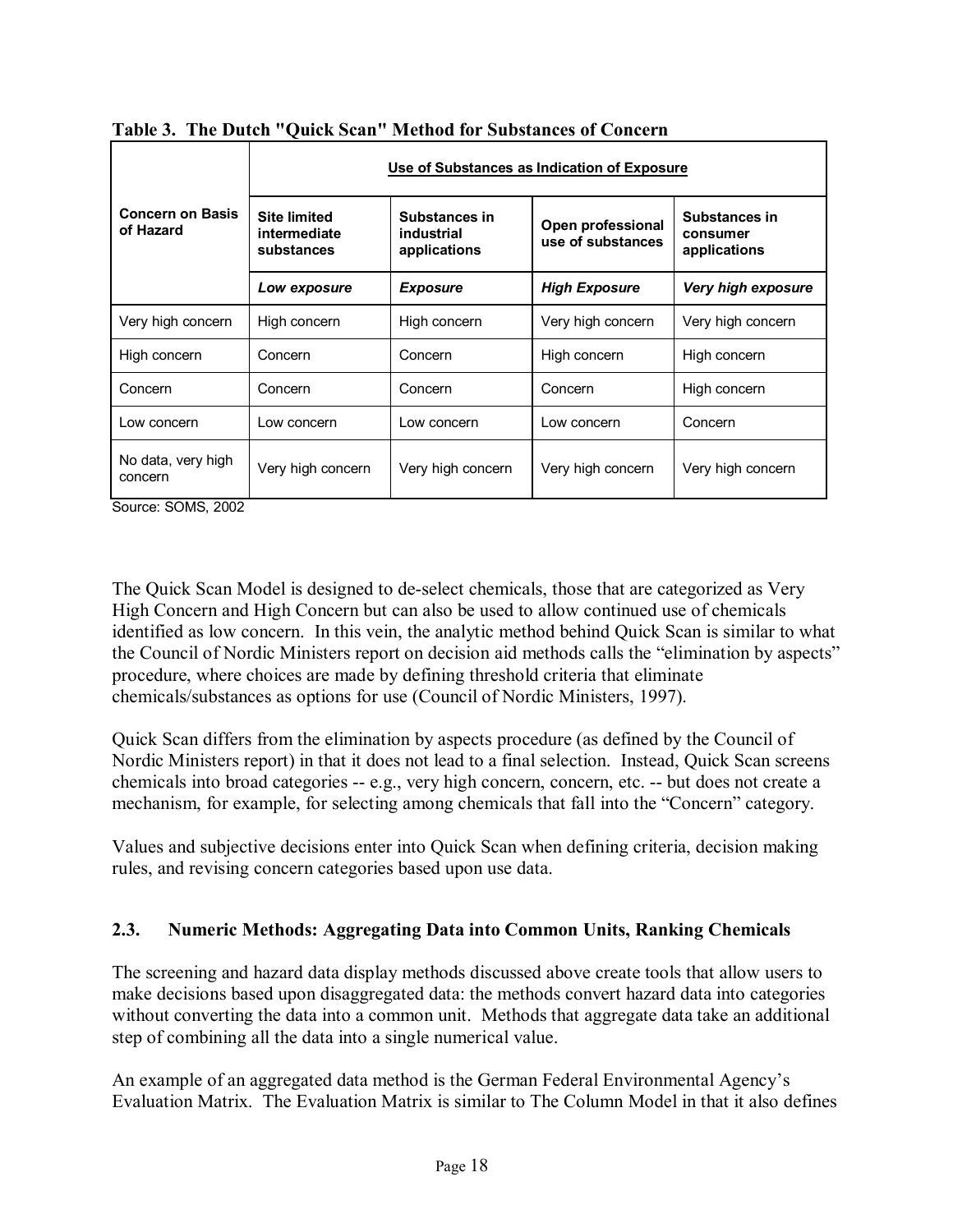risk levels for specific endpoints as well as uses (see Table 4). Users of the Evaluation Matrix can review the disaggregated data, comparing the various endpoints based on dominance/positional analyses as with The Column Model, and/or they can aggregate the data by weighting the endpoints to create a risk index:

A weighting can be assigned to various contributions to the risk (e.g. persistence  $=$  very important  $= 0.3 = 30\%$  of the total risk). The extent of the risk can be scaled by number from 1-5. Summing up the weighted numbers results in the risk index of a certain substance in a specific application (German EPA, 2003a, p.19).

Table 4. The Evaluation Matrix (developed by Ökopol and Fraunhofer for the German **Federal Environmental Agency)** 

| <b>Extent of</b><br><b>Risk</b><br><b>Contribution</b> | <b>Substance Properties</b> |           |                 |                 |          |        |                          |                      |                      |
|--------------------------------------------------------|-----------------------------|-----------|-----------------|-----------------|----------|--------|--------------------------|----------------------|----------------------|
|                                                        | Persist.                    | Bioaccum. | Aquatic<br>tox. | Chronic<br>tox. | Mobility | Amount | Mobilizing<br>Conditions | Indirect<br>Releases | <b>Risk</b><br>Index |
| Very High                                              |                             |           |                 |                 |          |        |                          |                      |                      |
| High                                                   |                             |           |                 |                 |          |        |                          |                      |                      |
| Medium                                                 |                             |           |                 |                 |          |        |                          |                      |                      |
| Low                                                    |                             |           |                 |                 |          |        |                          |                      |                      |
| Very Low                                               |                             |           |                 |                 |          |        |                          |                      |                      |
| Weighting                                              |                             |           |                 |                 |          |        |                          |                      |                      |

The Pollution Prevention Options Analysis System -- "P2OASys" (developed by the Massachusetts Toxics Use Reduction Institute and Mission Research) -- converts data for each hazard category into a numeric scale of 2, 4, 6, 8, or 10 -- with the lowest score representing the lowest hazard and the highest score representing the highest hazard (see

Appendix 4 for the P2OASys algorithm table). P2OASys works on the basis of a maxi-min principle, meaning that the highest value dominates any category of analysis (e.g., chronic toxicity, aquatic toxicity, etc.). P2OASys also allows disaggregated comparisons of scores across hazard categories. `Similar to the Evaluation Matrix, users can stop at the disaggregated data level, comparing the various endpoints based on dominance/positional analyses. While the online version of P2OASys does not automatically aggregate the numeric scores, users could easily do that.

The OSPAR Chemical Hazard Assessment and Risk Management (CHARM) model goes further towards risk assessment. CHARM calculates a Hazard or Risk Quotient (HQ or RQ) for a chemical, which is used to determine the use of chemicals in oilfield operations. The HQ is the ratio of expected environmental exposure (Predicted Environmental Concentration - PEC) to eco-toxicity (Predicted No Effect Concentration - PNEC). "If the PEC:PNEC ratio is larger than 1, an environmental effect may be expected" (Payne and Thatcher, 2003).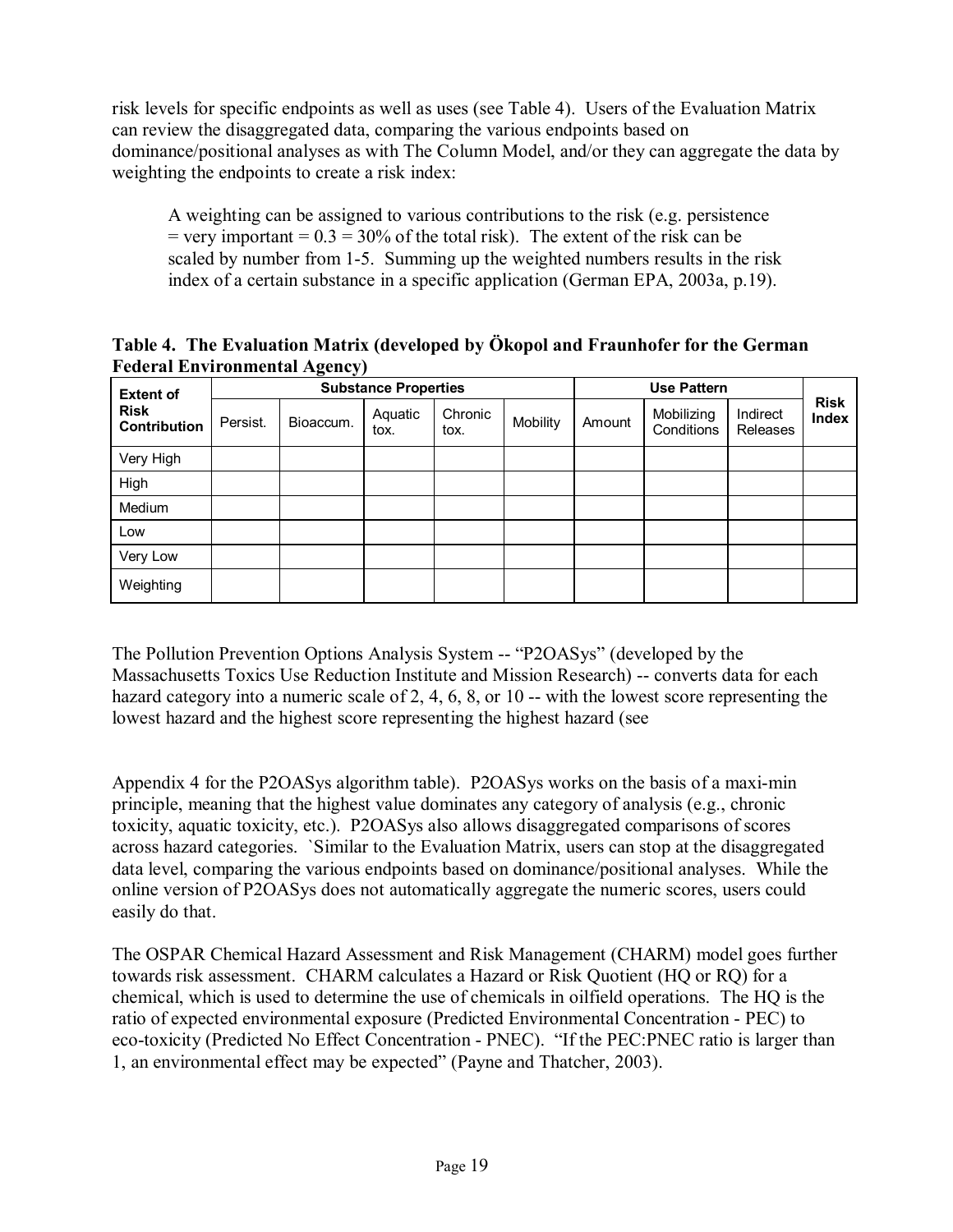Aggregated methods have the advantage of distilling highly complex data into a single number, allowing for chemical comparisons across many endpoints and allowing each chemical within a category, such as a Quick Scan chemical of "concern," to be compared to each other.

The convenience of aggregated methods, however, is also a downside. As emphasized in the report by Ökopol and Kooperationsstelle Hamburg (for the European Commission's Directorate General Environment), in aggregated methods "the subjective human factor of setting priorities based on valuation and personal judgments can be 'hidden' in certain stages of the assessment which are not immediately transparent for an outside observer" (DG Environment, 2003, p.36). The Council of Nordic Ministers report on decision aid methods concurred, concluding that complex tools (i.e., tools that aggregate data) should be excluded if other simple tools (i.e., tools based upon disaggregated data) will lead to consistent and transparent decisions (DG Environment, 2003, p.43).

Table 5 summarizes points in each of the methods where subjective / value-based decisions do arise. As the complexity of the methods increases, so does the number of subjective

| . .                           |                                   |                          |                                |
|-------------------------------|-----------------------------------|--------------------------|--------------------------------|
| <b>Key Decision Points in</b> | <b>Disaggregated Data Methods</b> |                          |                                |
| <b>Chemical hazard</b>        |                                   |                          | <b>Aggregated Data Methods</b> |
| <b>Assessment Methods</b>     | Data Display Methods              | <b>Screening Methods</b> |                                |
| Selecting of endpoints        | X                                 | Х                        | X                              |
| Specifying criteria for       | Х                                 | X                        | X                              |
| endpoints                     |                                   |                          |                                |
| Defining risk proxies (e.g.,  | Х                                 | Х                        | Х                              |
| types of end uses)            |                                   |                          |                                |
| Prioritizing hazard endpoints |                                   | X                        | X                              |
| Specifying decision making    |                                   | X                        | Х                              |
| rules                         |                                   |                          |                                |
| Recommending actions          |                                   | X                        | Х                              |
| Translating criteria into     |                                   |                          | X                              |
| common values                 |                                   |                          |                                |
| Weighting of values           |                                   |                          | X                              |

**Table 5. Key Points in Chemical hazard Assessments where Subjective / Value-based Decisions May Happen** 

decision making points. Transparency is critical to alleviating these concerns. Unfortunately in proprietary databases, criteria and algorithms are often not specified to the general public.

# **3. Core Elements of Chemical hazard Assessment Methods**

The chemical hazard assessment methods discussed above include some or all of the following elements. They:

**Specify hazard endpoints** (e.g., carcinogenicity, reproductive toxicity, mutagenicity, persistence, etc.) by which a chemical's hazards will be determined. Appendix 5 lists many of the endpoints that have been used in chemical hazard assessments.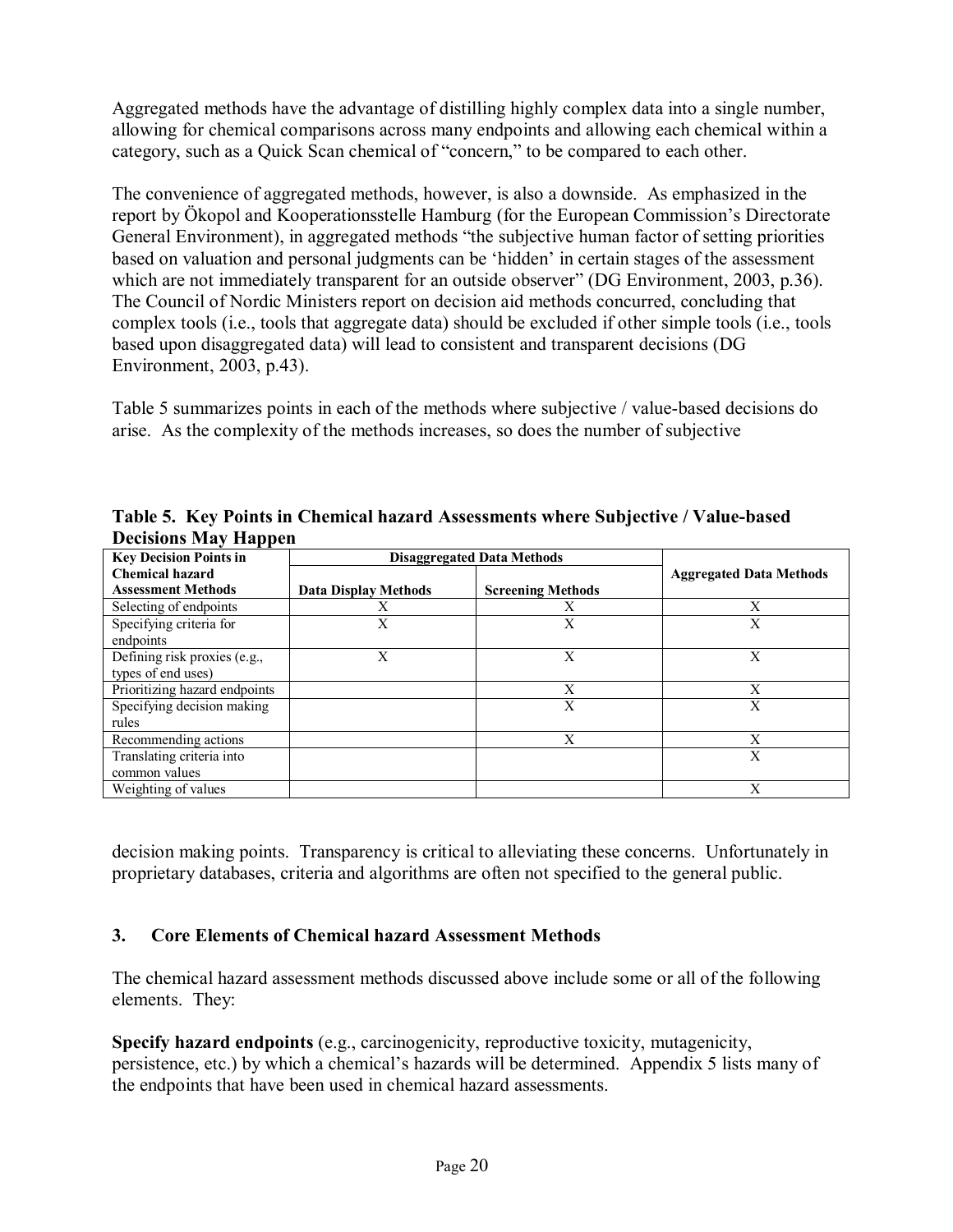**Develop criteria for defining each endpoint.** The typical approaches taken for determining hazards (in chemical hazard assessments) are:

- Using an already existing list. For example, carcinogenicity is determined by the carcinogen lists developed by IARC, US EPA, and the EU.
- Defining critical thresholds for determining specific properties. For example, define persistence as a chemical with a half life of  $> 60$  days (marine) or  $> 40$ days (freshwater).
- Using models to forecast the likely thresholds for that chemical. For example, use the PBT Profiler to determine a chemical's likely bioaccumulation factor.

**Define the method used for determining how a chemical will be categorized or scored**  and then compared. For example, the Dutch "Quick Scan" method assigns a chemical to one of five levels of concern: very high concern, high concern, concern, low concern, and no data - very high concern. Specific subsets of a method may include:

- Adjusting the chemical assessment based upon risks of exposures.Some assessments adjust the chemical hazards based upon the opportunity for exposure. For example, the Dutch Quick Scan method has four proxies for likelihood of exposure based upon chemical use: intermediates, industrial applications, professional use, and consumer use (see
- •
- Table 3). And the German Federal Environmental Agency's Evaluation Matrix uses amount, mobilizing conditions, and indirect releases as exposure proxies.
- Addressing missing and uncertain data. Recognizing that toxicity data is lacking for many chemicals, chemical assessments are now accounting for the lack of data for chemicals. For example, in Quick Scan,  $\lq$  and  $\lq$  are P, B or T data are missing, the substance will be classed in the Very High Concern category as a measure of precaution."

# **4. Green Chemistry: Defining the Positive, What we want in Chemicals**

In substitution assessments a "greener" chemical is one that has been comprehensively tested and lacks all of the negative criteria for which it has been evaluated. We define a "greener" chemical through negative criteria; by attributes we don't want in a chemical. A challenge that confronts us in alternatives assessments is how to define the positive attributes of a chemical and to translate those attributes into measurable/definable criteria that can be used in chemical selection.

Fortunately, green chemists are creating frameworks for defining the positive attributes of chemicals. For example, the "12 Principles of Green Chemistry" developed by John Warner and Paul Anastas define principles for chemical life cycles that prevent waste and accidents, have little to no toxicity, are energy efficient, and use renewable resources (see Appendix 6). And Kenneth Geiser in his book Materials Matter (2001) defines safer chemicals and materials as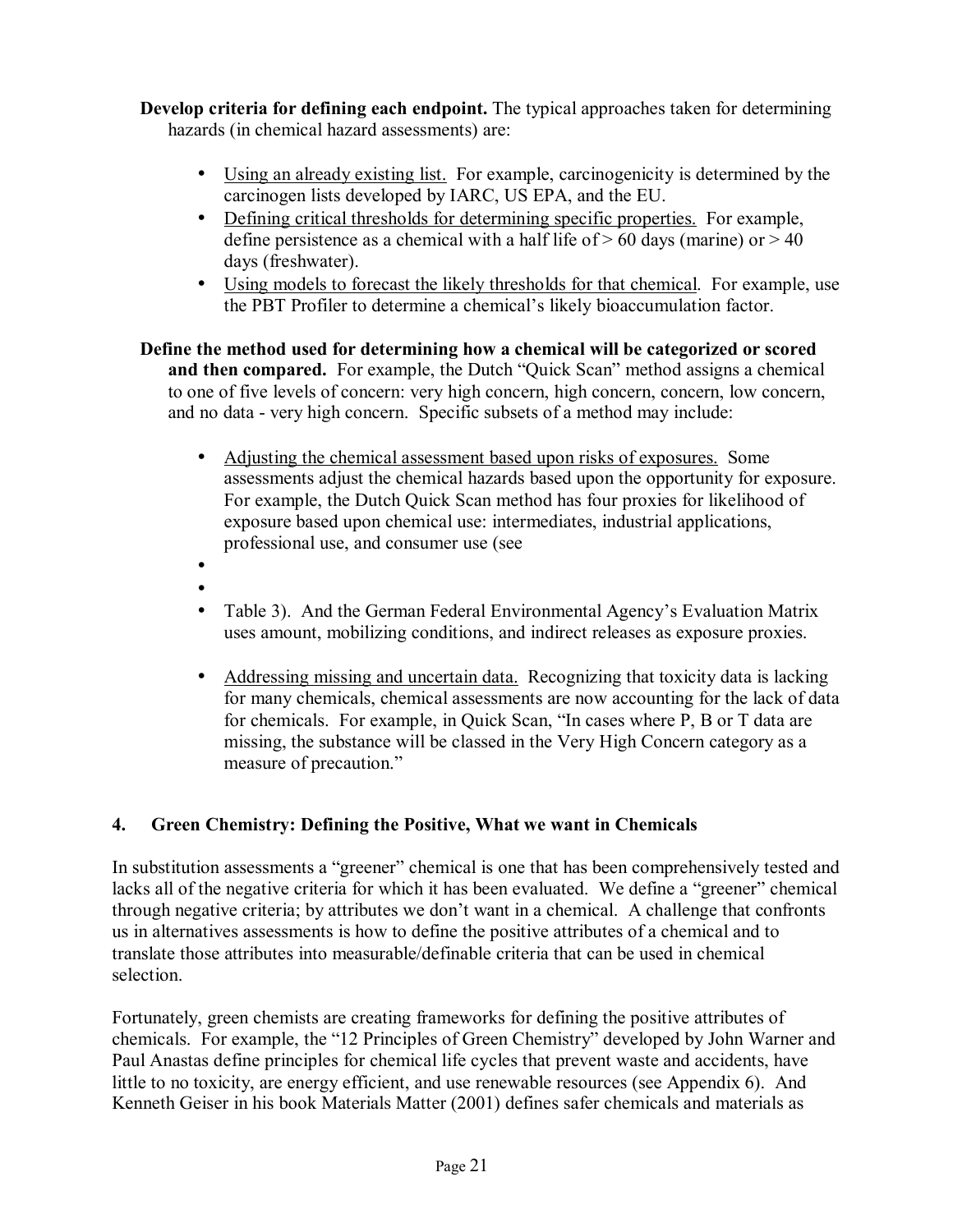being: inherently safer, non-bioavailable, physically benign, biodegradable, generated on demand, and manufactured in contained systems under ambient conditions (p.361).

Certainly there are overlaps between hazard assessments and green chemistry, as green chemistry continues to use the absence of negative attributes to define the positive. For example, Principle 2 (of the 12 Principles of Green Chemistry) is to design chemical products to have little or no toxicity. And to ascertain "little of or no toxicity" will require substitution assessments. And Kenneth Geiser defines inherently safer chemicals as "nonflammable, nonexplosive, nonvolatile, and noncorrosive"  $(p.361)$ .

Examples of defining positive attributes include chemicals that:

- are "composed of large, dissociated, nonlipophilic molecules" because they "less likely to cross the cellular membranes of organisms" (Geiser, 2001, pp.362-363).
- are manufactured at room temperature and pressures (Principles of Green Chemistry, Principle #9; and Geiser, 2001, p.364).
- are manufactured with catalysts not stoichiometric reagents (Principles of Green Chemistry, Principle #5).
- will degrade into innocuous molecules after use (Principles of Green Chemistry, Principle #10; and Geiser, 2001, p.363)

These positive attributes need to be translated into criteria by which chemicals can be evaluated. To date, we don't have a level of specificity on the positive attributes of chemicals equivalent to the negative attributes.

The criteria developed by the Oslo-Paris (OSPAR) Commission for defining substances/preparations used and discharged offshore that pose little or no risk (PLONOR) to the environment are an example of the use of both negative and positive criteria. Providing that the data required for assessment have been submitted, the OSPAR PLONOR list includes:

- Inorganic salts that are naturally occurring/constituents of seawater (excluding salts of heavy metals).
- Minerals that are not soluble in seawater.
- Organic substances that meet the following criteria:
	- o no CMR (carcinogen, mutagen, reproductive toxicity) properties and
	- $\circ$  LC50 or EC50 > 100 mg/L and
	- $\circ$  Log Pow <3 or BCR <100 or MW>1,000 and
	- o substance is readily biodegradable according to OECD 306 or equivalent (seawater biodegradation tests).
- Other organic substances that are non-water soluble (e.g., nutshells and fibers).

The OSPAR PLONOR criteria include both negative (e.g., no CMR properties) and positive criteria, e.g., acute toxicity of LC50 (lethal concentration) or EC50 (effective concentration) > 100 mg/L.

An important distinction between the principles of green chemistry and substance assessments is: green chemists are expanding the scope of chemical assessment by bringing a life cycle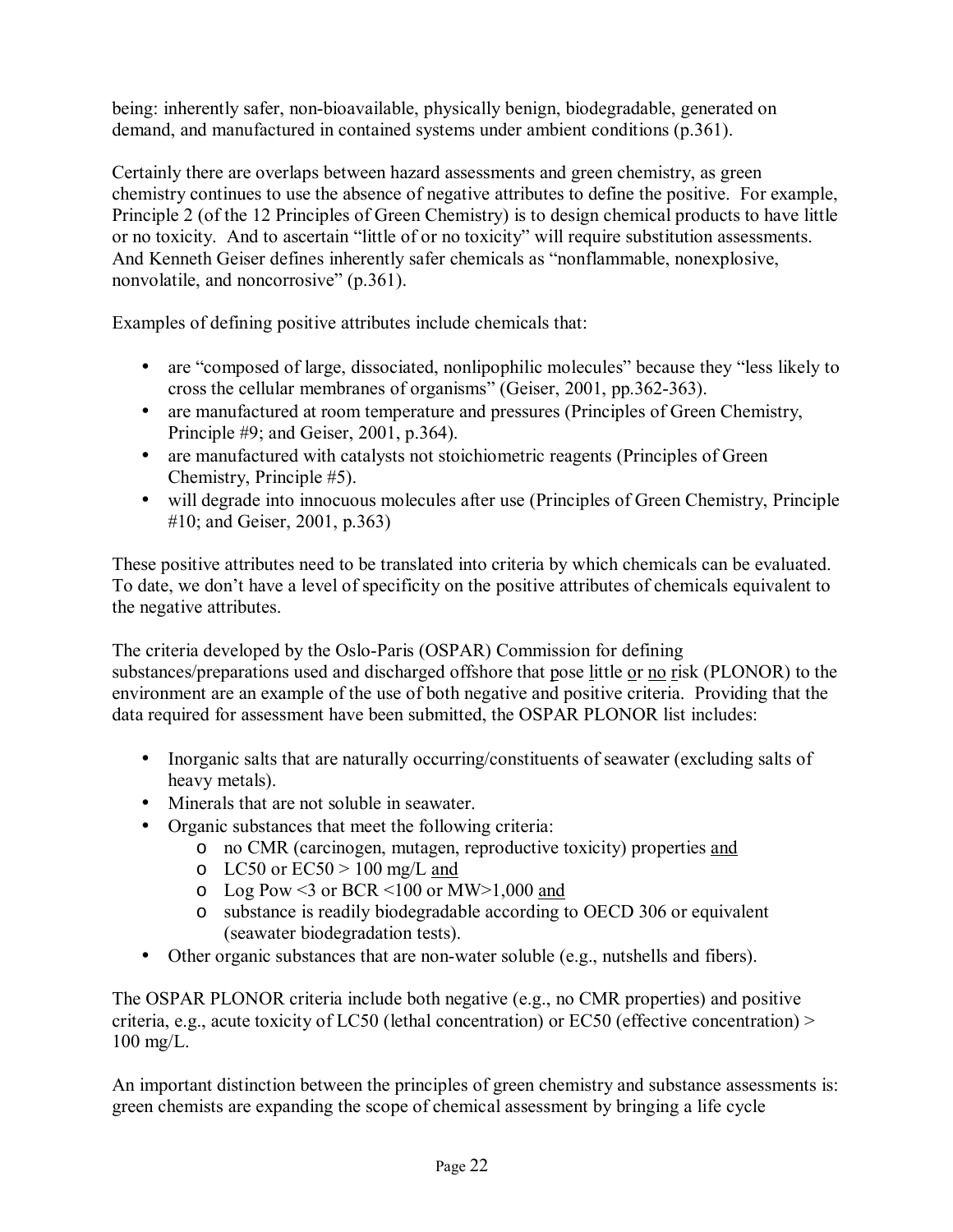framework to how we define greener chemicals. They are looking beyond the inherent hazards of a chemical to upstream conditions -- to how the chemical is manufactured (e.g., under ambient conditions) -- and to downstream conditions (what it degrades into). The use of life cycle frameworks is common to material and product assessments, but not to chemical assessments. This raises another challenge, which is, how to incorporate the life cycle perspective that is common to green chemistry in our chemical assessments.

## **5. Conclusion**

A variety of methods are in use by governments, researchers, and businesses to choose safer chemicals. These tools address a range of questions, including:

- What is a safer chemical for this manufacturing process?
- What is a safer chemical for this product?
- What is a green chemical?
- Which chemicals should be avoided immediately, and in the near-, mid-, and long-term?
- When moving away from a chemical, how can we think beyond chemical substitution?
- What is the role of the government in fostering safer chemicals?

The audiences for these assessments include workers, manufacturers, governments, institutional consumers, students, and researchers.

Given the potentially disparate audiences for and questions asked of chemical hazard assessments, it becomes clear that no single method is likely to answer all questions. Thus the interested parties in chemical hazard assessments may need multiple methods and tools to choose from given their research question.

What is needed is to look across these methods and to evaluate where the common ground is across the methods? Are there: Common questions? Common criteria? Common hazard levels? Common hazard endpoints? Common framing themes, such as, high hazard identification is sufficient for action?

## **6. References**

DG Environment, 2003. Authored by Okopol and Kooperationsstelle Hamburg for the Directorate General Environment, Nuclear Safety and Civil Protection of the Commission of the European Communities. 2003. *Substitution of hazardous chemicals in products and processes*. Hamburg: DG Environment.

Council of Nordic Ministers, 1997. Council of Nordic Ministers. 1997. *The use of decision aid methods in the assessment of risk reduction measures in the control of chemicals*.

Geiser, 2001. Geiser, Kenneth. 2001. *Materials matter: toward a sustainable materials policy*. Cambridge, MA: The MIT Press.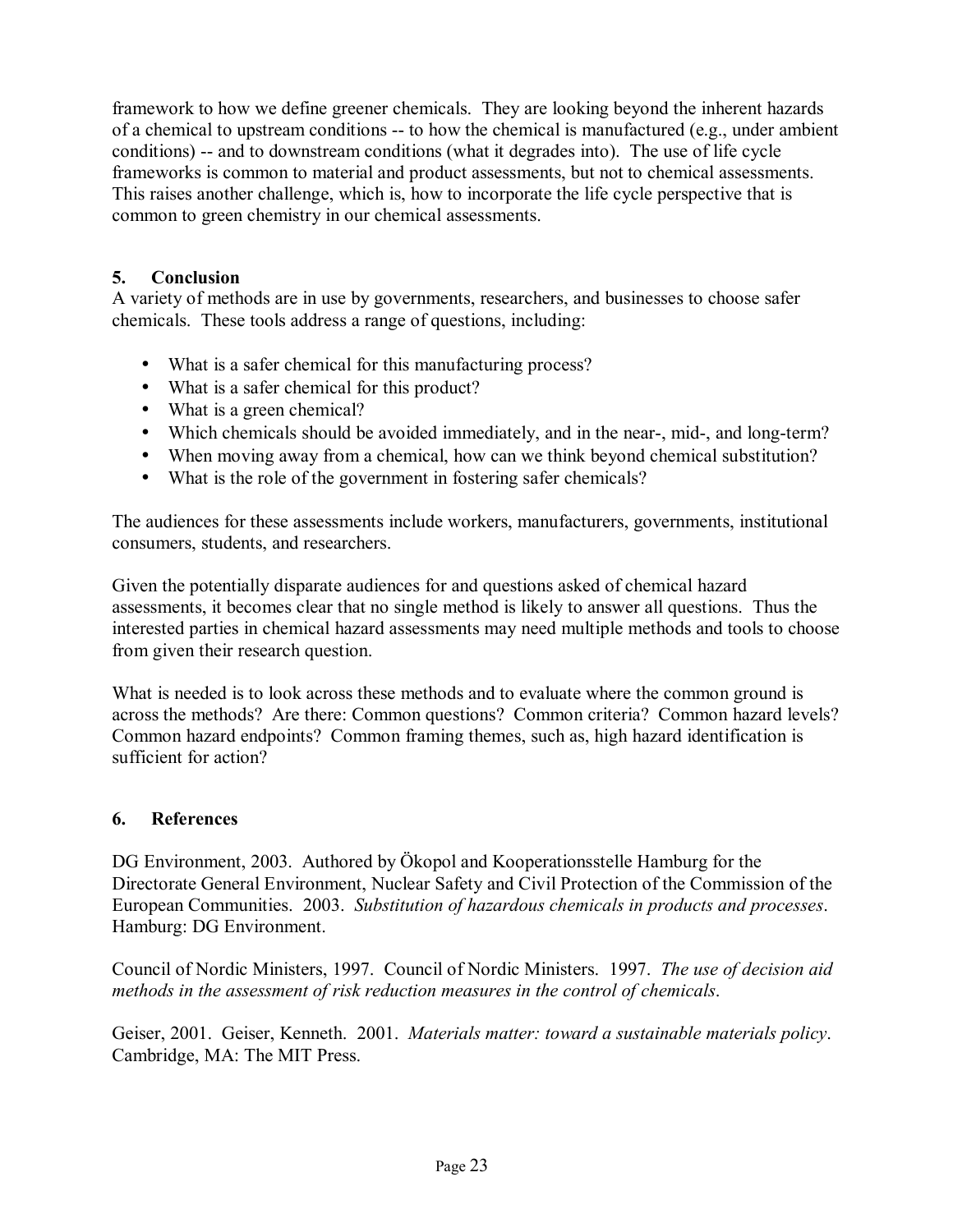German EPA, 2003a. Authored by Ahrens, A., E Böhm, K. Heitmann, and T. Hillenbrand for Deutsche Umweltbundesamt (German Federal Environmental Agency). 2003. *Guidance for the use of environmentally sound substances -- Part One: Five steps for the evaluation of environmental risks*. Berlin: German Federal Environmental Agency.

German EPA, 2003b. Authored by Ahrens, A., E Böhm, K. Heitmann, and T. Hillenbrand for Deutsche Umweltbundesamt (German Federal Environmental Agency). 2003. *Guidance for the use of environmentally sound substances -- Part Two: Guidance for taking inventory and comparative assessment of substances*. Berlin: German Federal Environmental Agency.

OECD, 2003. Organization for Economic Co-operation and Development (OECD), Environment Directorate. *Descriptions of selected key generic terms used in chemical hazard/risk assessment* OECD Series on Testing and Assessment, Number 44. Paris: OECD.

OSPAR, PLONOR, 2003. Oslo-Paris (OSPAR) Commission. 2003. *OSPAR list of substances / preparations used and discharged offshore which are considered to pose little or no risk to the environment (PLONOR)*. London: OSPAR Commission.

Payne and Thatcher, 2003. Payne, G., M Thatcher. Application of the CHARM model for the discharge control of production chemicals. European Oilfield Specialty Chemical Association: www.eosca.com.

SOMS, 2001. The Netherlands, Ministry of Housing, Spatial Planning and the Environment. 2001. *Implementation Strategy on Management of Substances: Progress Report*. The Hague: Ministry of Housing, Spatial Planning and the Environment.

SOMS, 2002. The Netherlands, Ministry of Housing, Spatial Planning and the Environment. 2002. *Implementation Strategy on Management of Substances: 2nd Progress Report*. The Hague: Ministry of Housing, Spatial Planning and the Environment.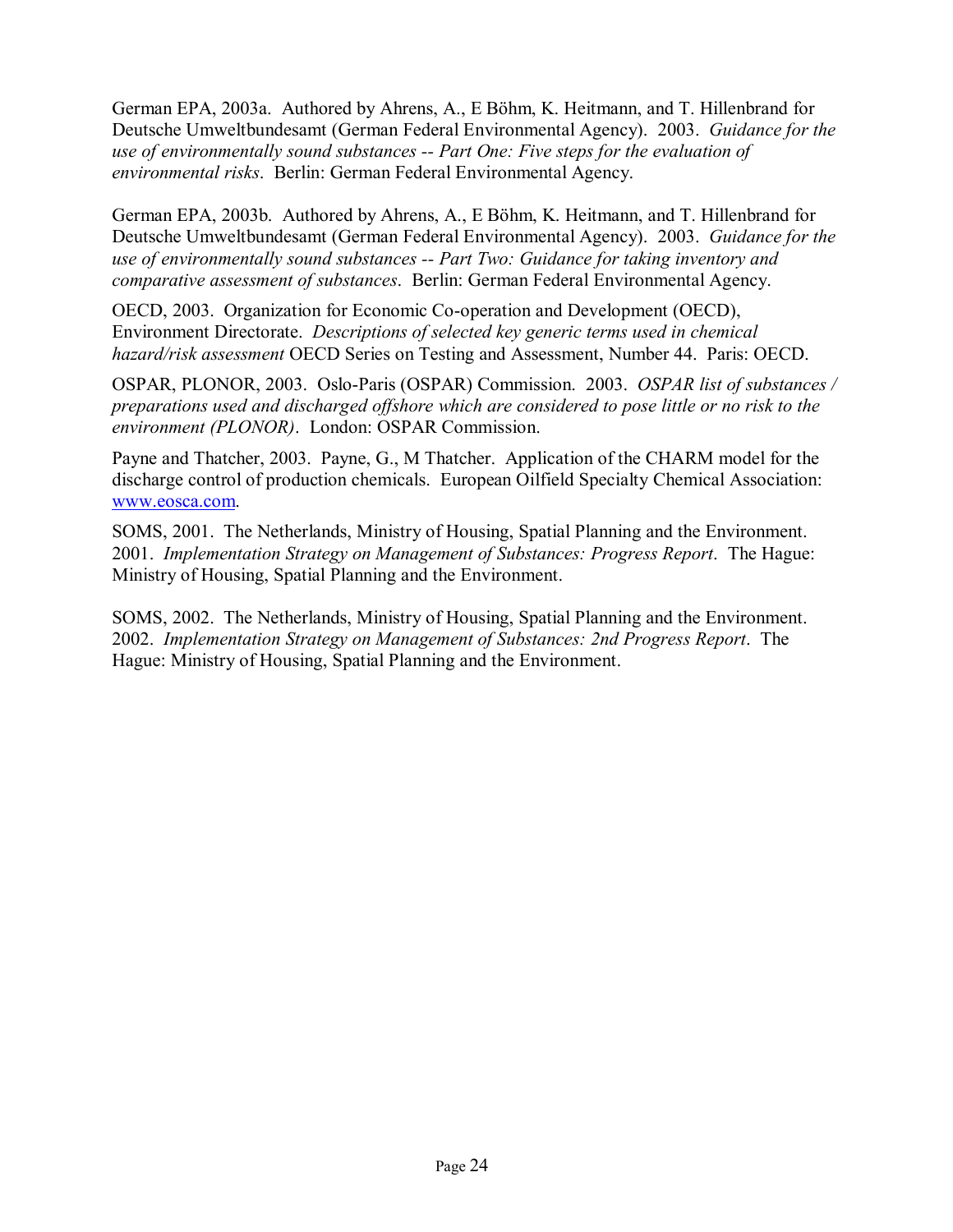## **Appendix 1. Clarification of Hazard Assessment and Risk Assessment Definitions**

"Risk assessment" is:

ìA process intended to calculate or estimate the risk to a given target organism, system or (sub)population , including the identification of attendant uncertainties, following exposure to a particular agent, taking into account the inherent characteristics of the agent of concern as well as the characteristics of the specific target system. The Risk Assessment process includes four steps: hazard identification, hazard characterisation, exposure assessment, and risk characterization. It is the first component in a risk analysis process" (OCED, 2003).

Risk assessment is generally synonymous with quantitative risk assessment, a quantitative estimate of the probability of an adverse effect following exposure to a particular hazardous material. In other words, it is a function of hazard and exposure. However, qualitative risk assessment – where exposure and hazard information are not combined into a final risk estimate or when the risk estimate is qualitatively described is also sometimes conducted.

In the risk assessment literature, "hazard assessment" is defined as:

A process designed to determine the possible adverse effects of an agent or situation to which an organism, system or (sub) population could be exposed. The process includes hazard identification and hazard characterization. The process focuses on the hazard in contrast to risk assessment where exposure assessment is a distinct additional step (OECD, 2003).

Where "hazard identification" is:

The identification of the type and nature of adverse effects that an agent has an inherent capacity to cause in an organism, system or (sub) population. Hazard identification is the first stage in hazard assessment and the first step in the process of Risk Assessment" (OECD, 2003).

And "hazard characterization" is:

The qualitative and, wherever possible, quantitative description of the inherent properties of an agent or situation having the potential to cause adverse effects.

Hazard characterizations can include a dose-response assessment and its attendant uncertainties.

Chemical assessments discussed in this background paper do not tend to include considerations of dose-response (though dose response may be inherent in some categorization) or exposure but rather the inherent hazards of the substance that could give rise to adverse effects under specific conditions. While it is clear that different uses of a substance pose differing levels of risk, very few of these systems consider calculated risk in their comparisons, though some do consider qualitatively defined use (use categories, high/low use, etc.).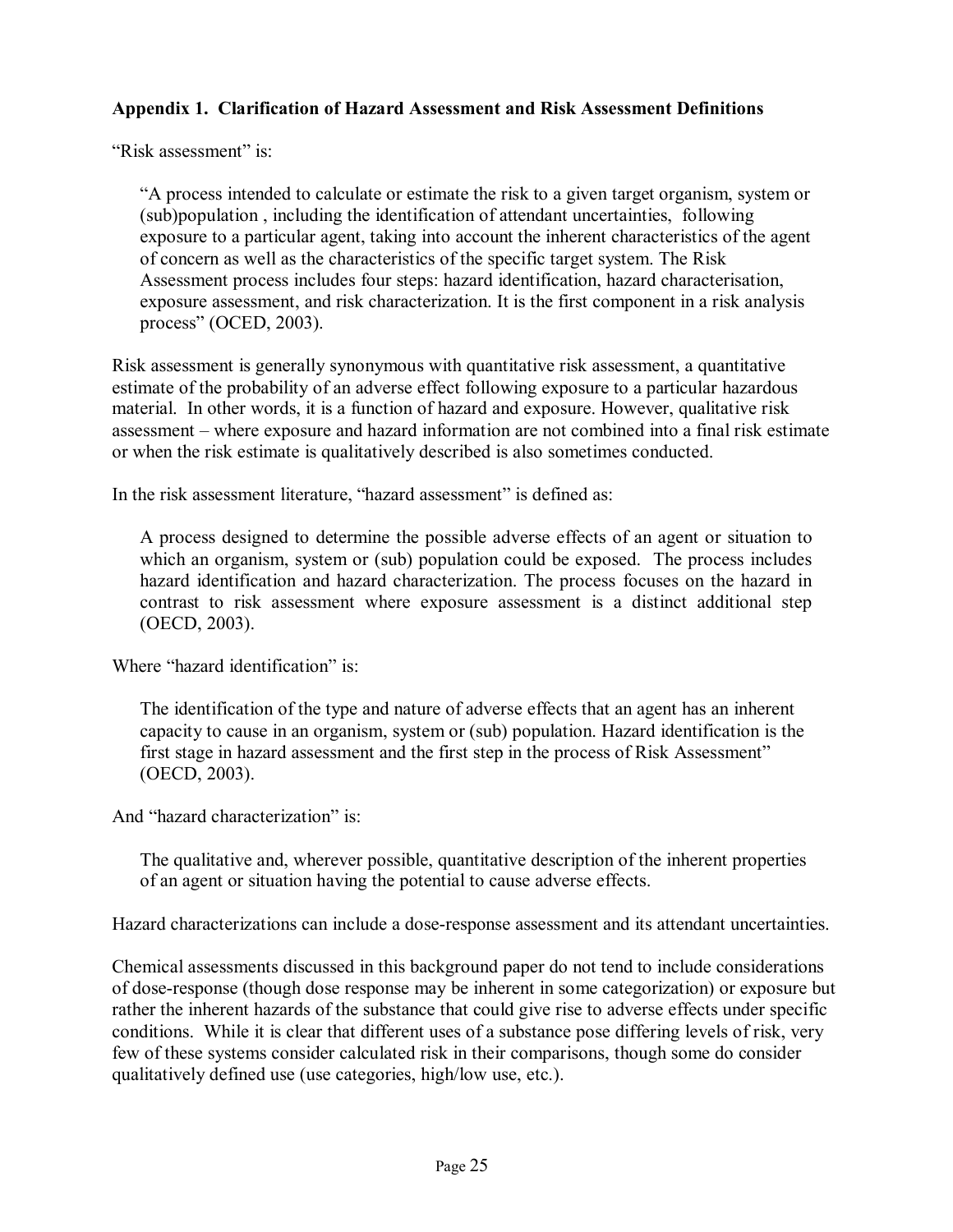## **Appendix 2. Quick Scan criteria template for classifying substances according to hazardous properties on the basis of hazards posed to the environment and (in)direct hazards for humans**

Note in the table below that the lower the hazard level number, e.g., "P1," the higher the level of hazard; and vice-versa, the higher the number, e.g., "P4," the lower the level of hazard.

| <b>Property</b>                                                                                           | Hazard           | Criteria |
|-----------------------------------------------------------------------------------------------------------|------------------|----------|
|                                                                                                           | Level            |          |
| <b>Persistence</b>                                                                                        | P <sub>1</sub>   |          |
| (P)                                                                                                       | P <sub>2</sub>   |          |
|                                                                                                           | P <sub>3</sub>   |          |
|                                                                                                           | P4               |          |
| <b>Bioaccumulation</b>                                                                                    | B1a              |          |
| (B)                                                                                                       | B <sub>1</sub> b |          |
|                                                                                                           | B2               |          |
|                                                                                                           | B <sub>3</sub>   |          |
|                                                                                                           | B4               |          |
| (Eco)Toxicity                                                                                             | T1               |          |
| (T)                                                                                                       | T <sub>2</sub>   |          |
|                                                                                                           | T3               |          |
|                                                                                                           | T <sub>4</sub>   |          |
| <b>Property</b>                                                                                           | <b>Hazard</b>    | Criteria |
|                                                                                                           |                  |          |
|                                                                                                           | Level            |          |
| <b>Toxicity for</b>                                                                                       | G <sub>1</sub>   |          |
| <b>Humans</b>                                                                                             | G2               |          |
| (He)                                                                                                      | G3               |          |
|                                                                                                           | G4               |          |
| Carcinogenicity                                                                                           | C <sub>1</sub>   |          |
| (C)                                                                                                       | C <sub>2</sub>   |          |
|                                                                                                           | C4               |          |
| <b>Mutagenicity</b>                                                                                       | M1               |          |
| (M)                                                                                                       | M4               |          |
| <b>Reprotoxicity</b>                                                                                      | R1               |          |
| (R)                                                                                                       | R <sub>2</sub>   |          |
|                                                                                                           | R4               |          |
| <b>Hormone</b>                                                                                            | H <sub>2</sub>   |          |
| <b>Disruption (Ho)</b><br>$P_{\text{out}}$ $\Omega$ $\Omega$ $\Omega$ $\Omega$ $\Omega$ $\Omega$ $\Omega$ | H4               |          |

#### **Quick Scan criteria template**

Source: SOMS, 2001, p.36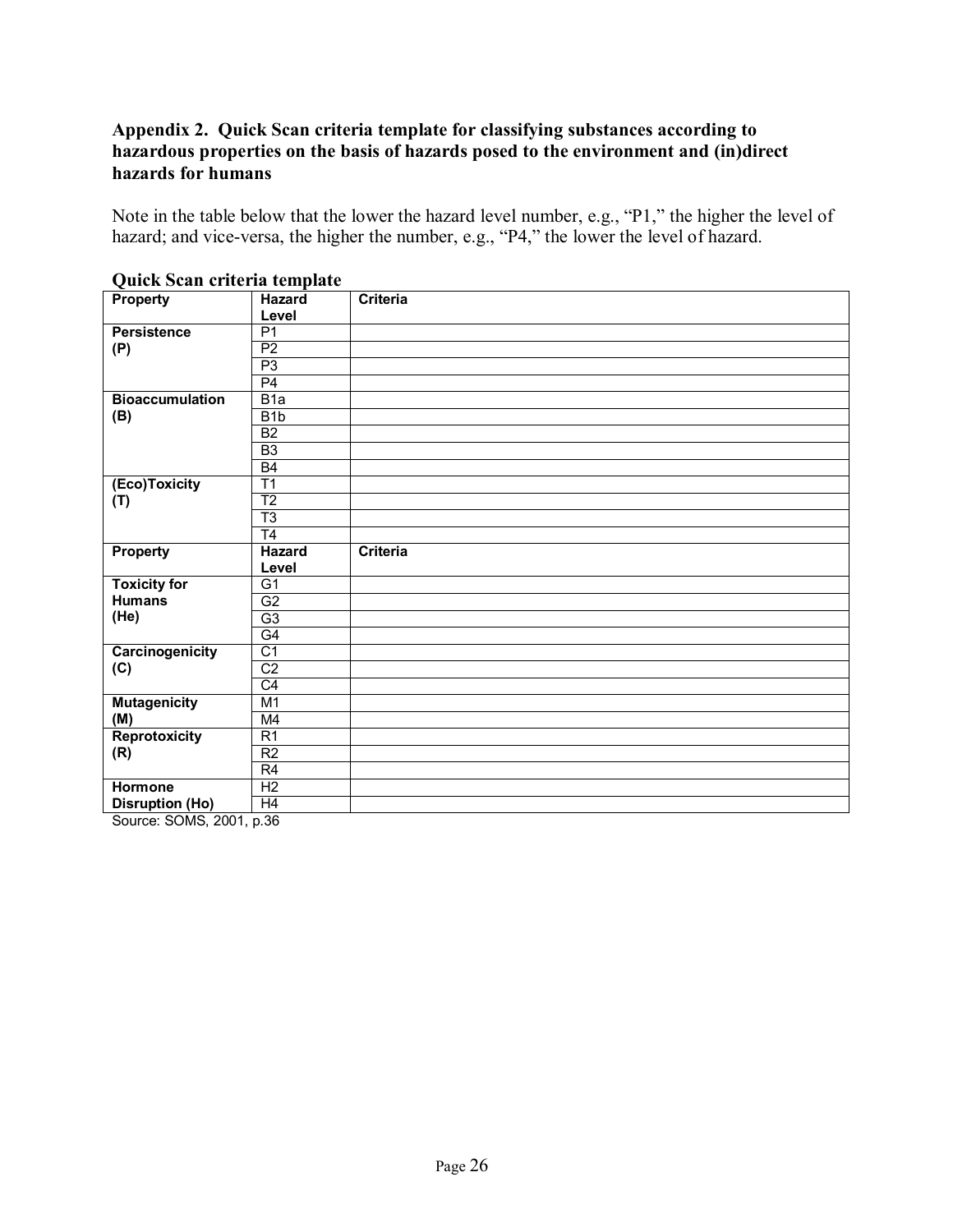## **Appendix 3. Quick Scan Decision Making Rules for PBTs and Human Health Hazards**

| <b>Hazard Class</b>                                         | <b>Hazard Class</b> | J<br><b>T1</b>          | T <sub>2</sub>        | T <sub>3</sub>        | <b>T4</b>       |  |  |  |  |
|-------------------------------------------------------------|---------------------|-------------------------|-----------------------|-----------------------|-----------------|--|--|--|--|
| P <sub>1</sub>                                              | B <sub>1</sub> a    | <b>VHC</b>              | <b>VHC</b>            | <b>VHC</b>            | <b>VHC</b>      |  |  |  |  |
|                                                             | B <sub>1</sub> b    | $\overline{\text{VHC}}$ | VHC                   | H <sub>C</sub>        | С               |  |  |  |  |
|                                                             | B <sub>2</sub>      | HC                      | H <sub>C</sub>        | C                     | $\overline{LC}$ |  |  |  |  |
|                                                             | B <sub>3</sub>      | HC                      | C                     | $\overline{\text{c}}$ | $\overline{LC}$ |  |  |  |  |
|                                                             | <b>B4</b>           | $\overline{\rm HC}$     | $\overline{\text{c}}$ | $\overline{\text{c}}$ | LC              |  |  |  |  |
| P <sub>2</sub>                                              | <b>B1</b>           | НC                      | HC                    | С                     | C               |  |  |  |  |
|                                                             | <b>B2</b>           | H <sub>C</sub>          | H <sub>C</sub>        | C                     | $\overline{LC}$ |  |  |  |  |
|                                                             | B <sub>3</sub>      | C                       | C                     | $\overline{\text{c}}$ | $\overline{LC}$ |  |  |  |  |
|                                                             | <b>B4</b>           | $\overline{\text{c}}$   | $\overline{\text{c}}$ | $\overline{\text{c}}$ | $\overline{LC}$ |  |  |  |  |
| P <sub>3</sub>                                              | <b>B1</b>           | $\overline{\rm HC}$     | C                     | C                     | LC              |  |  |  |  |
|                                                             | <b>B2</b>           | С                       | C                     | C                     | LC              |  |  |  |  |
|                                                             | B <sub>3</sub>      | С                       | C                     | C                     | LC              |  |  |  |  |
|                                                             | <b>B4</b>           | $\overline{\text{c}}$   | C                     | $\overline{\text{c}}$ | $\overline{LC}$ |  |  |  |  |
| P <sub>4</sub>                                              | B1                  | НC                      | C                     | $\overline{\text{c}}$ | $\overline{LC}$ |  |  |  |  |
|                                                             | B <sub>2</sub>      | С                       | C                     | C                     | LC              |  |  |  |  |
|                                                             | B <sub>3</sub>      | С                       | C                     | C                     | LC              |  |  |  |  |
|                                                             | <b>B4</b>           | C                       | C                     | LC                    | LC              |  |  |  |  |
| Abbreviations:                                              |                     |                         |                       |                       |                 |  |  |  |  |
| $P =$ Persistence                                           |                     |                         |                       |                       |                 |  |  |  |  |
| B = Bioaccumulation tendency                                |                     |                         |                       |                       |                 |  |  |  |  |
| $T = Eco-toxicity$                                          |                     |                         |                       |                       |                 |  |  |  |  |
| VHC = Very High Concern<br>$110 - 1$ that $0 \leq x \leq 1$ |                     |                         |                       |                       |                 |  |  |  |  |

## **Quick Scan Decision-Making Rules for PBTs**

HC = High Concern

C = Concern LC = Low Concern

Source: SOMS, 2001, p.38.

#### **Quick Scan Decision-Making Rules for Human Health Hazards**

| <b>Hazard Class</b>     | <b>Hazard Class</b> | <b>Category of Concern</b> |  |  |  |  |  |
|-------------------------|---------------------|----------------------------|--|--|--|--|--|
| G                       | G1                  | <b>VHC</b>                 |  |  |  |  |  |
|                         | G2                  | $\overline{\text{HC}}$     |  |  |  |  |  |
|                         | G3                  | С                          |  |  |  |  |  |
|                         | G4                  | LC                         |  |  |  |  |  |
| С                       | C1                  | <b>VHC</b>                 |  |  |  |  |  |
|                         | $\overline{C2}$     | H <sub>C</sub>             |  |  |  |  |  |
|                         | C4                  | LC                         |  |  |  |  |  |
| М                       | M1                  | <b>VHC</b>                 |  |  |  |  |  |
|                         | M4                  | LCH                        |  |  |  |  |  |
| R                       | R <sub>1</sub>      | <b>VHC</b>                 |  |  |  |  |  |
|                         | R <sub>2</sub>      | НC                         |  |  |  |  |  |
|                         | R <sub>4</sub>      | LC                         |  |  |  |  |  |
| н                       | H1                  | НC                         |  |  |  |  |  |
|                         | H4                  | LC                         |  |  |  |  |  |
| Abbreviations:          |                     |                            |  |  |  |  |  |
| G = Toxicity to Humans  |                     |                            |  |  |  |  |  |
| C = Carcinogenicity     |                     |                            |  |  |  |  |  |
| $M = Mutagenicity$      |                     |                            |  |  |  |  |  |
| $R = Reprotoxicity$     |                     |                            |  |  |  |  |  |
| H = Hormonal disruption |                     |                            |  |  |  |  |  |
| VHC = Very High Concern |                     |                            |  |  |  |  |  |
|                         | HC = High Concern   |                            |  |  |  |  |  |
| $C =$ Concern           |                     |                            |  |  |  |  |  |
| LC = Low Concern        |                     |                            |  |  |  |  |  |

Source: SOMS, 2001, p.39.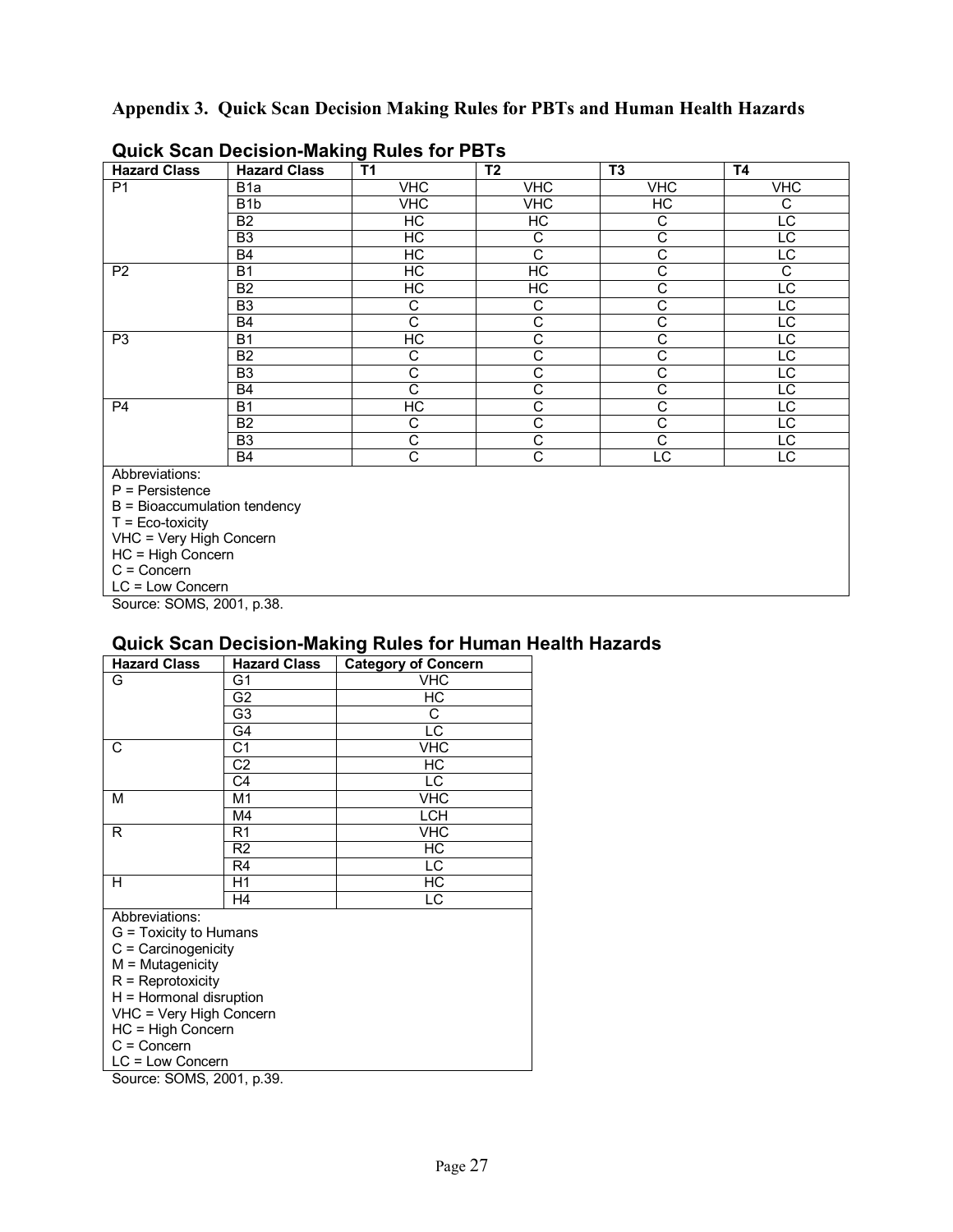# **Appendix 4. P2OASys Algorithm Table.**

| <b>Standardized Hazard Score Database</b> |                    |                |                         |                |       |                                  |  |
|-------------------------------------------|--------------------|----------------|-------------------------|----------------|-------|----------------------------------|--|
|                                           |                    |                |                         | <b>Score</b>   |       |                                  |  |
|                                           | <b>Units</b>       | $\overline{2}$ | $\overline{\mathbf{4}}$ | 6              | 8     | 10                               |  |
| <b>Worker Exposure and</b>                |                    |                |                         |                |       |                                  |  |
| <b>Protection</b>                         |                    |                |                         |                |       |                                  |  |
| <b>Exposure Potential</b>                 | 1,2,3              |                |                         | 2              |       | 3                                |  |
| <b>Worker Training / Education</b>        | 1, 2, 3            | 1              |                         | $\overline{2}$ |       | 3                                |  |
| Personal Protective Equipment             | 1, 2, 3            | $\mathbf{1}$   |                         | $\overline{2}$ |       | $\overline{3}$                   |  |
| <b>Acute Human Factors</b>                |                    |                |                         |                |       |                                  |  |
| <b>TLV/PEL</b>                            | mg/m3 or ppm       | 200            | 100                     | 25             | 5     | $5$                              |  |
| <b>IDLH</b>                               | ppm                | 1000           | 500                     | 50             | 10    | < 10                             |  |
| Oral LD 50                                | mg/kg              | 5000           | 500                     | 50             | 5     | < 5                              |  |
| Inhalation LC 50                          | ppm                | 10000          | 1000                    | 150            | 15    | < 15                             |  |
| <b>Respitatory Irritation</b>             | 1, 2, 3            | 1              |                         | $\overline{2}$ |       | 3                                |  |
| <b>Dermal Irritation</b>                  | 1, 2, 3            | 1              |                         | $\overline{2}$ |       | $\overline{3}$                   |  |
| <b>Eye Irritation</b>                     | 1, 2, 3            | $\mathbf{1}$   |                         | $\overline{2}$ |       | $\overline{3}$                   |  |
| <b>Chronic Human Effects</b>              |                    |                |                         |                |       |                                  |  |
| Reference Dose (RFD)                      | mg/kg/day          | 0.1            | 0.05                    | 0.01           | 0.001 | < 0.001                          |  |
|                                           | <b>IARC/EPA</b>    | 4, E           | 3,D                     | 2B,C           | 2A,B  | 1, A                             |  |
| <b>Carcinogen Rating</b>                  | <b>Class</b>       |                |                         |                |       |                                  |  |
| <b>Respiratory Sensitivity /</b>          | 1,2,3              | 1              |                         | $\overline{2}$ |       | 3                                |  |
| <b>Disease</b>                            |                    |                |                         |                |       |                                  |  |
| <b>Reproductive Effects</b>               | 1, 2, 3            | 1              |                         | 2              |       | $\mathfrak{S}$                   |  |
| <b>Other Chronic Organ Effects</b>        | 1,2,3              | $\overline{1}$ |                         | $\overline{2}$ |       | $\overline{3}$                   |  |
| <b>Physical Hazards</b>                   |                    |                |                         |                |       |                                  |  |
| Noise Generation (dBA)                    | dBA                | 80             | 85                      | 85             | 90    | > 90                             |  |
| <b>Repetition</b>                         | 1, 2, 3            | 1              |                         | $\overline{2}$ |       | 3                                |  |
| Vibration                                 | m/S2               | 4              | 6                       | 8              | 12    | $>12$                            |  |
|                                           | WBGT,              | 25             | 27                      | 30             | 32    | >32                              |  |
| Heat (Thermal Stress)                     | Degrees C          |                |                         |                |       |                                  |  |
| <b>Lifting Hazard</b>                     | 1, 2, 3            | 1              |                         | $\overline{2}$ |       | $\mathsf 3$                      |  |
| <b>Materials Handling</b>                 | 1,2,3              | 1              |                         | $\overline{2}$ |       | 3                                |  |
| <b>Psychosocial Hazard (Stress)</b>       | 1, 2, 3            | 1              |                         | $\overline{2}$ |       | 3                                |  |
| <b>Chemical Hazard</b>                    |                    |                |                         |                |       |                                  |  |
| <b>Vapor Pressure</b>                     | mmHg               | 0.1            | 1                       | 10             | 100   | >100                             |  |
| <b>Flash Point</b>                        | Degrees C          | 100            | 75                      | 25             | 10    | < 10                             |  |
| <b>NFPA Reactivity</b>                    | 0, 1, 2, 3, 4      | 0              |                         | $\overline{2}$ | 3     | 4                                |  |
| <b>NFPA Flammability Rating</b>           | 0, 1, 2, 3, 4      | 0              |                         | $\overline{2}$ | 3     | 4                                |  |
| pH (units)                                | ph units           | $\overline{7}$ |                         |                |       | 6-7,7-85-6,8-33-5,9-11 1-3,11-14 |  |
| <b>High Pressure System</b>               | 1,2,3              | 1              |                         | 2              |       | 3                                |  |
| <b>High Temperature System</b>            | $1,\overline{2,3}$ | 1              |                         | $\overline{2}$ |       | 3                                |  |
| <b>VOC</b>                                | 1, 2, 3            | 1              |                         | $\overline{2}$ |       | $\overline{3}$                   |  |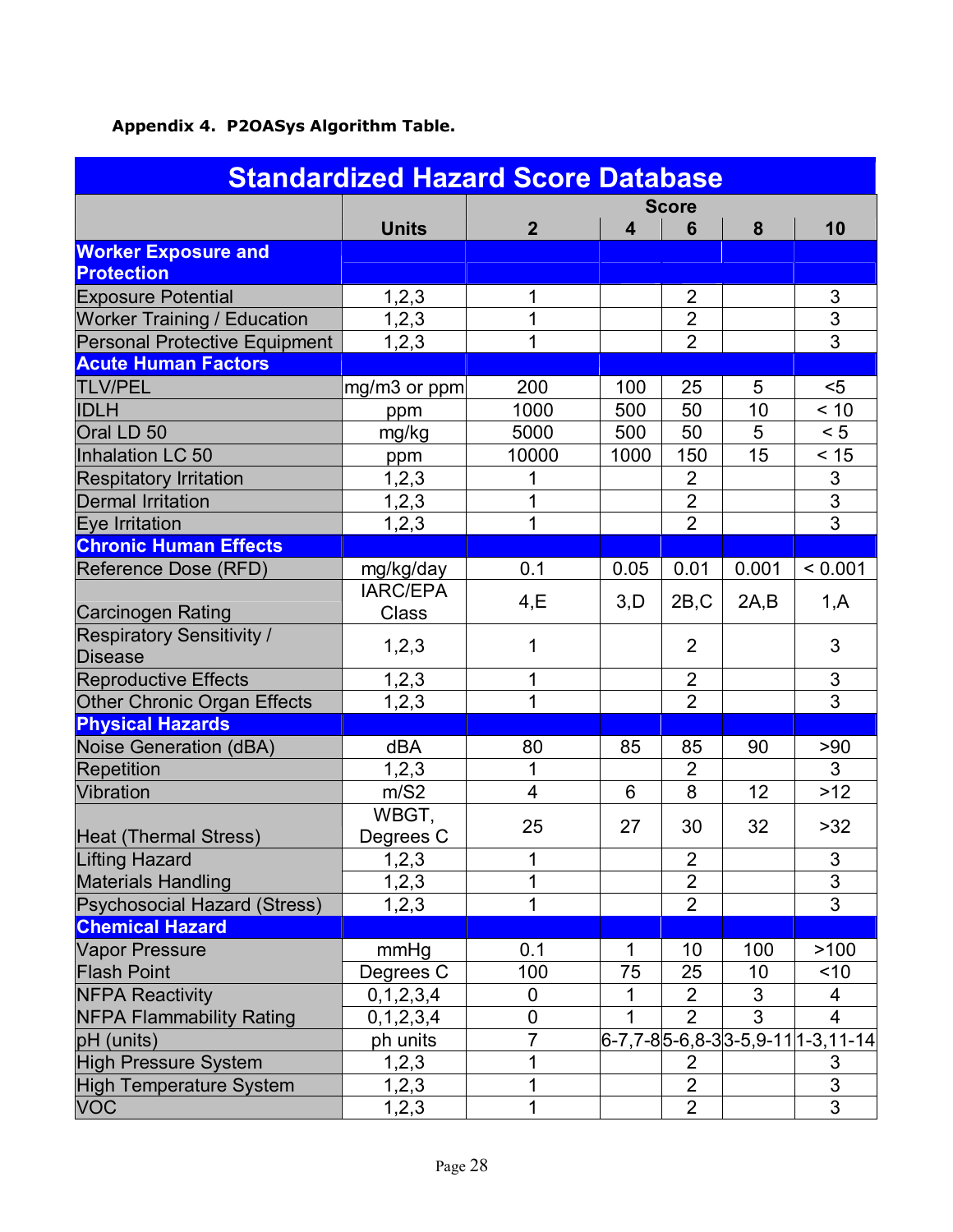| <b>Persistence/Bioaccumulation</b> |                  |      |      |                |                 |       |
|------------------------------------|------------------|------|------|----------------|-----------------|-------|
| <b>BOD Half-Life</b>               | days             | 4    | 10   | 100            | 500             | >500  |
| <b>Bioconcentration Factor</b>     | kg/l             | 10   | 100  | 200            | 1000            | >1000 |
| <b>Atmospheric Hazard</b>          |                  |      |      |                |                 |       |
| <b>NESHAP Listed</b>               | 1,3              |      |      |                |                 | 3     |
| <b>Greenhouse Gas</b>              | 1,3              |      |      |                |                 | 3     |
| Ozone Depleter                     | <b>ODP Units</b> |      |      |                |                 |       |
| <b>Observed Ecological Effects</b> | 1,2,3            |      |      | $\overline{2}$ |                 | 3     |
| <b>Disposal Hazard</b>             |                  |      |      |                |                 |       |
| <b>EPCRA RQ</b>                    | Ibs              | 5000 | 1000 | 100            | 10 <sup>1</sup> |       |
| Recyclable                         | 1, 2, 3          |      |      | 2              |                 | 3     |
| <b>Consumer Hazard</b>             | 1,2,3            |      |      | $\overline{2}$ |                 | 3     |
| <b>Energy and Resource Use</b>     |                  |      |      |                |                 |       |
| Non-Renewable resource             | 1,2,3            |      |      | $\overline{2}$ |                 | 3     |
| <b>Water Use</b>                   | 1,2,3            |      |      | $\overline{2}$ |                 | 3     |
| <b>Energy Use</b>                  | 1,2,3            |      |      | $\overline{2}$ |                 | 3     |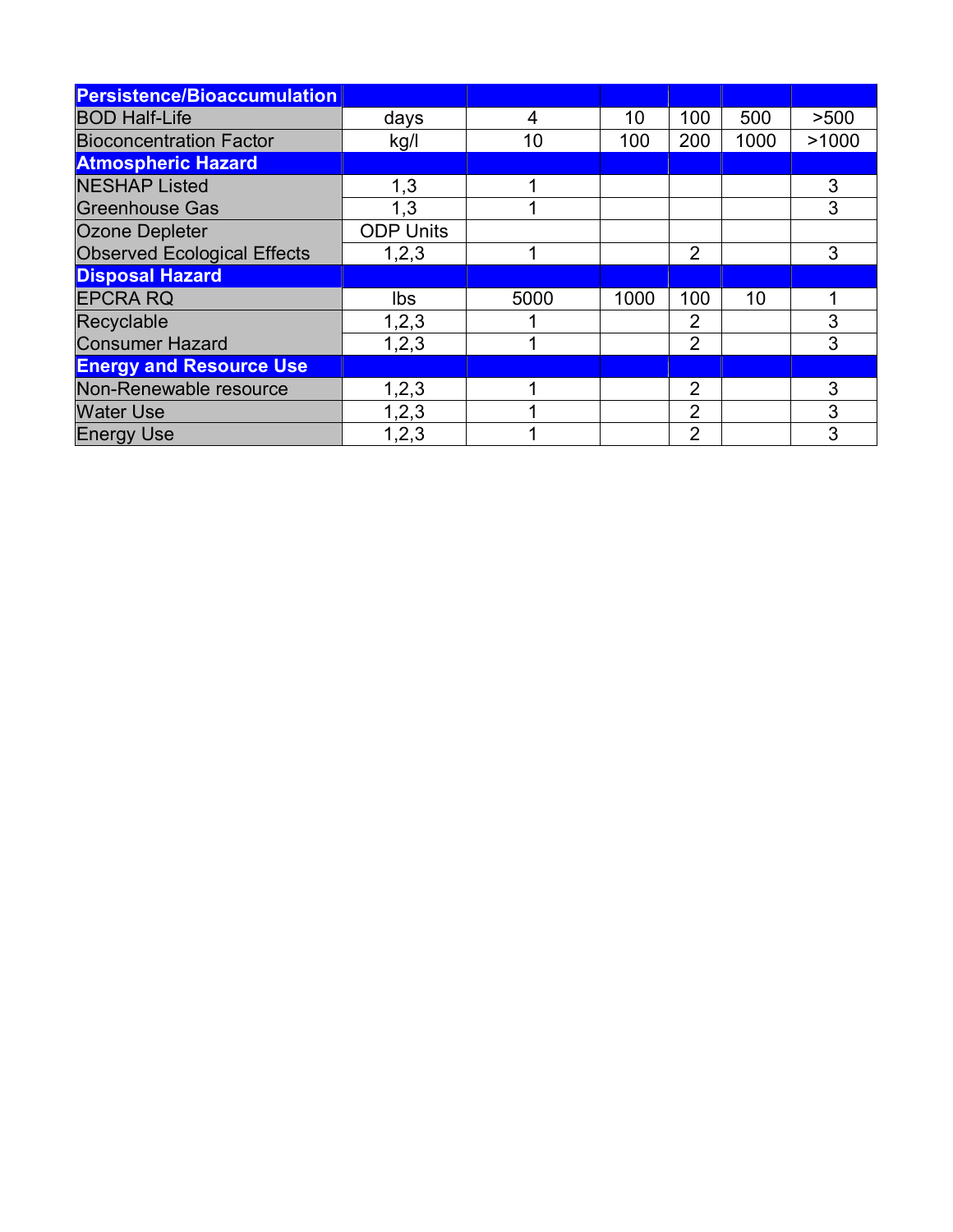#### Appendix 5. List of Potential Hazard Endpoints for Chemicals

#### Chronic Toxicity

- $\overline{\phantom{a}}$  Carcinogenicity
- **EXECUTE:** Mutagenicity
- **EXECUTE:** Reproductive/developmental toxicity
- **Teratogenicity**
- Neurotoxicity
- Endocrine disruption
- **EXECUTE:** Respiratory sensitization/disease
- ! Other chronic organ effects (liver, kidneys, heart, etc.)

#### Acute Toxicity - Humans

- **•** Dermal irritation
- **EXECUTE:** Respiratory system irritation
- **Example 1** Skin absorption
- Occular irritation
- Poisoning potential

#### Atmospheric Hazards

- ! Global warming potential
- Ozone depletion potential
- Acid rain formation

## Chemical Properties

- **Corrosivity**
- **Example 1** Flammability
- **Reactivity**

#### Ecological Toxicity

- ! Aquatic toxicity acute
- ! Aquatic toxicity chronic
- **Eutrophication**

#### Persistence

Bioaccumulative capacity

Hazard Data are Missing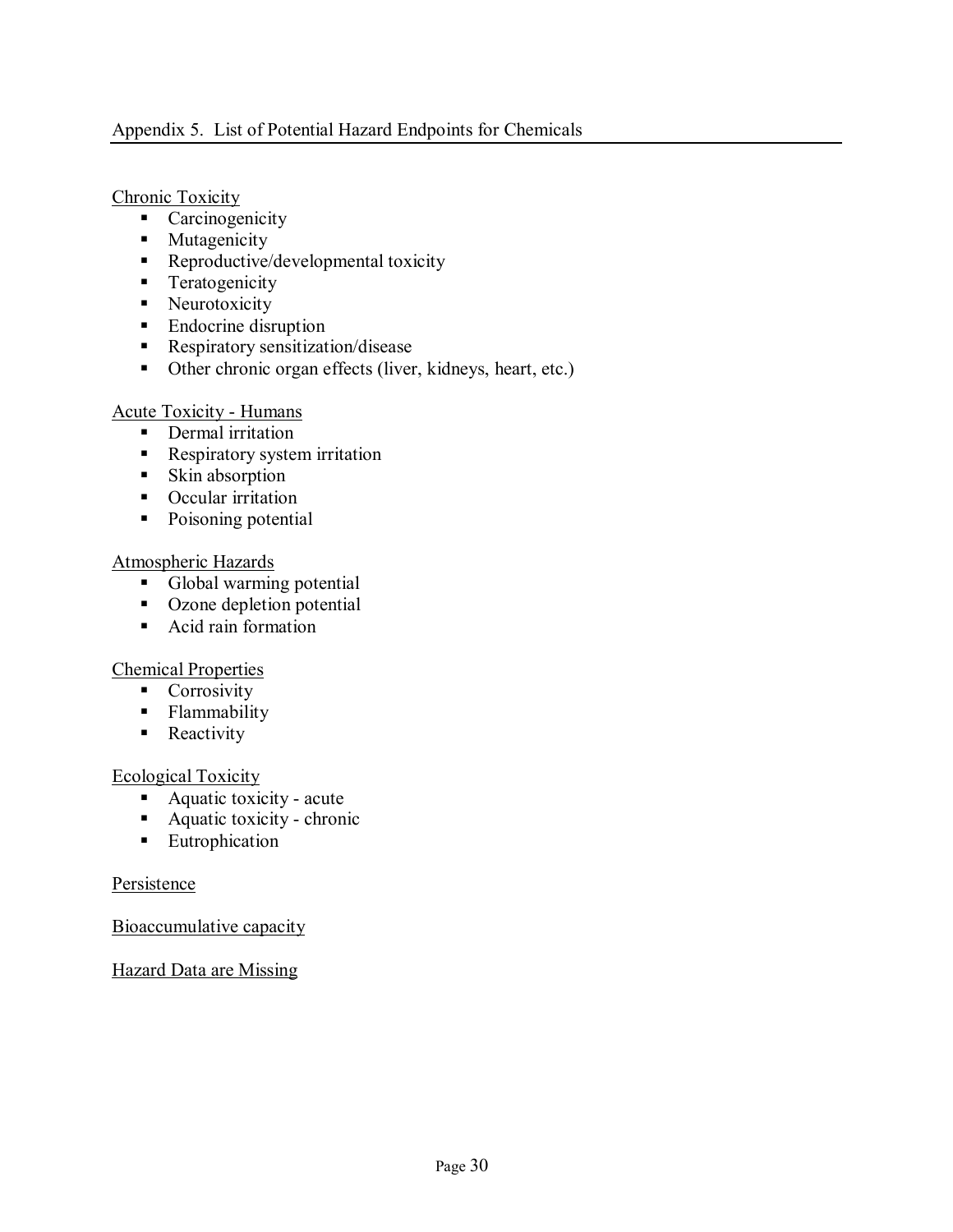## **Appendix 6. 12 Principles of Green Chemistry**

By: John Warner and Paul Anastas

## **Prevent Waste (Principles #1,#5-#7, #11)**

- Prevent waste: Design chemical syntheses to prevent waste, leaving no waste to treat or clean up (Principle #1).
- Use catalysts, not stoichiometric reagents: Minimize waste by using catalytic reactions. Catalysts are used in small amounts and can carry out a single reaction many times. They are preferable to stoichiometric reagents, which are used in excess and work only once. (Principle #5).
- Avoid chemical derivatives: Avoid using blocking or protecting groups or any temporary modifications if possible. Derivatives use additional reagents and generate waste (Principle #6).
- Maximize atom economy: Design syntheses so that the final product contains the maximum proportion of the starting materials. There should be few, if any, wasted atoms (Principle #7).
- Analyze in real time to prevent pollution: Include in-process real-time monitoring and control during syntheses to minimize or eliminate the formation of byproducts (Principle #11).

## **Little to No Toxicity (Principles #2,#3,#8,#10)**

- Design safer chemicals and products: Design chemical products to be fully effective, yet have little or no toxicity (Principle #2). Design less hazardous chemical syntheses: Design syntheses to use and generate substances with little or no toxicity to humans and the environment (Principle #3).
- Use safer solvents and reaction conditions: Avoid using solvents, separation agents, or other auxiliary chemicals. If these chemicals are necessary, use innocuous chemicals (Principle #8).
- Design chemicals and products to degrade after use: Design chemical products to break down to innocuous substances after use so that they do not accumulate in the environment (Principle #10).

## **Renewable Materials (Principle #4)**

• Use renewable feedstocks: Use raw materials and feedstocks that are renewable rather than depleting. Renewable feedstocks are often made from agricultural products or are the wastes of other processes; depleting feedstocks are made from fossil fuels (petroleum, natural gas, or coal) or are mined (Principle #4).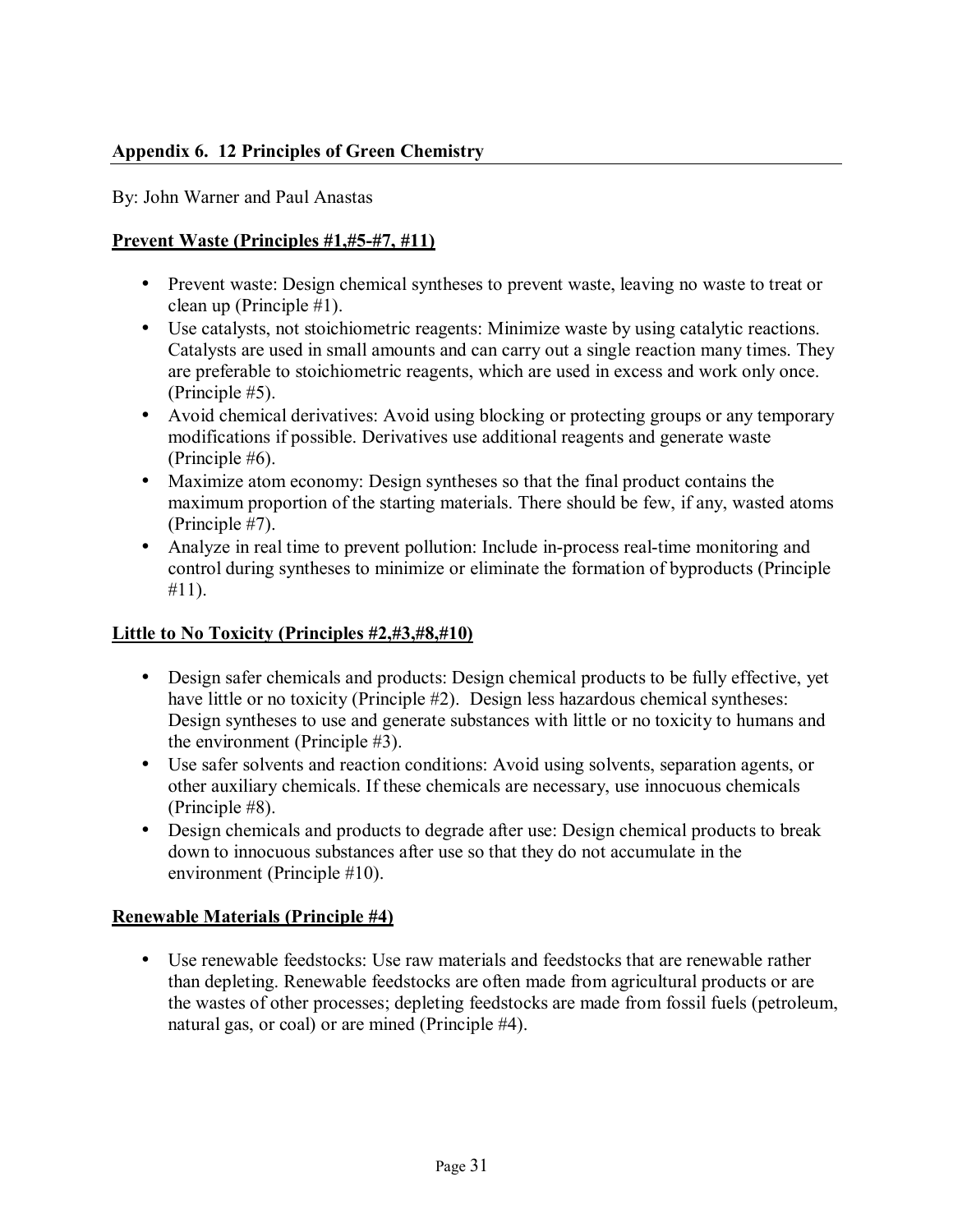## **Energy Efficiency (Principle #9)**

• Increase energy efficiency: Run chemical reactions at ambient temperature and pressure whenever possible (Principle #9).

## **Accident Prevention (Principle #12)**

• Minimize the potential for accidents: Design chemicals and their forms (solid, liquid, or gas) to minimize the potential for chemical accidents including explosions, fires, and releases to the environment (Principle #12).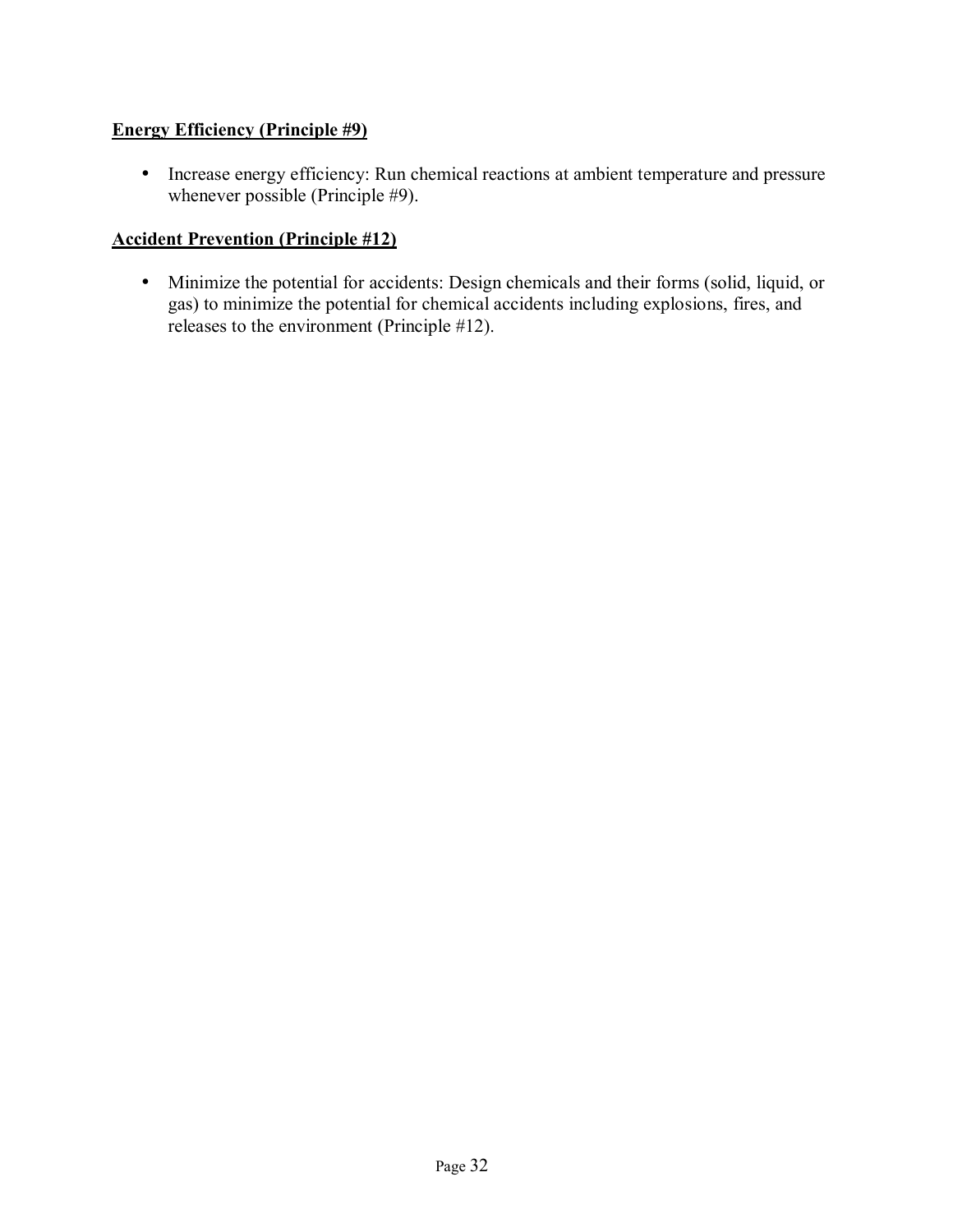## **Designing Safer Alternatives: Chemicals, Materials + Products**

#### **Overview**

Alternatives assessment methods need to:

- Provide a flexible, holistic analysis of alternatives and opportunities which prevent impacts from potentially harmful activities.
- Focus on solutions rather than problems; opportunities rather than inevitabilities.
- Drive governments or proponents of an activity to focus on solutions rather than the "acceptability" of potentially harmful activities.
- Avoid never-ending discussions of "how risky."
- Stress that uncertainties should be made explicit.
- Transparent  $&$  inclusive -- involve stakeholders, including for advice on endpoints
- Clearly state the reason for the process, including "Prevent potentially harmful impacts."
- Address risk shifting.
- Emphasize the full range of alternatives, including how to deliver the desired function.
- Include stakeholder advice on endpoints.
- Values need to be explicit.

## **Existing Approaches to Chemicals Assessment**

A few approaches were discussed at the meeting, including:

- PRIO Tool developed by the Swedish Chemicals Inspectorate recommends phasing out high priority chemicals such as PBTs to achieve non-toxic environment.
- U.S. EPA: New chemical substances program evaluates 1500-2000 chemicals per year. Have reliable approaches for evaluating many hazard endpoints, including persistence, bioaccumulative capacity, aquatic toxicity, carcinogenicity, and reproductive toxicity. For other endpoints, such as endocrine disruption, evaluation methods are less developed.
- P<sub>2</sub> OASYS (Pollution Prevention Options Analysis System) allows user to weight data as desired. Qualitative data may be as important as quantitative data. Start with disaggregated data that users / stakeholders can aggregate as needed. A value of  $P_2OASYS$  is that toxics use reduction should not shift risks, e.g., from the environment to workers.

## **Defining Appropriate Methods & Tools**

- Eliminate PBTs at the beginning. PBTs are high priorities for elimination.
- Start with disaggregated data that users / stakeholders can aggregate as needed.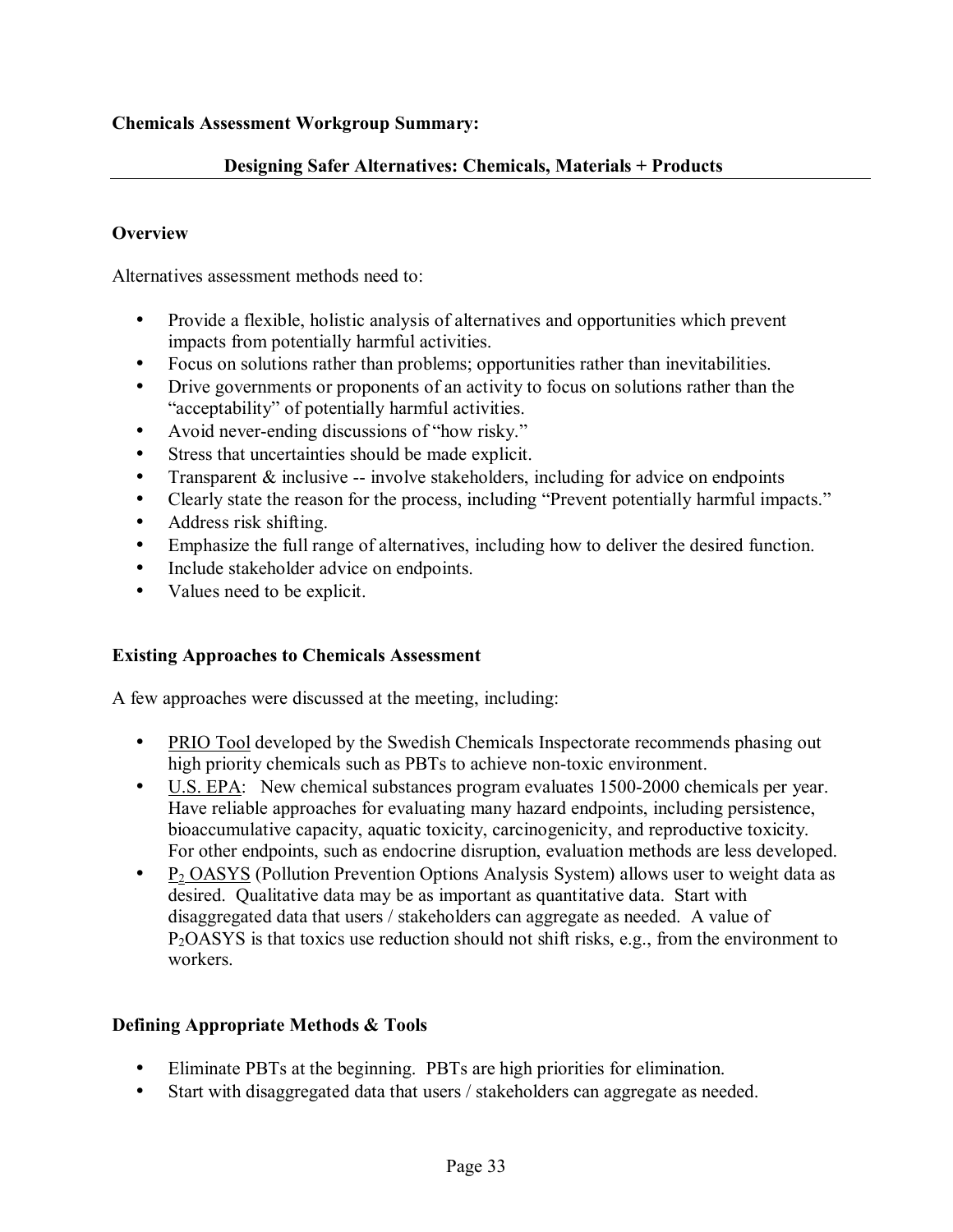- Only aggregate data if absolutely necessary.
- Priorities, and therefore weighting, will vary across methods and end users.
- Aggregation methods need to be flexible to meet the needs of different analysts  $\&$ decision makers.
- Methods should help guide and promote safer design.
- Design challenge: durable in product but degrades in the environment

#### **Values**

- Incorporate social as well as environmental dimensions into alternatives assessment methods. Need to explicitly acknowledge that future generations matter, and we need to make changes for them. For example, the Swedish generational goals for environmental protection.
- Provide full disclosure of chemicals in products. People -- including retail consumers and institutional purchasers -- need the information to make better choices.
- Responsibility to act when clear evidence of harm.
- Reduce exposure whenever possible.
- Outcomes from alternatives assessments should not shift risks.
- No inherent right for hazardous substances to be in commerce
- Tools should foster substitution policies.
- Be transparent about value judgments.

## **Define Positive Criteria**

- Define positive criteria for green chemicals, e.g., 12 Principles of Green Chemistry.
- Evaluate positive criteria against use data to see what chemicals meet the criteria.
- Beware of saying something is "safe" it can only be "safer" in meeting specified criteria.
- Work to identify chemical structures that are likely to be "safer."
- Ultimately "positive criteria" are a mix of positive and negative criteria.
- Negative lists are useful for the worst chemicals.
- "GRAS" (Generally Recognized As Safe) list -- used for food safety -- is an example of a list of safer chemicals
- For positive lists need assurance that the chemical has been adequately tested.
- Disadvantage of short negative lists, such as PBTs, is that chemicals not on list are assumed to be safer, when they may not have been tested.

## **Next Steps**

- Develop transparent, web-based tool, where data can be accessed by chemical or endpoints of concern (e.g., carcinogenicity).
- Require full chemical disclosure -- listing of chemicals in products -- by vendors.
- Compile list of all tools discussed at the meeting, their uses and limitations.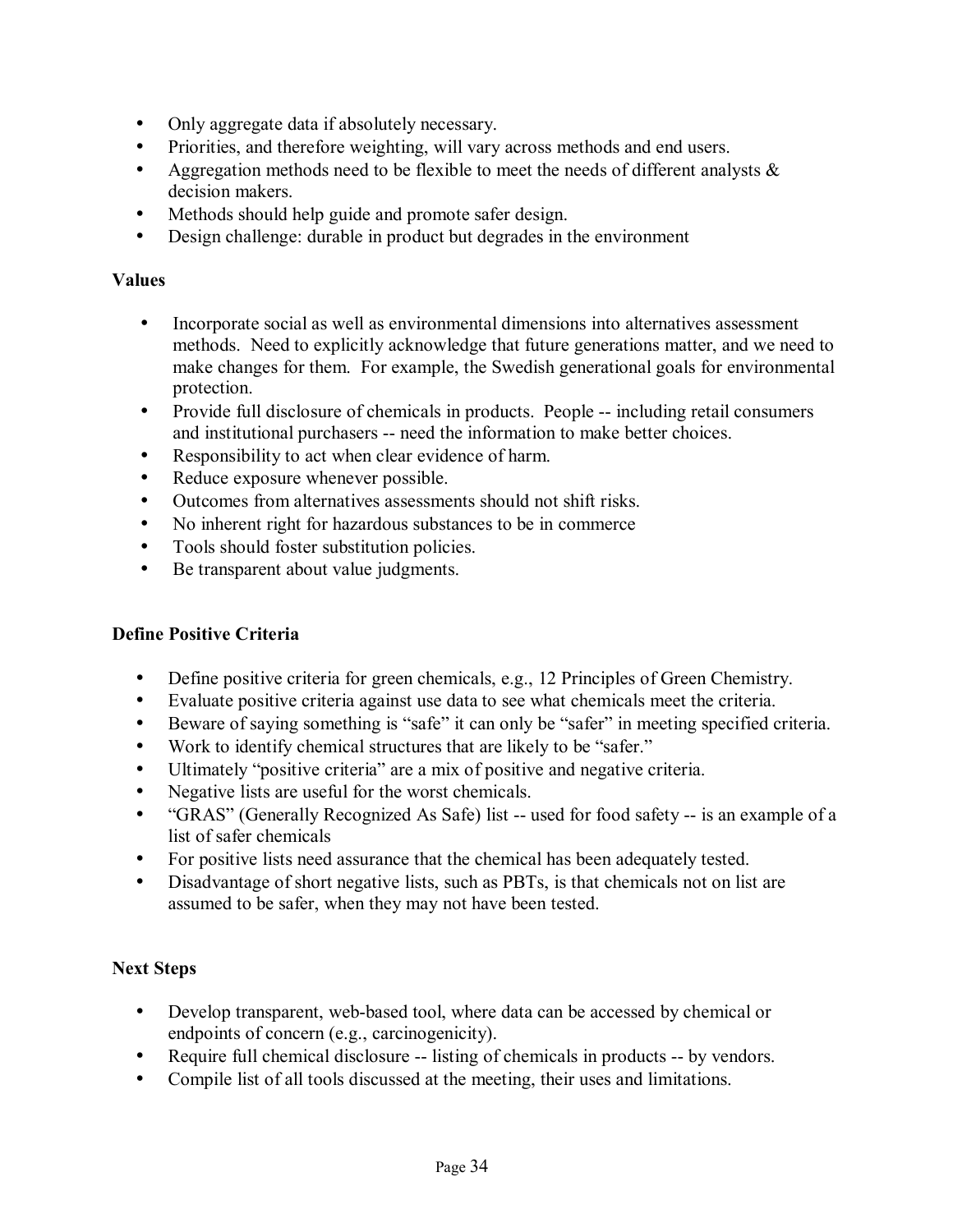- Create a central, online depository of case studies and resources on alternatives assessment from all over world; including experiences and case studies from non-English speaking countries. Existing resources include: OECD database portal of EU +
- US databases (in development), EUCLID database, Pesticide Action Network (PAN), website of 500 worker safety and health cases already developed for Europe.
- Provide list of lists (e.g., carcinogenicity lists) that would be helpful for non-specialists.
- Identify training for companies on tools.
- Develop tools for iterative learning and improvement.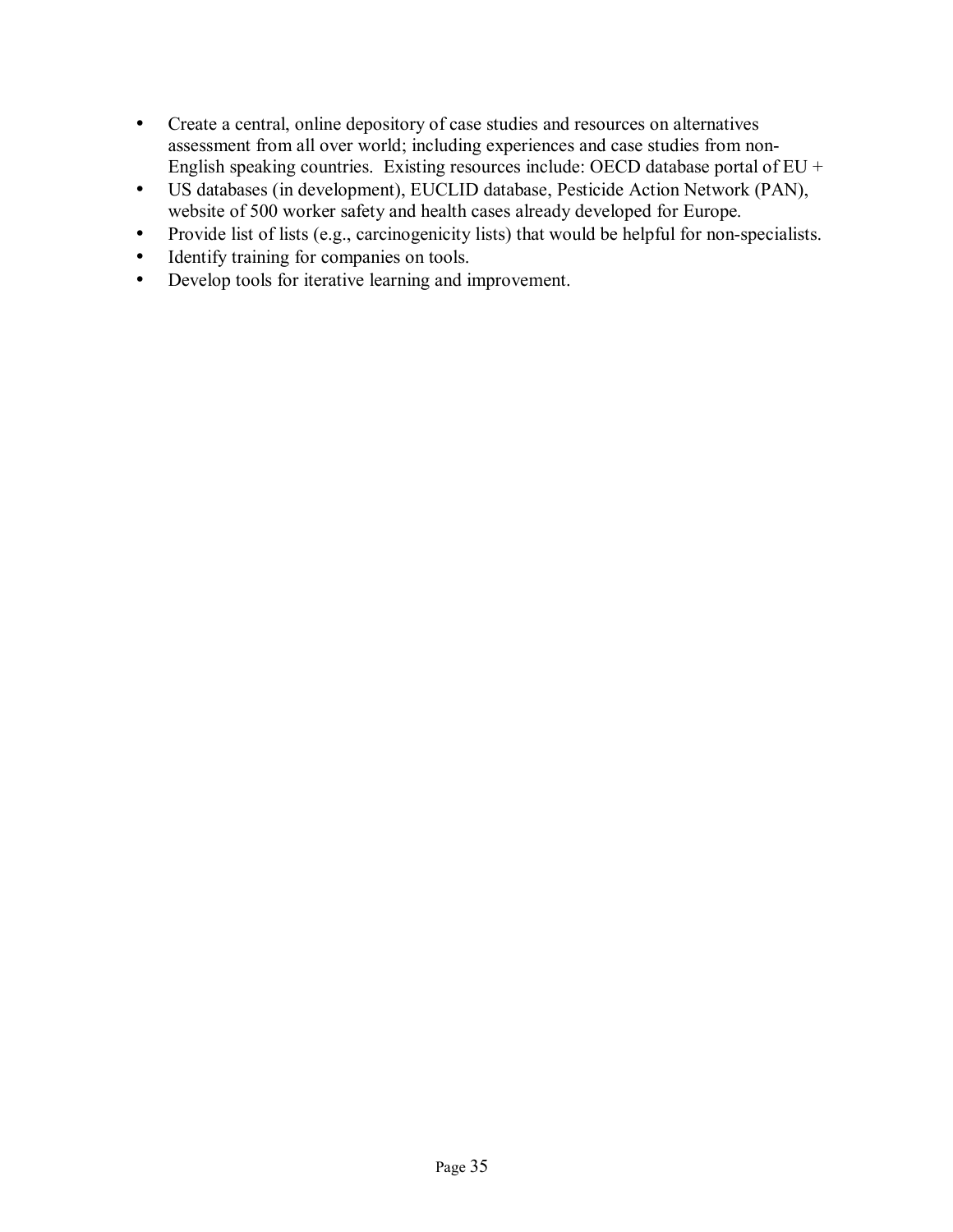#### **Designing Safer Alternatives: Chemicals, Materials + Products**

*The "current patterns of material production, use, and disposal cannot continue unaltered if we wish to ensure an ample and safe array of materials for the future. These patterns are simply not sustainable. We need to use fewer materials and we need to be more careful about what kinds of materials we use.*" *Kenneth Geiser, 2001, Materials Matter (p.390)* 

Everyday the natural cycle of materials showcases a sustainable materials economy. Trees create wood from sunlight, soil, atmospheric gases. They release needed oxygen into the air. And they decompose into healthy nutrients for soil. The challenge for humans is how to transform our environmentally unsustainable material economy to better mimic nature. Actions necessary for transitioning to environmentally sustainable materials include:

- closing the loop on materials flows,
- increasing the intensity of materials use (use less material per product),
- substituting services for products (less material demand),
- reducing the dissipation of toxic chemicals from materials,
- reducing the use of materials that contribute to the formation of persistent, bioaccumulative, and toxic chemicals, and
- developing more environmentally appropriate materials (see Geiser, 2000, p.368).

The role of material assessments is to help decision-makers identify the materials that will move humans to a more environmentally sustainable economy. Materials are defined in this paper as: "the basic matter (as metal, wood, plastic, fiber) from which the whole or the greater part of something physical (as a machine, tool, building, fabric) is made.<sup> $10$ </sup> Material assessments for the environment are methods that identify and evaluate the environmental and human health hazards associated with materials across their life cycle.

The methods for performing material assessments are still in their infancy of development. This paper presents two material assessment methods. One has its roots in chemical hazard assessments, and has been called by McDonough and Braungart, "material assessments." Another has its roots in systems thinking, and is called "materials flow analysis."

 $\overline{a}$ 10 G&C Merriam Company, 1976, *Websterís Third New International Dictionary* (Springfield, MA: G&C Merriam Company).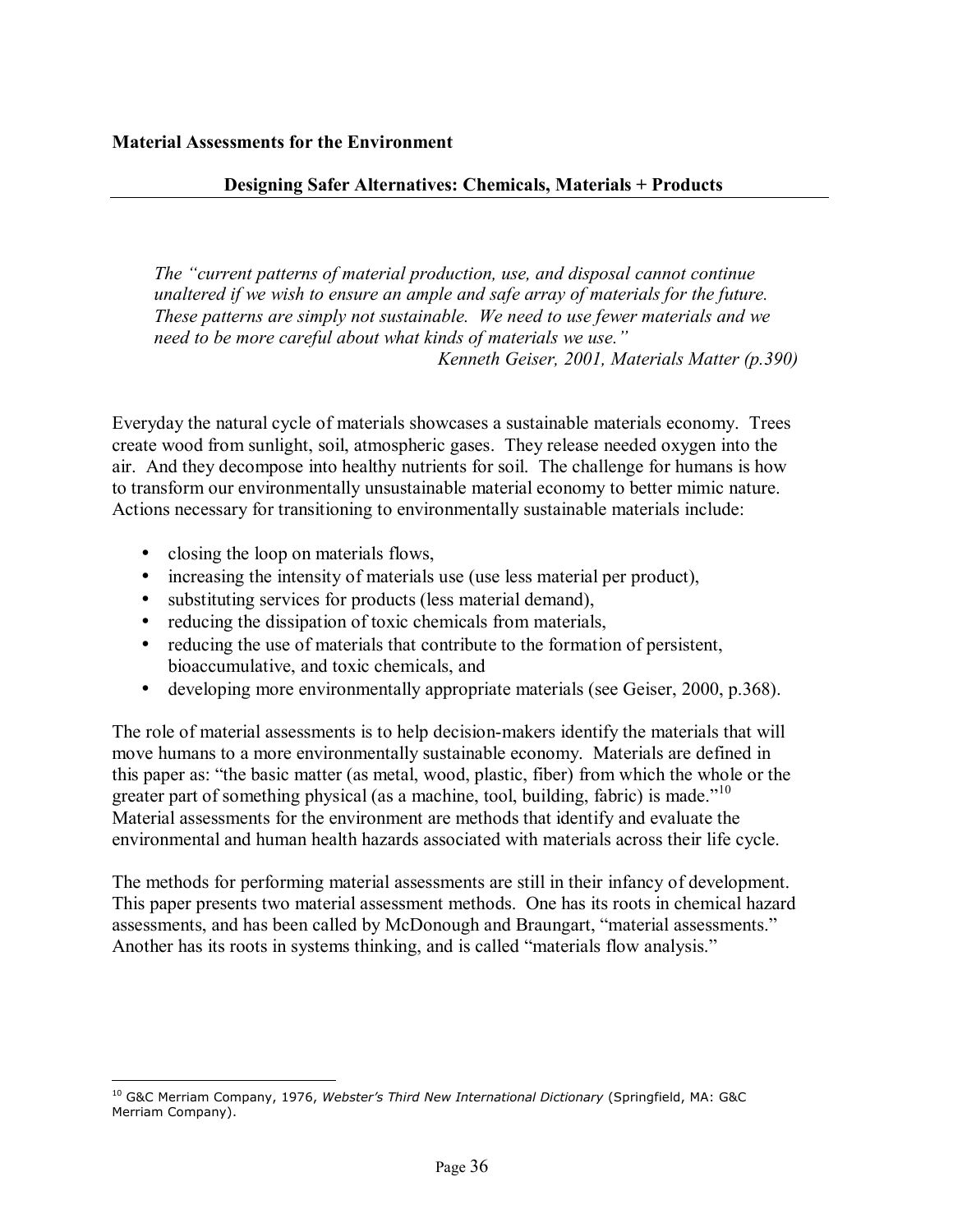## **1. Material Assessments (as rooted in chemical hazard assessments)**

As governments require manufacturers to take responsibility for their products at the end of their useful lives and as consumers challenge manufacturers to be better environmental stewards, manufacturers are assessing the environmental performance of the materials they use. The auto sector is an example of the emerging trend in material assessments and change.

The Ford Motor Company, for example, has committed to using more sustainable materials:

ìThe Model U [prototype vehicle] is helping to encourage development of materials that are safe to produce, use and recycle over and over again in a cradle-to-cradle cycle. These materials never become waste, but instead are nutrients that either feed healthy soil or the manufacturing processes without moving down the value chain" (Ford Motor Company, *2002 Corporate Citizenship Report: Our Principles, Progress and Performance*, p.72).

Similarly, Toyota has committed to the:

- " "Reduction of substances of environmental concern (SOCs) [such as lead]"
- "Use of recycled material".
- <sup>□</sup> "Use of renewable resources (plants, etc.)" (Toyota, 2003. Toyota, *Environmental & Social Report 2003*, p. 36).

These three areas -- chemical hazards, end-of-life use options (recyclability and degradability), and renewable inputs -- frame how firms are approaching material assessments for the environment.

McDonough Braungart Design Chemistry (MBDC) has taken a lead role in defining a method for transitioning from chemical hazards to material hazards, calling their method a "materials assessment protocol." At the heart of MBDC's materials assessment protocol is its "chemical assessment" screening tool, which screens chemicals into categories of green, yellow, red, and orange depending upon the hazards associated with the chemical (see Appendix 7) (McDonough, et al., 2003).

Companies like the furniture maker Herman Miller begin with MBDC's chemical assessment tool to evaluate the chemical hazards of a material, extend it to include recyclability and recycled/renewable content at the material level; and extend it to the product level to include disassembly (McDonough, et al., 2003).

The MBDC chemical assessment method mirrors other chemical hazard assessment screening methods discussed in the "Chemical Hazard Assessment" background paper included for the Lowell Workshop. Being a proprietary database and method, the algorithms used by MBDC to screen chemicals and materials into the different color codes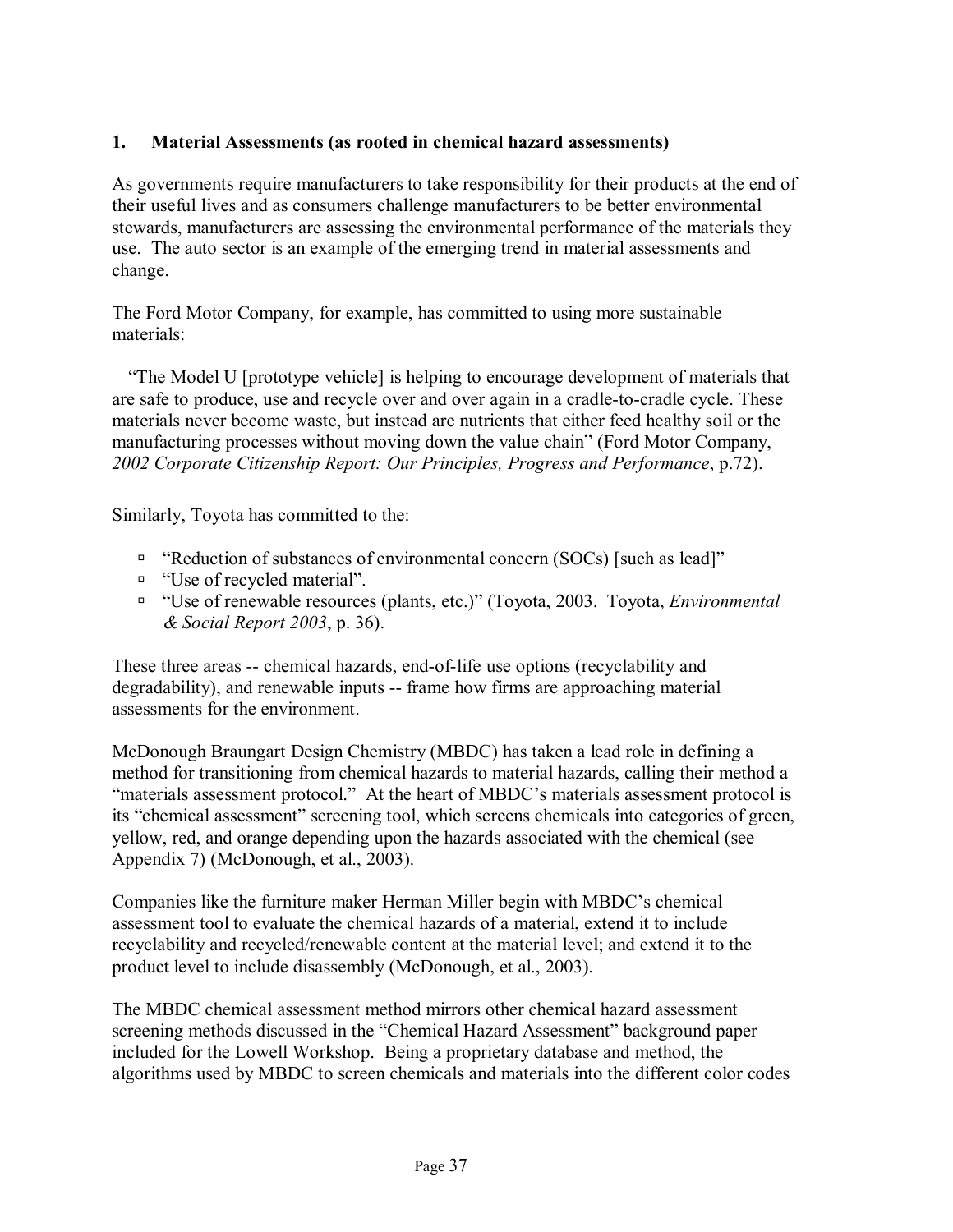are not publicly available. [Note: Lauren Heine of GreenBlue will present on the MBDC method at the Lowell Workshop.]

Another method developed for companies and governments to benchmark movement towards sustainable materials is the system conditions of The Natural Step. These systems conditions define basic properties of a material for it to be compatible with sustainability and set forth a benchmark or goal of the ideal materials from which a firm or government can "backcast" to determine if materials choices are going in the direction of sustainability. These systems conditions are defined as:

In a sustainable society, nature is NOT subject to systematically increasing:

- Concentrations of substances extracted from earth's crust.
- Concentrations of substances produced by society.
- Degradation by physical means.
- And in that society human needs are met worldwide.

To our knowledge The Natural Step has yet to translate these system conditions into a method for evaluating materials.

Other material assessment methods are in use or under development. Unfortunately, for many of these methods only the end results are available, not the specific methods used. Examples include the Greenpeace "Plastics Pyramid" (see Section 1.1 below) and the Opel, a General Motors subsidiary, plastics recyclability assessment (see Section 1.2 below). [Note: Mark Rossi of Clean Production Action and a research fellow at the Lowell Center of Sustainable Production will present at the Lowell Workshop a draft materials assessment method under development for the City of San Francisco.]

The next three sections address the three core areas of material assessments: chemical hazards, end-of-life use options (recyclability and degradability), and renewable inputs.

## **1.1. Evaluate the Environmental and Human Health Hazards of a Material across its Life Cycle**

Evaluating the environmental and human health hazards of a material involves some or all of the following steps:

- 1. identify the material's chemical constituents,
- 2. evaluate the inherent hazards associated with each chemical constituent (i.e., perform a chemical hazards assessment for each of those constituents),
- 3. identify and evaluate the pollutants that arise from the
	- a. extraction,
	- b. production,
	- c. use, and/or
	- d. disposal of the material, and

4. finalize the assessment for the material based upon all chemical constituents.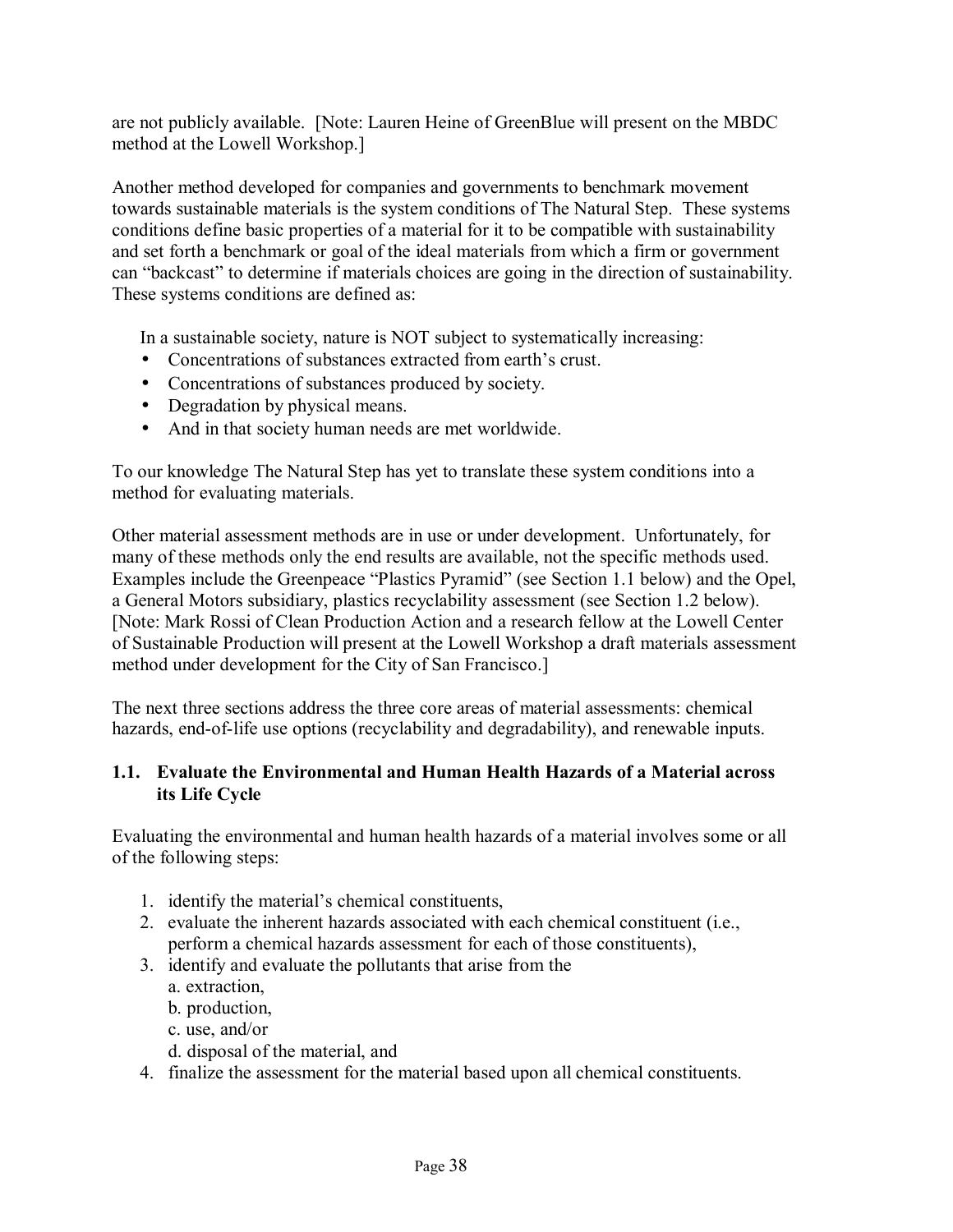From this context, a hazard assessment for a material differs from a chemical hazard assessment because it includes pollutants that arise across the material's life cycle as well as the multiple chemicals that constitute a material.

For example, as part of its design for environment program the office furniture maker Herman Miller evaluates the potential hazards of its materials by first identifying all the chemical constituents that are present in each material at amounts of greater than or equal to 100 parts per million. Then, using the McDonough Braungart Design Chemistry (MBDC) Protocol, Herman Miller evaluates the hazards associated with each chemical. The combination of the hazards of each chemical in the material is aggregated to develop a "material hazard assessment" color score: green (environmentally preferable), yellow (moderate hazard), red (high hazard), or orange (no or missing data). It is unclear whether the final material color score incorporates life cycle concerns associated with the chemicals in the material.

An example of an outcome of a material assessment is Greenpeace's "plastics pyramid." Greenpeace assessed a handful of commodity plastics based upon the life cycle hazards - chemical hazards associated with production, use, and disposal. The result is the Plastics Pyramid, which divides plastics into five levels (see Figure 4) with bio-based plastics ranked most, and PVC ranked least, environmentally preferable. The algorithms or decision-making criteria used to separate plastics into the different levels are not specified (see Van Der Naald and Thorpe, 1998).

## **Figure 4. Plastics Pyramid (developed by Greenpeace)**



Most Preferred Plastic

 $\text{ABS} = \text{acrylonitrile}$  butadiene styrene;  $\text{PC} = \text{polycarbonate}$ ;  $\text{PET} = \text{polyethylene}$ terephthalate;

 $PS = polystyrene; PU = polyurethane; PVC = Polyvinyl chloride$ 

Source: Van Der Naald and Thorpe, 1998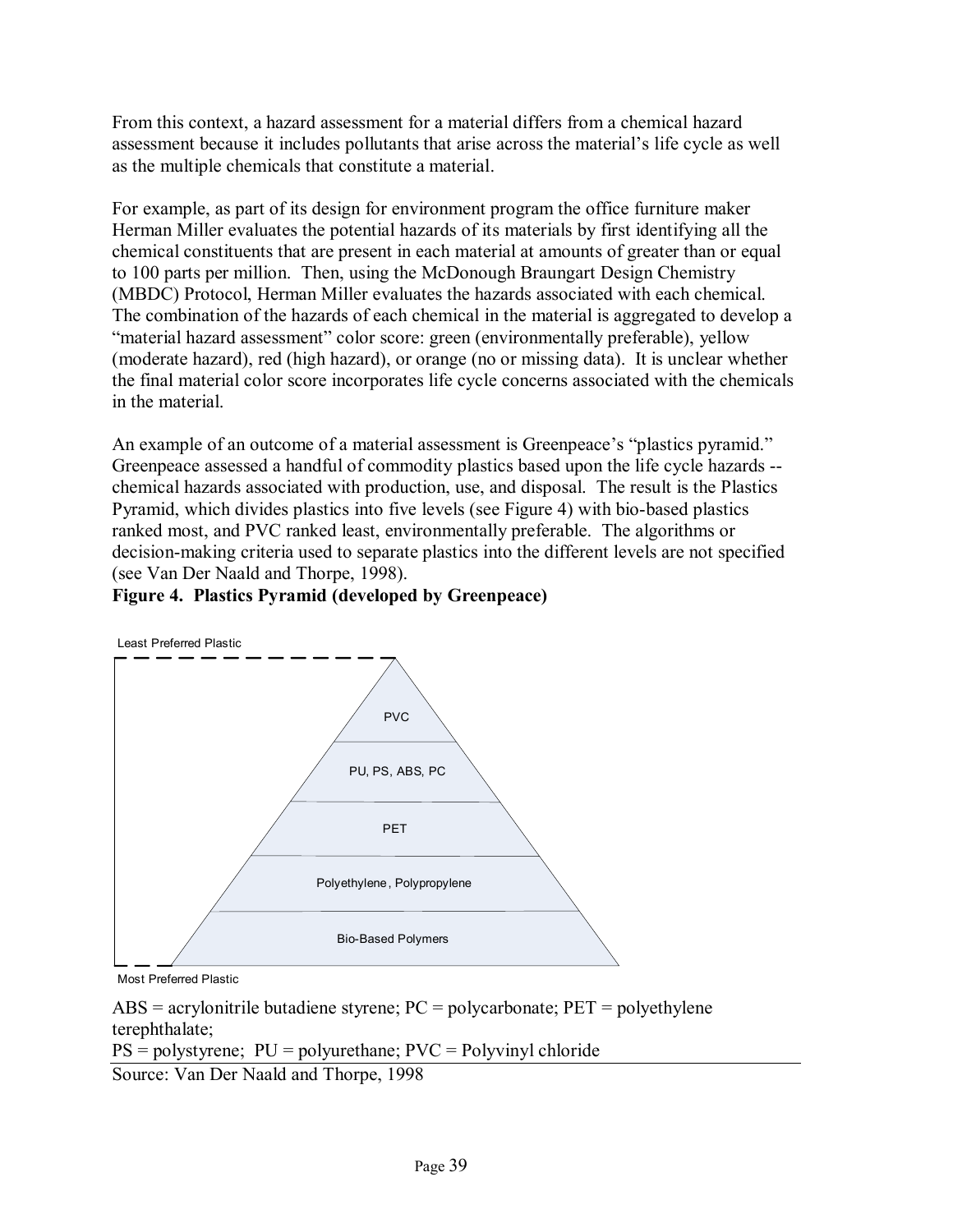# **1.2. Evaluating Generic End-of-Life Material Options: Recyclability and Degradability**

The ideals for end of life material handling are:

- reuse the material in or as the same product (the reusable glass beverage bottle),
- recycle the material in a closed loop (from aluminum can to aluminum can), or
- biodegrade the material into healthy nutrients for the soil.

Since a material is part of a product at the end of its useful life, end of life material handling options ultimately depend upon the product it is contained in. This is especially true of product reusability, which is a function of both product and material. Additional product-specific factors include the ease of separating a material from the product (product disassembly) and the ability to recycle the material back into the same product (closed-loop recycling).

Yet there is general data on the end of life handling of materials that is relevant for distinguishing among materials. For example, the generic recyclability of a material is a function of the properties of the material, the consistency (i.e., similarities or differences) of a material's composition in the market economy, the level of contamination or degradation of the material in a product, value of the material as a recycled commodity, and existing infrastructure for recycling the material. All of these factors contribute to an overall data point for a material: its annual recycling rate -- expressed as a percent of the material recycled in relation to a nation's or region's total disposal (or consumption) of the material.

As European and Japanese manufacturers are required to take back their products, they are evaluating the generic recyclability of the materials they use. Opel, for example, evaluated the recyclability of plastics used in its vehicles. The outcome of Opel's analysis is contained in **Table 6**. The criteria Opel used to develop its plastics recyclability hierarchy are not publicly available.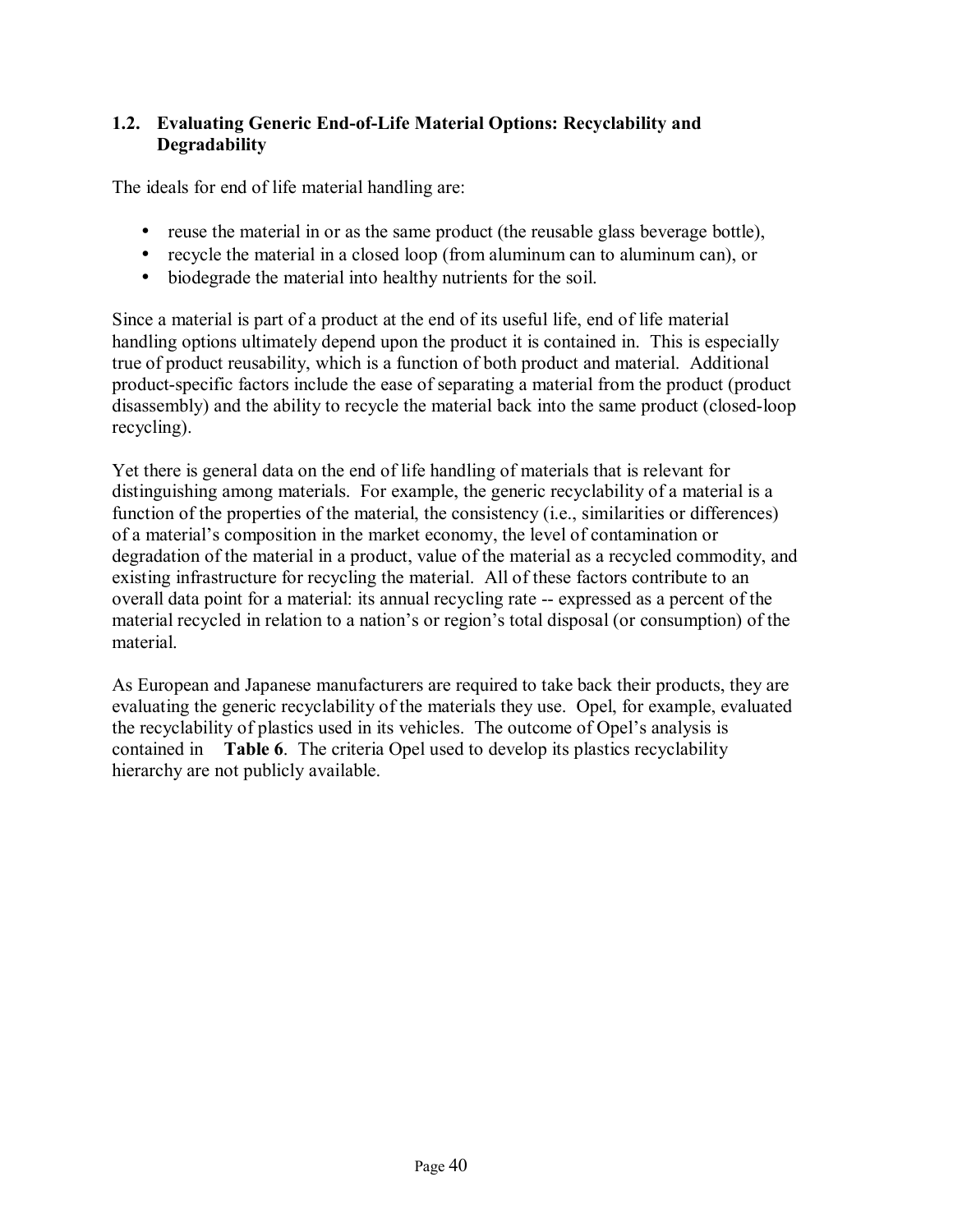| Prefer              |                                                  |  |  |  |
|---------------------|--------------------------------------------------|--|--|--|
| Increasing Priority | Polypropylene, Polyethylene                      |  |  |  |
|                     | Polyoxymethylene (POM), Polyamide,               |  |  |  |
|                     | Thermoplastic Urethane (TPU)                     |  |  |  |
|                     | Acrylonitrile Butadiene Styrene (ABS),           |  |  |  |
|                     | Polymethylmethacrylate (PMMA, i.e., acrylic),    |  |  |  |
|                     | Styrene Maleic Anhydride (SMA) copolymer,        |  |  |  |
|                     | Acrylonitrile Styrene Acrylate (ASA), Styrene    |  |  |  |
|                     | Acrylonitrile (SAN)                              |  |  |  |
|                     | Polycarbonate, Polyethylene Terephthalate (PET), |  |  |  |
|                     | Polybutylene Terephthalate (PBT)                 |  |  |  |
|                     | Thermoplastic Elastomer (TPE)                    |  |  |  |
|                     | Polyurethane                                     |  |  |  |
|                     | Sheet Molding Compound (SMC), Phenol-            |  |  |  |
|                     | Formaldehyde (PF)                                |  |  |  |
|                     | Elastomer                                        |  |  |  |
|                     | Polyvinyl Chloride (PVC)                         |  |  |  |
|                     | Mixture of incompatible materials                |  |  |  |
| Avoid               |                                                  |  |  |  |

 **Table 6. Opel Priority List for Plastics with regard to Recycling Aspects** 

Source: Opel Environmental Report 2000/2001

In addition to selecting for recyclable materials, manufacturers are selecting for biodegradable materials. Toyota, Steelcase (through its Designtex subsidiary), and Herman Miller are among the firms selecting for materials -- primarily fabrics -- that are biodegradable. Polylactic acid, a polymer made from plant sugars (e.g., corn or sugar beets), is at the core of many of these new biodegradable fabrics.

Criteria for assessing the biodegradability of materials are established by standard setting organizations, including the American Society for Testing and Materials (ASTM) in the U.S., the European Committee for Standardization in Europe, and the International Standards Organization (ISO) which reconciles differences among these and other standard setting organizations. For example, the ASTM has established definitions and criteria for evaluating the biodegradability of a plastic material. ASTM defines "biodegradable" plastic" as a plastic "in which the degradation results from the action of naturally occurring microorganisms such as bacteria, fungi, and algae" (Stevens, 2002, p.74).

# **1.3. Evaluating Renewable Inputs**

The use of renewable (and degradable) materials is on the rise as noted above in the case of polylactic acid. Polylactic acid is an example of a plastic made from renewable resources rather than non-renewable, fossil fuel-based petrochemicals. While renewable/bio-based materials have advantages over petrochemicals, their life cycles still pose environmental (and occupational) challenges. Farming has its own set of environmental impacts,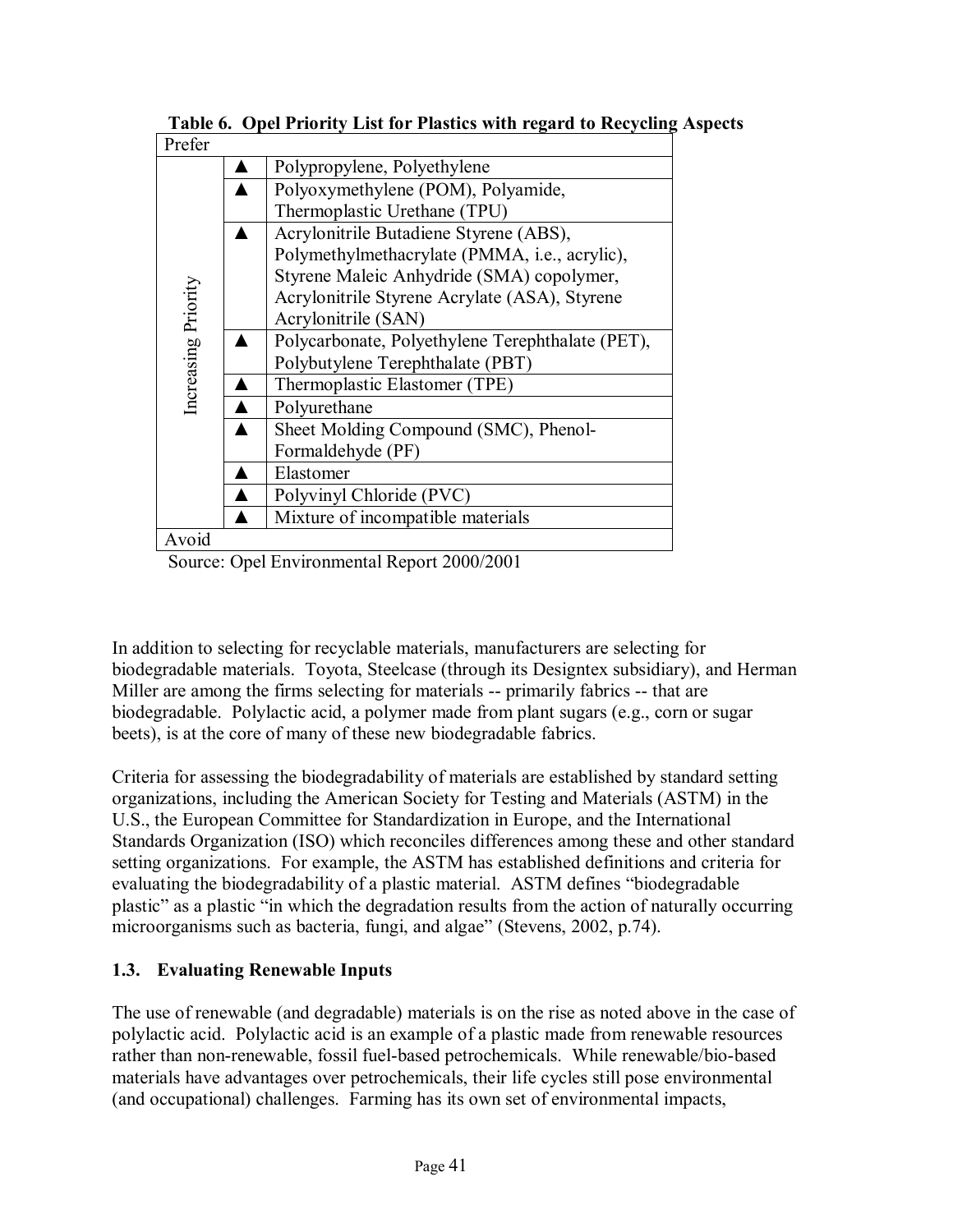including: sufficient land space, habitat degradation; soil erosion; and fertilizer, pesticide, and genetically modified organism (GMO) use. In addition, natural materials can cause/exacerbate allergic reactions, as is the case with powdered latex gloves.

Criteria need to be developed for defining environmentally sustainable renewable materials. At this juncture in materials development, where manufacturers are returning to renewable feedstocks for material, there is need to link material assessments with developments and research in the sustainable agriculture community.

## **2. Material Flow Analyses**

Material flow analysis is the quantitative evaluation of the movement of materials through different levels of the economy, ranging from an individual production facility to a nationstate to the global economy. Depending on the purpose of the analysis, it may include inputs, outputs, or both inputs and outputs.

Material flows inform us about trends in material use, scarcity of materials, efficiency of materials use, and potential adverse environment effects of materials use (Matos and Wagner, 1998). For example, at the macro-level of national economies, material flow analyses over time show a clear trend away from renewable materials -- which were the dominant materials in the American economy until the turn of the 20th century -- to nonrenewable materials in the 20th century (Matos and Wagner, 1998). At the production level, a materials balance model can be applied at the level of a manufacturing facility where: raw materials  $+$  energy in  $=$  finished products and byproducts out (Geiser, 2000, p.58).

For individual or groups' of firms making a material choice, the scarcity / abundance of a material in the economy matters. For example, the electronics sector is evaluating the material flows for silver to better understand the consequences of shifting from lead-based solder to a solder that contain silver.

As a method, material flow analysis benefits from the decades-long collection and assessment of material flow data by government agencies (such as the U.S. Geological Survey) and by the more recent activities of organizations like the Wüppertal Institute (Germany) and the World Resources Institute (U.S.) to clarify terms and methods. [Note: Fran Irwin of the World Resources Institute will present on WRI's material flow analysis method at the Lowell Workshop.] Box 0 details some of the common terms and definitions that are emerging in the field of material flow analysis. The methodological development surrounding material flows is more mature than material assessments, with common framework language and methods for calculating flows.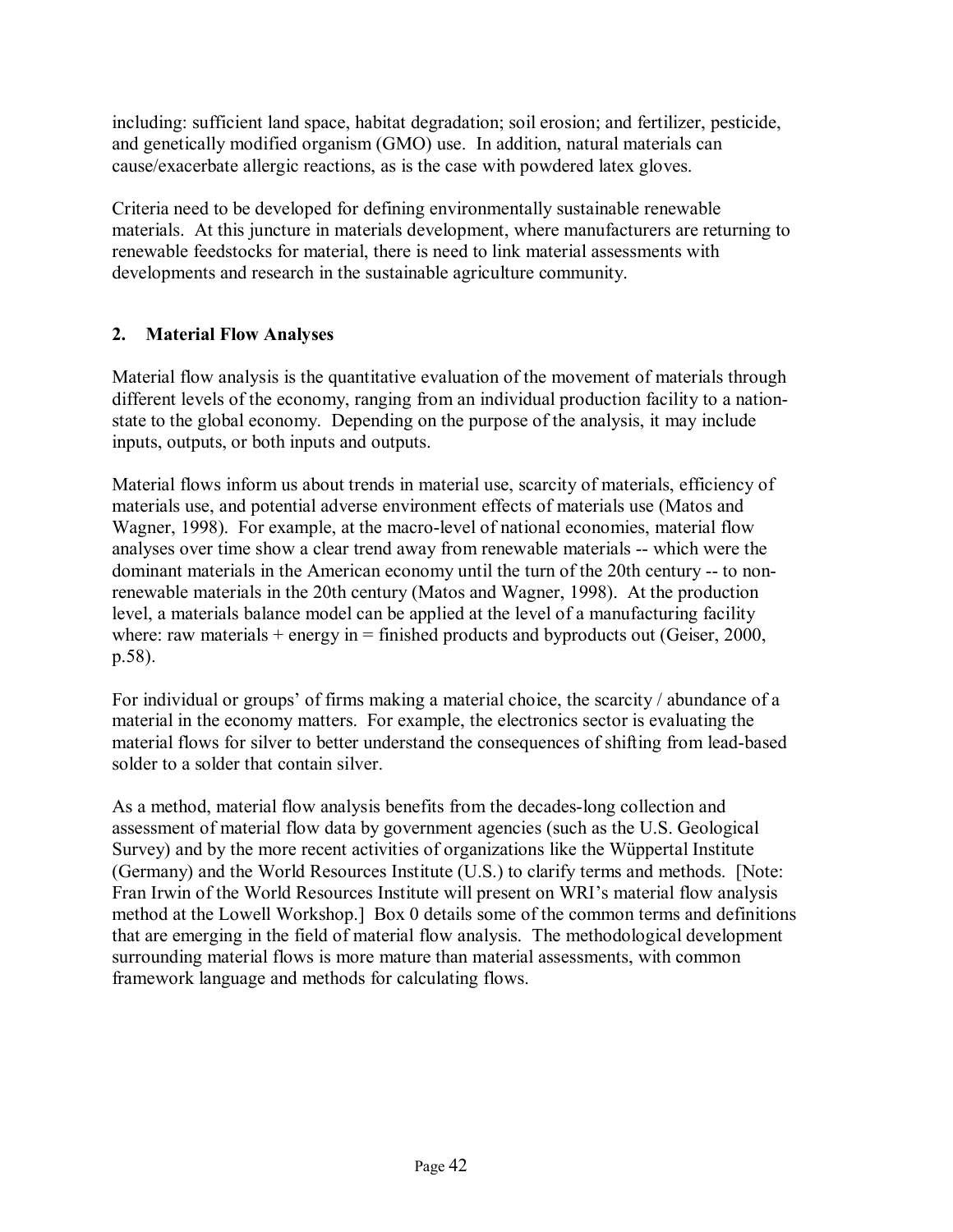Examples of the findings from economy-wide material flow analyses include:

- The retention time of materials in the economy is a critical variable affecting material flows. Roughly 50%-75% of direct material inputs pass through the economy and into the environment in less than one year (Matthews, et al., 2000, p.6).
- The "extraction and use of fossil energy resources dominate output flows in all industrial countries" (Matthews, et al., 2000, p.xii). "Emissions from all fuel combustion account for between approximately 80 and 90 percent of domestic processed output in the study countries" (Matthews, et al., 2000, p.23). "The role of energy consumption is central, given the dominance of carbon dioxide emissions in DPO across virtually all sectors" (Matthews, et al., 2000, p.24).
- Germany has reduced  $CO<sub>2</sub>$  emissions by improving energy efficiency and reducing its use of high carbon lignite fuels (Matthews, et al., 2000, p.21).

| <b>Box 0. Material Flow Analysis: Sample Definitions of Terms</b>                                                                                                                                                                                                                                                                                                                                                                                                                                                                                                                                                                     |
|---------------------------------------------------------------------------------------------------------------------------------------------------------------------------------------------------------------------------------------------------------------------------------------------------------------------------------------------------------------------------------------------------------------------------------------------------------------------------------------------------------------------------------------------------------------------------------------------------------------------------------------|
| <b>TMR</b> The <b>Total Material Requirement</b> for a national economy is the "sum of the<br>direct material input [DMI] and the hidden or indirect material flows,<br>including deliberate landscape alterations." "The hidden material flows are<br>the portion of the total material requirement that is not included in the<br>commodity itself. The hidden material flow of primary materials comprises<br>two components: ancillary flows and excavated or disturbed flows" (Schütz<br>and Welfrens, 2000, pp.16-17).<br><b>DMI</b> Direct Material Input = domestic extraction + imports (Matthews, et al.,<br>$2000, p.5$ ). |
| <b>DPO</b> Domestic Processed Output = DMI – (Net Additions to Stock –<br>Exports). DPO is the "total weight of materials, extracted from the<br>domestic environment and imported from other countries, which have<br>been used in the domestic economy, then flow to the domestic<br>environment" (Matthews et al. 2000 n 7)                                                                                                                                                                                                                                                                                                        |

To evaluate the material flow profiles of specific products the Wuppertal Institute developed the analytic concept of Material Input Per Service unit or MIPS. MIPS is a ìproxy for the quantitative dimension of the ecological impact potential of human activities. MIPS is calculated over the whole life-cycle of goods and adds up to the overall material input which humans move or extract for the production of products and the delivery of services" (Stiller, 1999, p.5). The material inputs included are: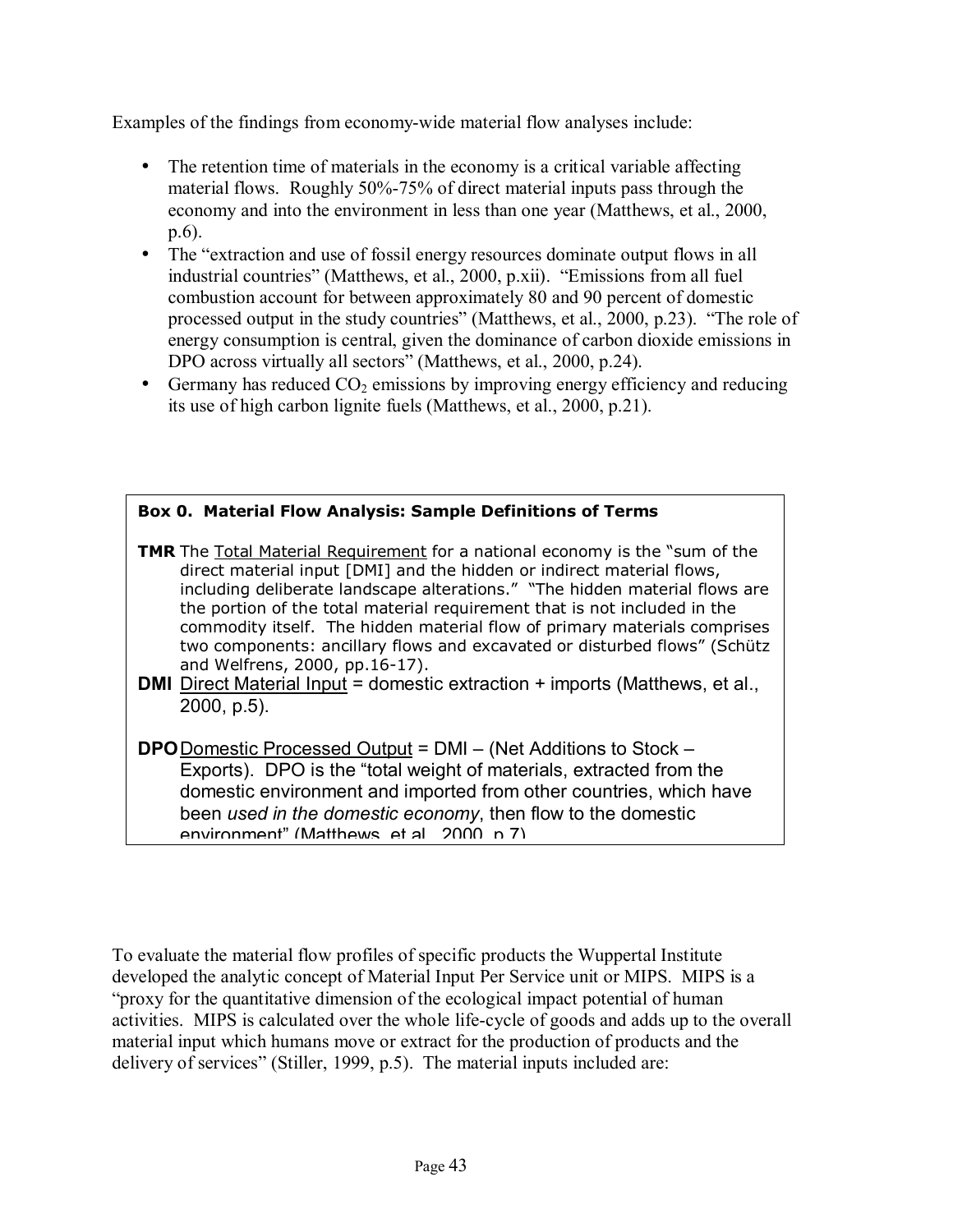- Abiotic raw materials, including minerals, ores, fossil fuels, and overburden from mining operations.
- Biotic raw materials, including products of agriculture, forestry, and biomass that is cut but not used during processing.
- Erosion, which reflects the quantitative dimension of change to nature due to agriculture and forestry.
- Water flows, including extraction of ground and surface water, cooling water, and water for irrigation.
- All air chemically processed or converted into another physical state. "This figure is strongly correlated with the  $CO<sub>2</sub>$ -emissions as principal gaseous output of processes" (Stiller, 1999, p.6).

The per service unit varies depending on the product. For example, the per service unit for a catamaran passenger ship (a ferry) is: "300 days per year, 10 hours per day, for a period of 35 years" (Stiller, 1999, p.26).

In a product with a long use life, especially one like a catamaran that impacts energy use, energy consumption over the life of a product emerges as the principal factor affecting MIPS. "Obviously, accumulated material input [from energy consumption] during operation is far larger than [material input] during productionî (Stiller, 1999, p.26). Thus the lightest weight material for making hulls (a composite plastic that included glass fibers for reinforcement), which led to a smaller engine design, performed better on MIPS than aluminum or steel (Stiller, 1999).

Material flow analyses can influence material choices by defining the relative material intensity of inputs/outputs for a product and the relative abundance/scarcity of a material. Material flows do not touch upon the hazards associated with a material's chemical constituents, rather they reflect the mass of material used and consumed within a given system.

# **3. Material Flow Analyses and Material Assessments**

The MBDC color-coded materials assessment, the Greenpeace Plastics Pyramid, and the Opel recyclability table all illustrate the explanatory power of a material assessment: to create guides for selecting more sustainable materials. And material flow analyses illustrate the power of understanding the sources of the greatest mass, both in terms of inputs and outputs, within the economy.

The MIPS assessment of materials used to make the hull of catamarans demonstrates, however, a concern with generic material assessments: they fail to address issues that arise during the use of a product, especially energy consumption, which may lead to environmentally less preferable decisions.

The MIPS catamaran hull example from above demonstrates the need to re-think life cycle comparisons of materials. If analysts choose to compare materials with different energy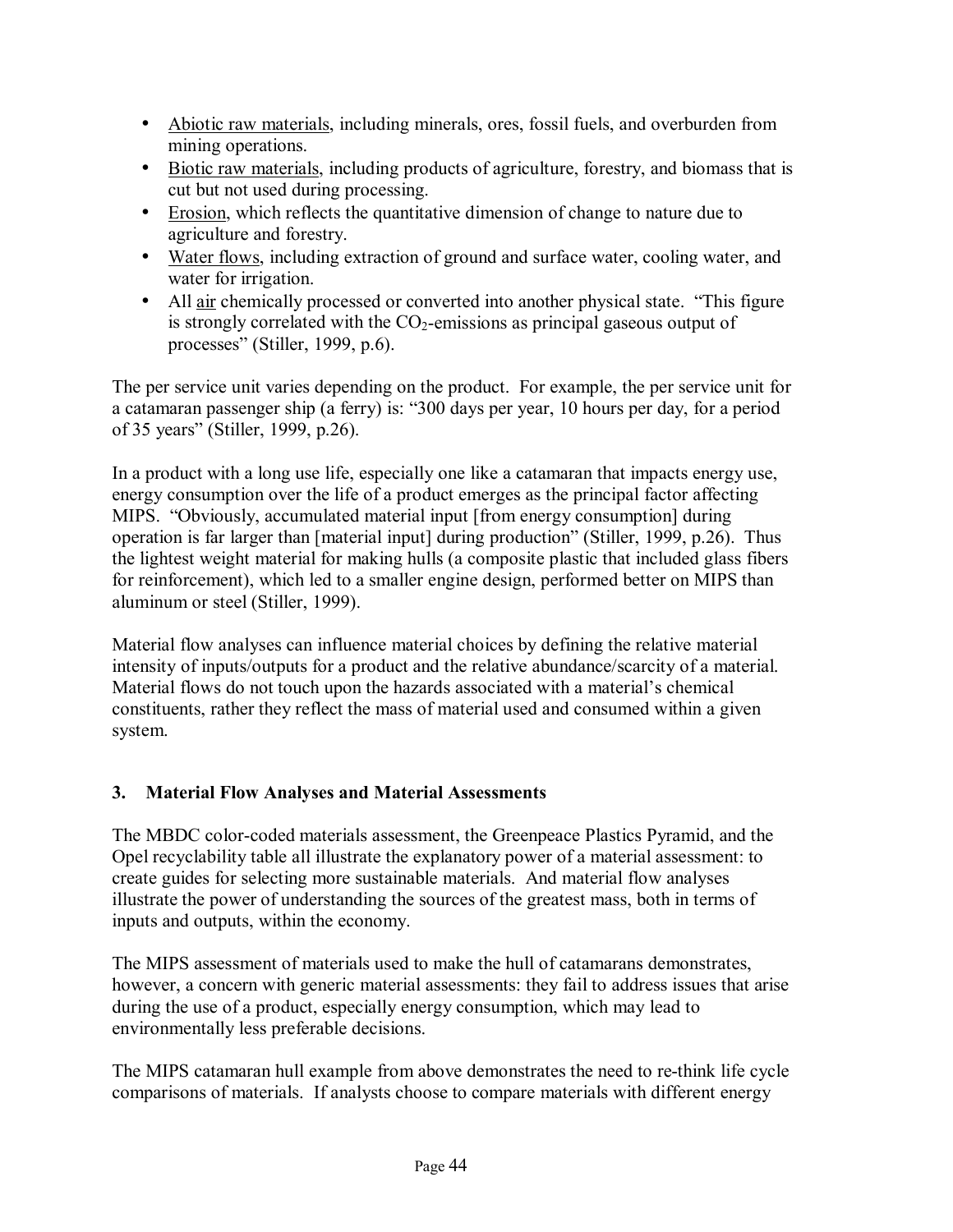consumption profiles during product use (when energy use is the dominant factor affecting outcome), then the answer is clear: the material with the best energy performance (during product use) will likely be the environmentally preferable material.

The inclusion of energy consumption during use is an important criterion for evaluating materials. If it is the most important factor affecting a product's environmental profile, then the energy profile of a material must be controlled. For example, if minimal or even maximum energy performance specifications are defined in advance of a material assessment, then only materials/products that met the pre-specified level of energy performance would be evaluated. Then the question becomes which materials/products (that achieve the specified level of energy performance) have the best the environmental performance.

*In addition, we need to develop methods that allow for comparing the performance of similar materials to each other, with the goal of moving to sustainable materials by type*  (which was the goal of both Opel's and Greenpeace's analyses of plastics). For example, we need to define the criteria for what is a more sustainable plastic and a sustainable metal. Thus if we want to select for lightweight materials, let us develop criteria that allow for comprehensive comparisons of plastics (and other relevant materials). Or if we want to select for closed loop recyclable materials, let's develop criteria that allow for comprehensive comparisons of metals (and other relevant materials).

Missing from both material flow analyses and material assessments is addressing how economies transition from interlocking material systems. For example, the production of PVC plastic depends upon chlorine gas as one of its feedstocks. Chlorine gas is the byproduct of the splitting of salt water to create sodium hydroxide. PVC is the largest material sink for chlorine. Thus an economy in transition away from PVC would need to address how it produces sodium hydroxide and/or how it disposes of unwanted chlorine gas from the manufacture of sodium hydroxide. The same issue exists for many metals, such as lead, whose material cycle is interwoven with the extraction of other metals.

# **4. References**

Geiser, 2001. Geiser, Kenneth. 2001. *Materials matter: toward a sustainable materials policy*. Cambridge, MA: The MIT Press.

Matthews, et al., 2000. Matthews, Emily, et al. 2000. *The weight of nations: material outflows from industrial economies*. Washington, DC: World Resources Institute.

Matos and Wagner, 1998. Matos, Grecia and Lorie Wagner. 1998. "Consumption of materials in the United States, 1900-1995." Annual Reviews of Energy and the *Environment* (23):107-122.

McDonough, et al., 2003. McDonough, William, Michael Braungart, Paul T. Anastas, and Julie B. Zimmerman. 2003. "Applying the principles of green engineering to cradle-tocradle design.î *Environmental Science and Technology* (1 December):434a-441a.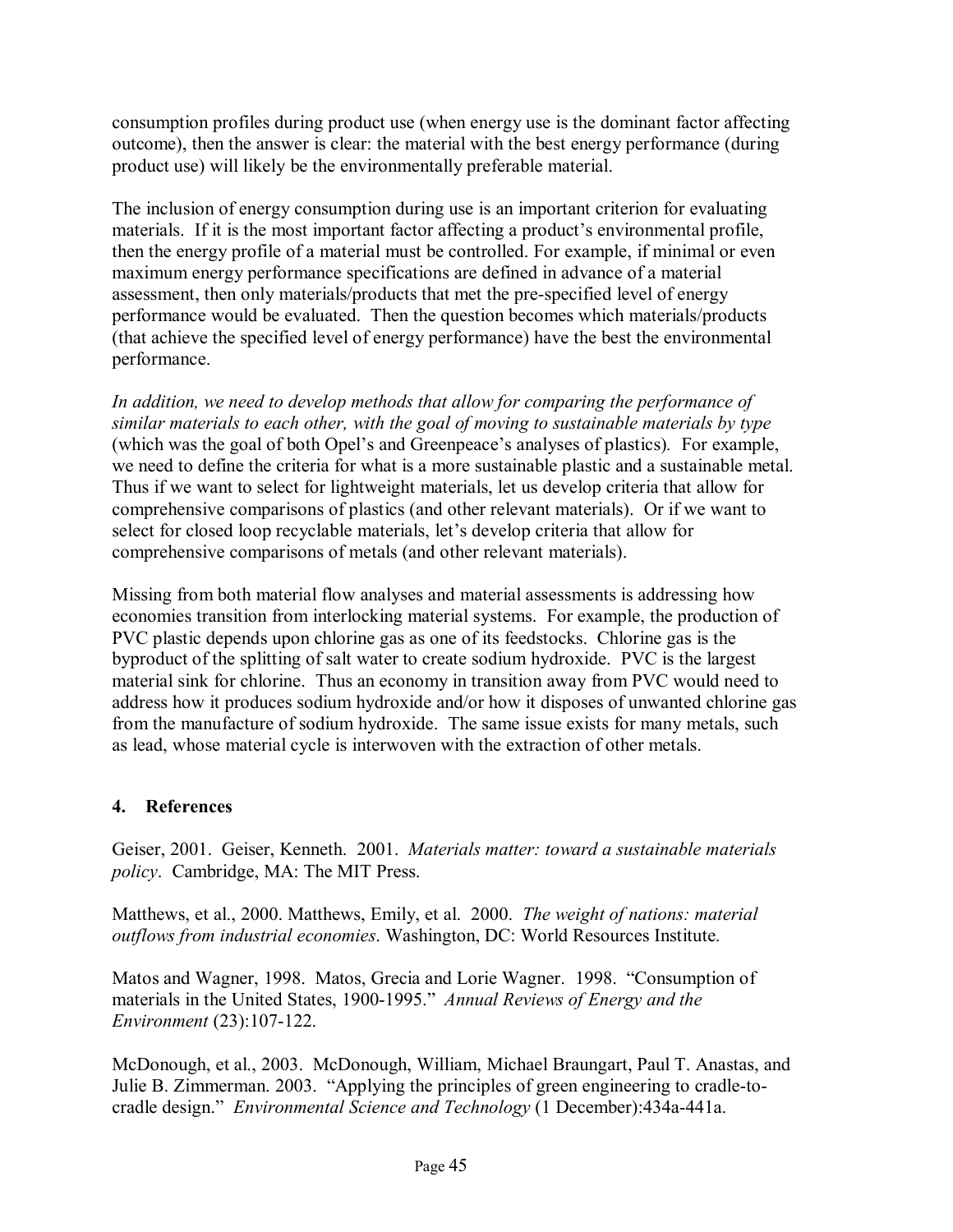Schütz and Welfrens, 2000. Schütz, Helmut and Maria J. Welfrens. 2000. *Sustainable development by dematerialization in production and consumption – strategy for the new environmental policy in Poland*. Wuppertal, Germany: Wuppertal Institute.

Stevens, 2002. Stevens, E.S. 2002. *Green plastics: an introduction to the new science of biodegradable plastics*. Princeton: Princeton University Press.

Stiller, 1999. Stiller, Hartmut. 1999. *Material intensity of advanced composite materials*. Wuppertal, Germany: Wuppertal Institute.

Van Der Naald and Thorpe, 1998. Van Der Naald, Wytze G.H. and Beverley G. Thorpe. 1998. *PVC plastic: a looming waste crisis*. Amsterdam: Greenpeace International.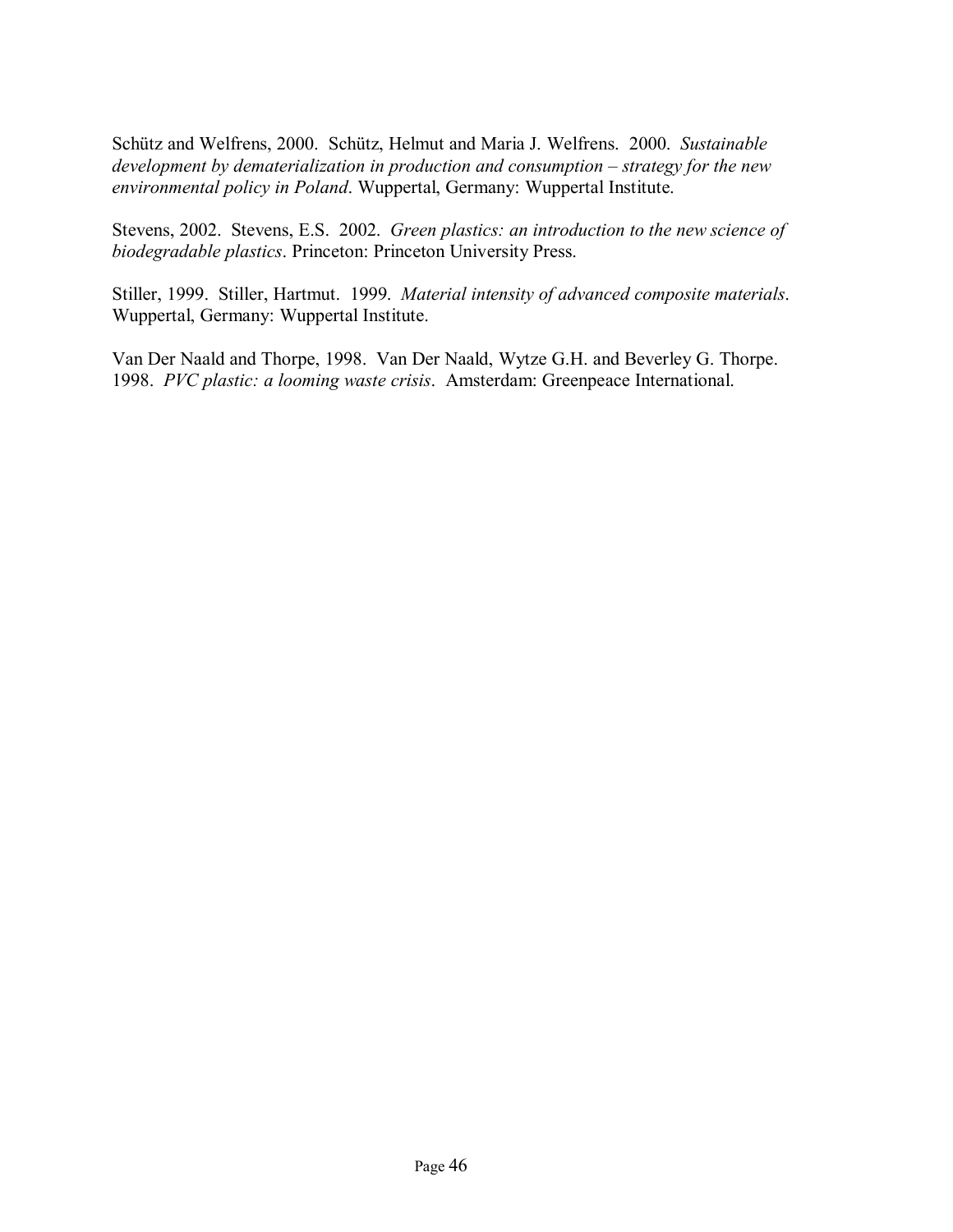

Page 47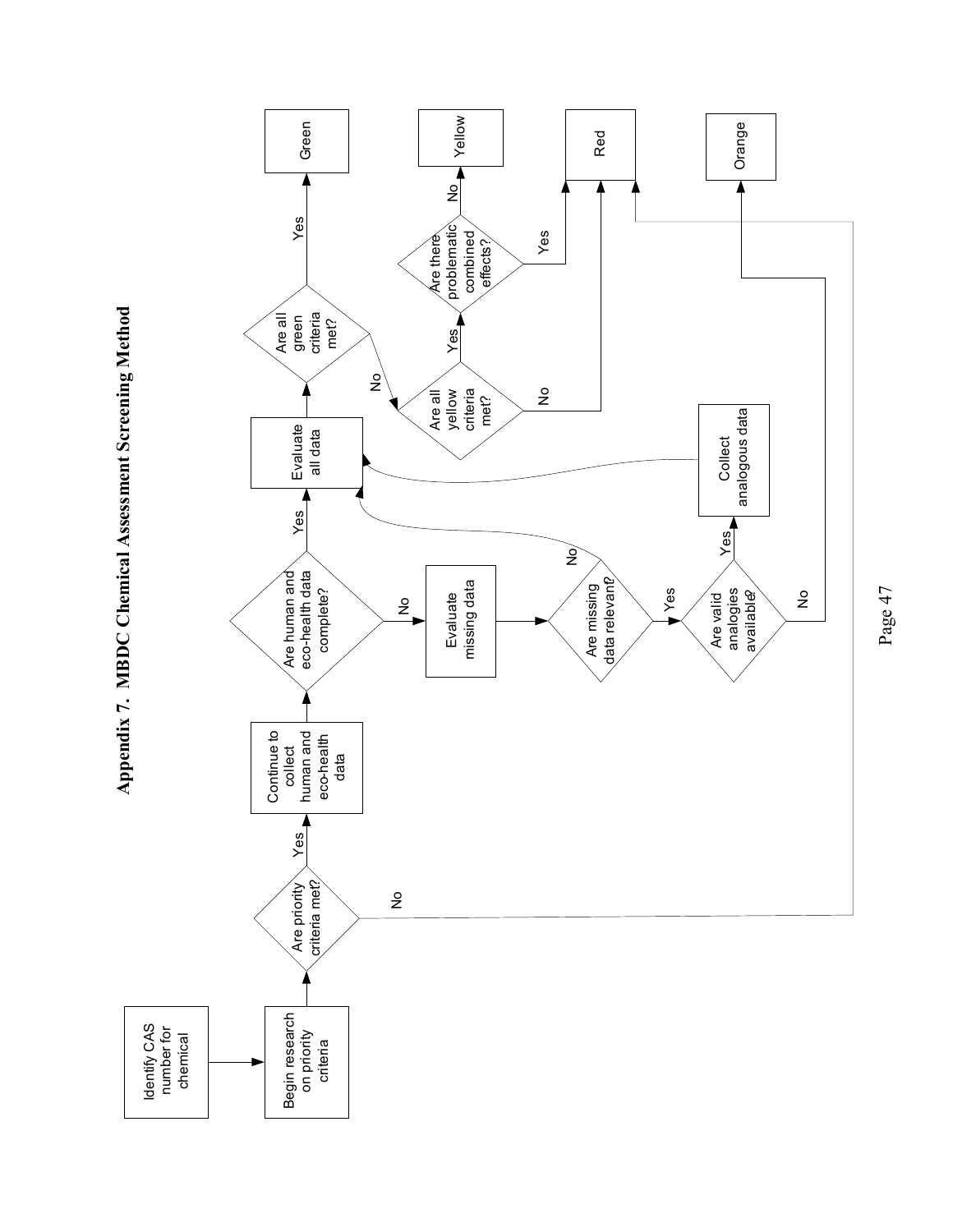#### **Materials Workgroup Summary:**

#### **Designing Safer Alternatives: Chemicals, Materials + Products**

#### **Potential Evaluation End Points for Materials**

- Rate of flow in comparison to natural systems
- Environmental impacts from extraction, manufacturing, and disposal
- Recyclability
- Renewability
- Degradability
- Distance materials travel to end use
- Unintended impacts on other parts of the system
- Flows: water flow, overburden from mining
- Maintenance of materials, especially building materials
- Energy: embodied energy and consumption of energy
- Impacts: eutrophication, ozone depletion, habitat degradation, climate change, etc.

#### **Assessment Issues**

#### Audience

- Environmentally preferable purchasers in large institutions
- Tool Builders consider level of sophistication required
- Public
- NGOs
- Design Engineers

#### Political Context

- Policy Makers
- Activist / Lobby list Concerns

#### Context of Use

- Goal
- Look at material within system context
- Continual improvement opportunities

#### Driver for Change

Purpose of Assessment Tool

- Make Current Decisions
- Defend Our Decisions
- Drive Future Decisions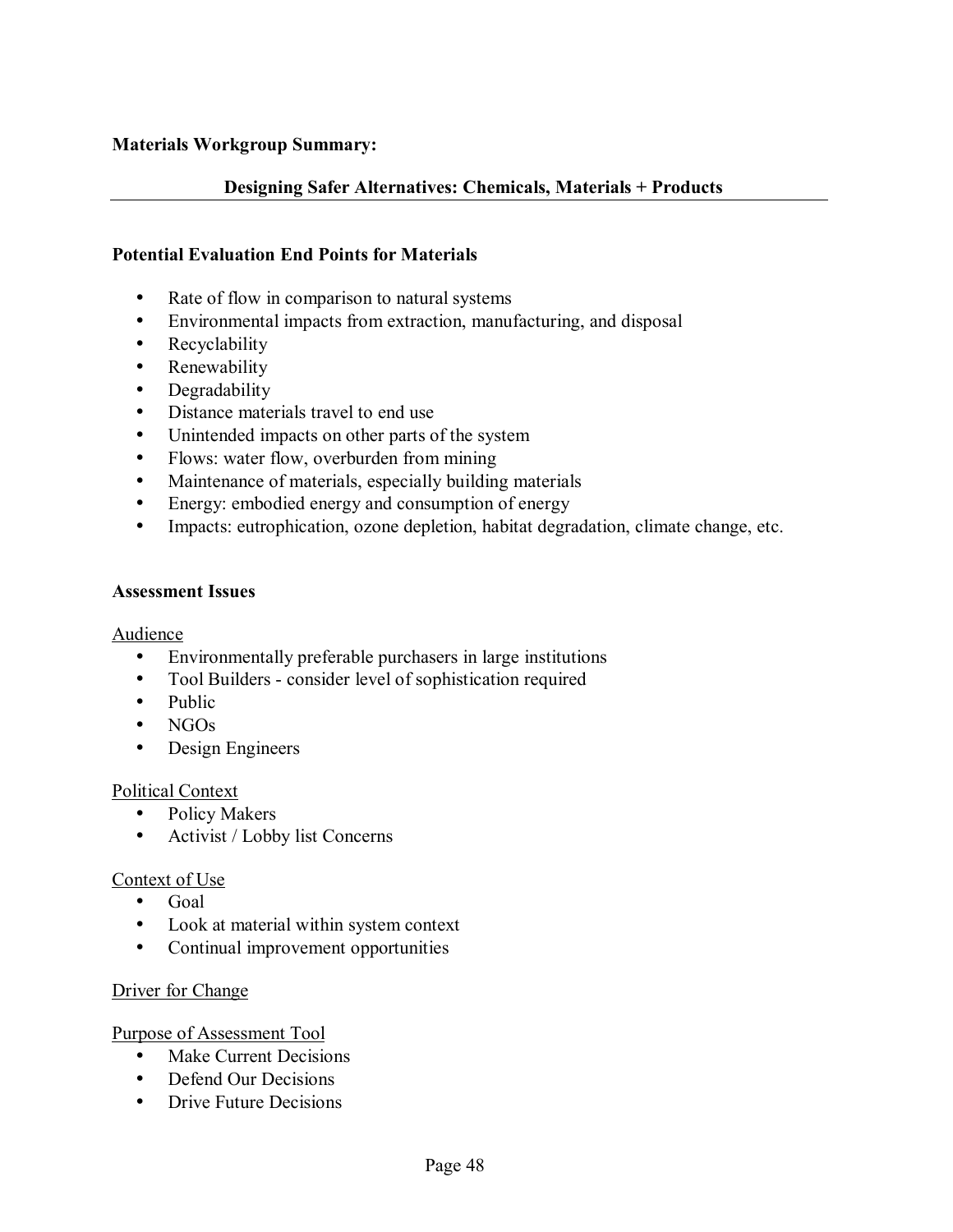- Drive Market Change
- Frame Future Decisions

## **Positive Criteria for Identifying Safer Materials**

- Closed loop recyclable
- Renewable material as input sustainably grown
- Biodegradable outputs, i.e., compostable within a certain time frame
- Made with renewable energy
- Low processing impacts: emissions, energy use, other endpoints
- Climate neutral
- Suitable to application i.e., "appropriate" to function
- Proximity of origin
- Elegance of design / manufacturing
- Favorable economics
- Positive societal impacts

## **Future Activities Needed**

- Detail Materials Assessment Process (see flowchart at the end of this paper)
- Stakeholder Engagement
- Find Ways to Communicate Complex Ideas Simply
- Build in Flexibility to Allow for Different Valuations
- **Identify Limitations**
- Link Tool to Desired Output
- Define What we Consider "Appropriate"
- Develop Database of Available / Useable Information eg-Inventory Update
- Test with Case Studies
- Create a Modular set of Tools Associated with Users' Priority End Points
- Create an Array of Modules and have Different Groups Develop Them
- Show Relationship Between Flows
- Engage Regulators & Standards Setting Organizations
- Create Standard Reporting Format
- Evaluate why other models failed. Who do we leverage for effective dissemination and how? How do we assure credibility
- Ask companies what they are doing for materials assessment.
- Create standard that creates incentive to report more fully and transparently.

## **Information Sources for Evaluating Material Impacts**

Danish Assessment of Plastics

Norm Thompson Sustainability Toolkit, which includes: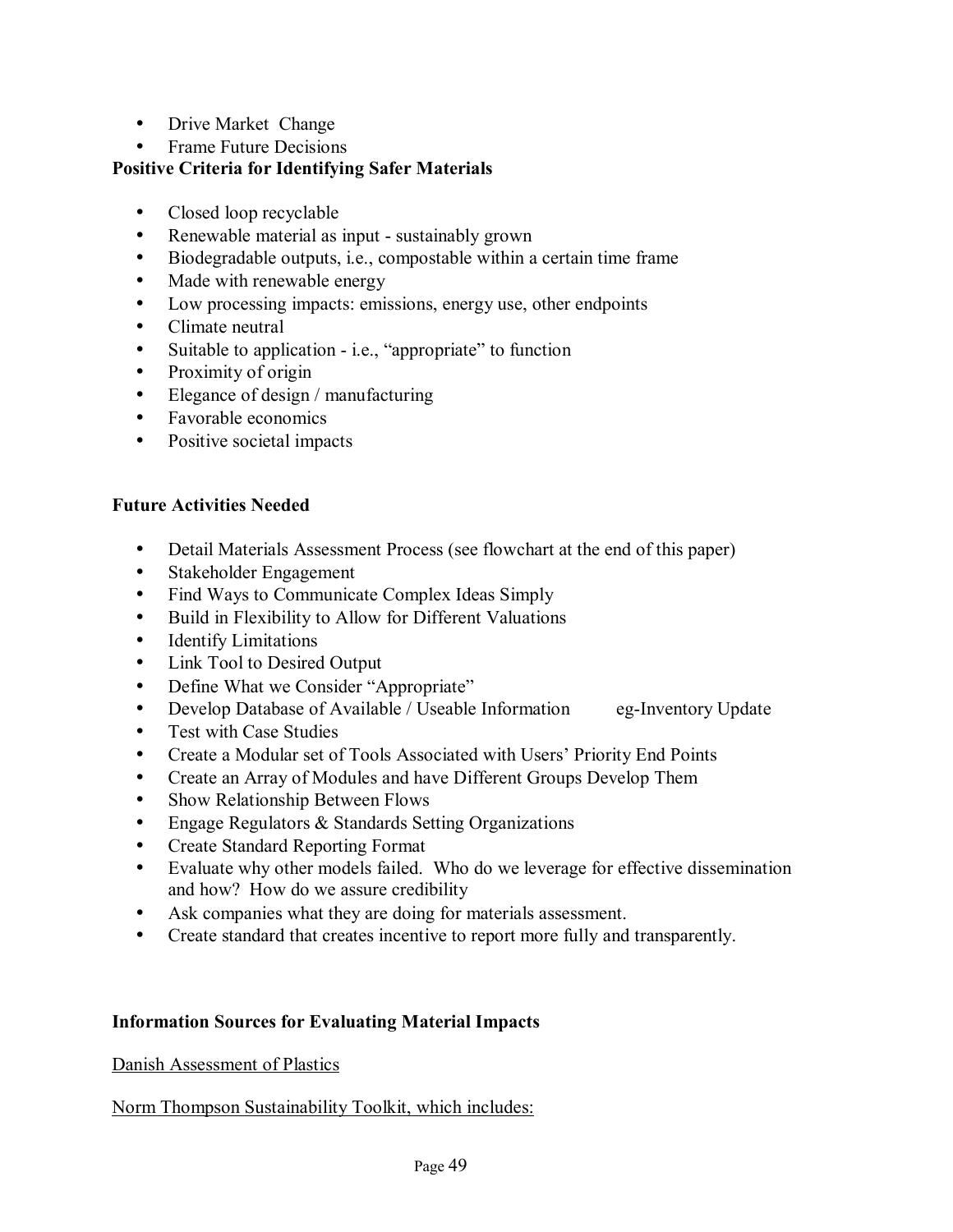- materials used in Norm Thompson products
- boundaries of analysis
- criteria used to evaluate materials
- corporate values
- expert judgment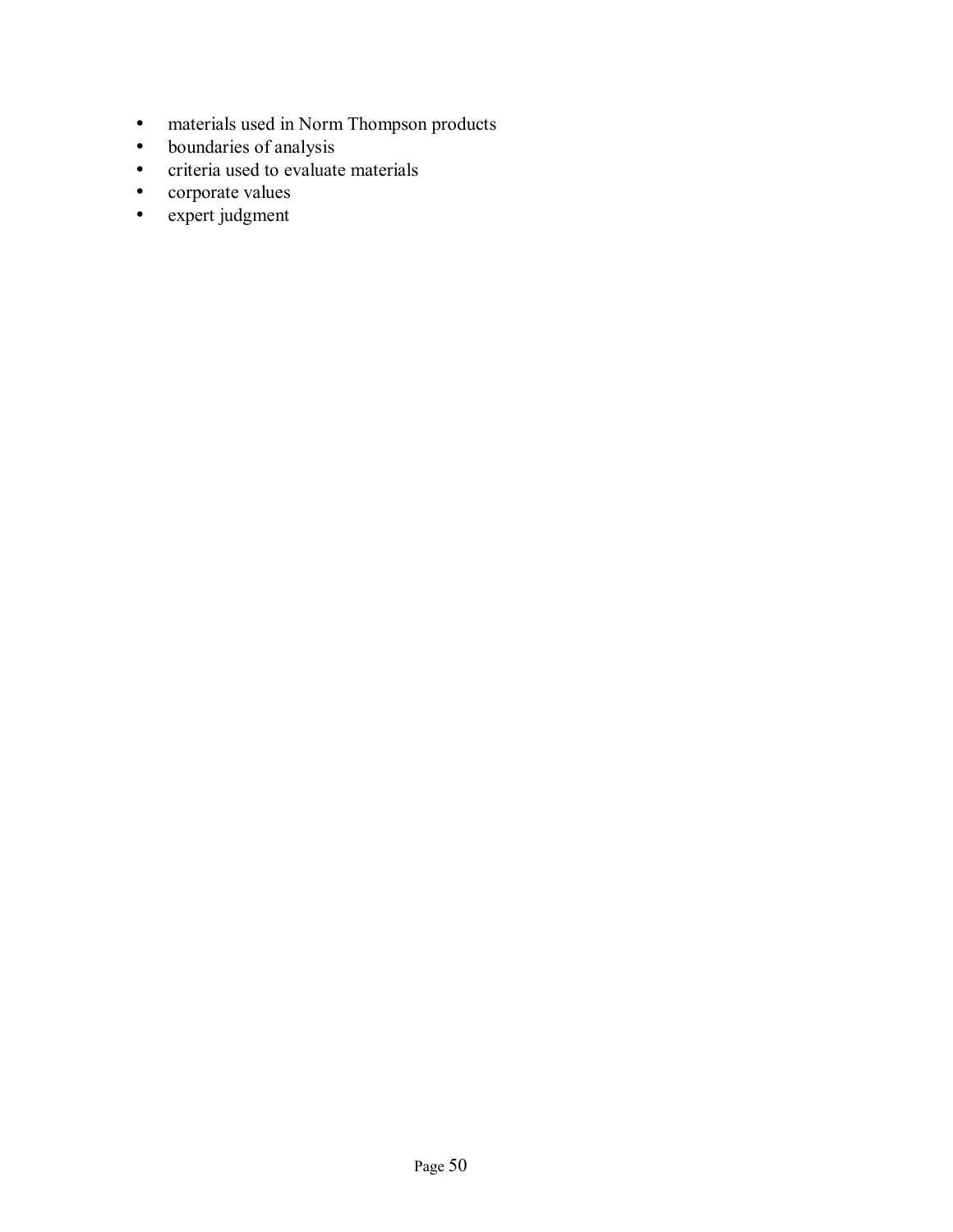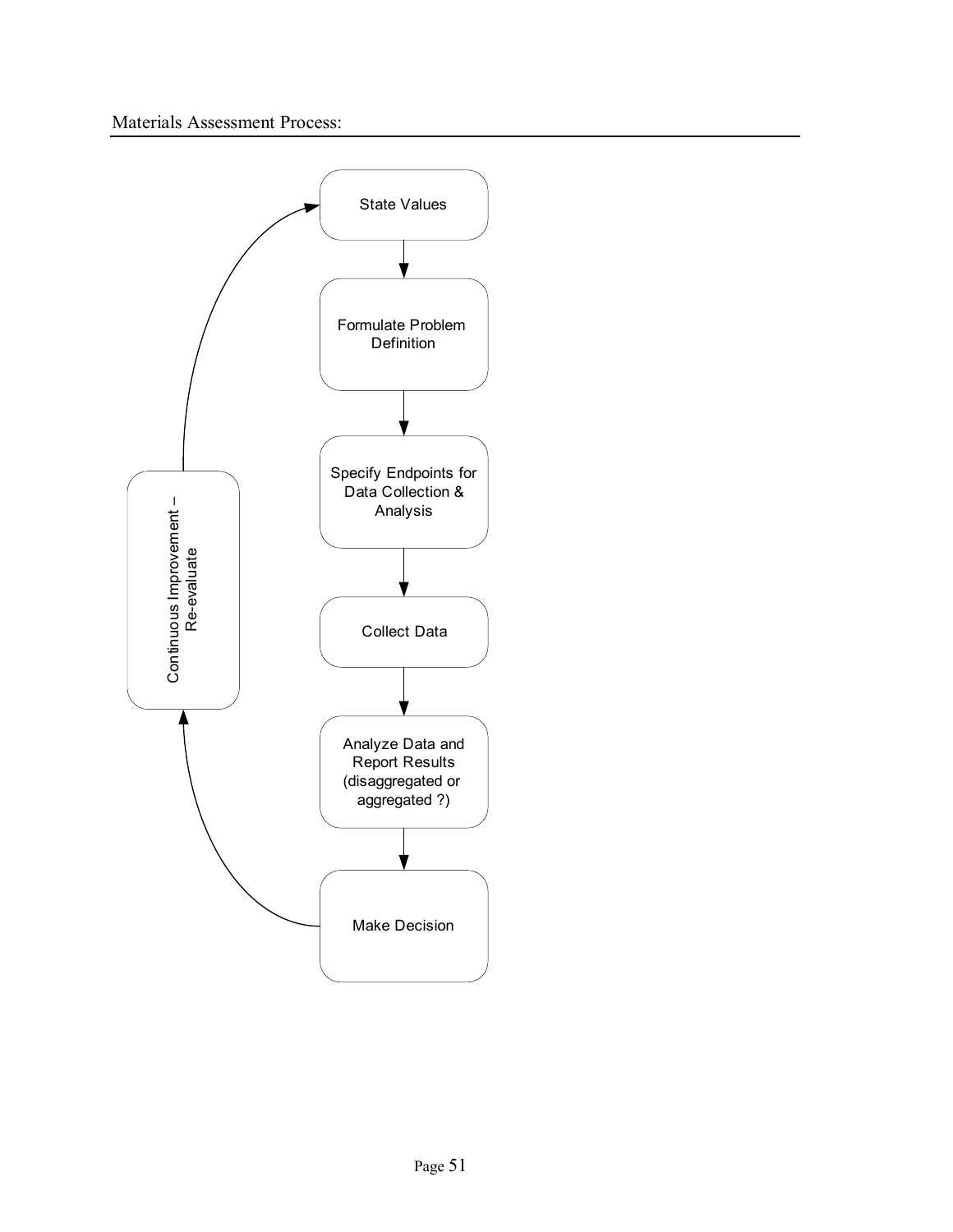## **Designing Safer Alternatives: Chemicals, Materials + Products**

Herman Miller, Collins & Aikman, Skanska, Shaw Carpets, Electrolux, Dell, Ikea, Interface, Steelcase, Boots, and Kaiser Permanente are among the firms that are evaluating the products they purchase and use for environmental performance. To better meet consumer needs, to maintain and grow market share, to enhance employee satisfaction and health, and to advance beyond regulatory compliance these firms are re-designing and re-specifying their products for the environment. They are engaged in design for environment or DfE.

DfE is any design change -- be it related to production processes, chemical selection, material selection, or product re-design (e.g., eliminate foam in office chairs) -- that improves the environmental performance of a product. The power of DfE is the focus on the design stage, the moment in a product's life when the opportunity for achieving environmental benefits is the greatest. The suite of factors encompassed by DfE is framed in the "12 Principles of Green Engineering" (developed by Anastas and Zimmerman, 2003).

A challenge businesses face in implementing DfE is finding a common method with supporting tools and databases that enable a relatively quick assessment of products and their material and chemical constituents. The lack of such a method has led many of these firms to develop, often in conjunction with consultants, their own methods for evaluating products.

Life cycle assessment (LCA) represents a well-defined, codified by the International Standards Organization (ISO) and Society for Ecological Toxicology and Chemistry (SETAC), method for evaluating the life cycle concerns. But some firms veer away from it because of costs, time, and/or concerns with the limits of the method and accompanying databases.

This background paper explores the terrain of methods to support product design for the environment, including: LCAs, current practice in firms, and eco-labeling.

# **5. Life Cycle Assessments (LCAs)**

"Life cycle assessment" (LCA) can have different connotations depending on the user of the term, ranging from applying cradle-to-grave thinking to applying cradle-to-grave quantitative methods to product assessments. In this background paper "LCA" means the quantitative LCA method.

LCAs take a functional unit (such as a cubic meter of resilient flooring) and evaluate the outputs associated with different products (that encompass the same functional unit) across their life cycle. These quantitative outputs are often converted into a single number.

The International Standards Organization (ISO) defined LCA method has four phases: scoping, inventory development, impact assessment, and interpretation. "Scoping" is where the key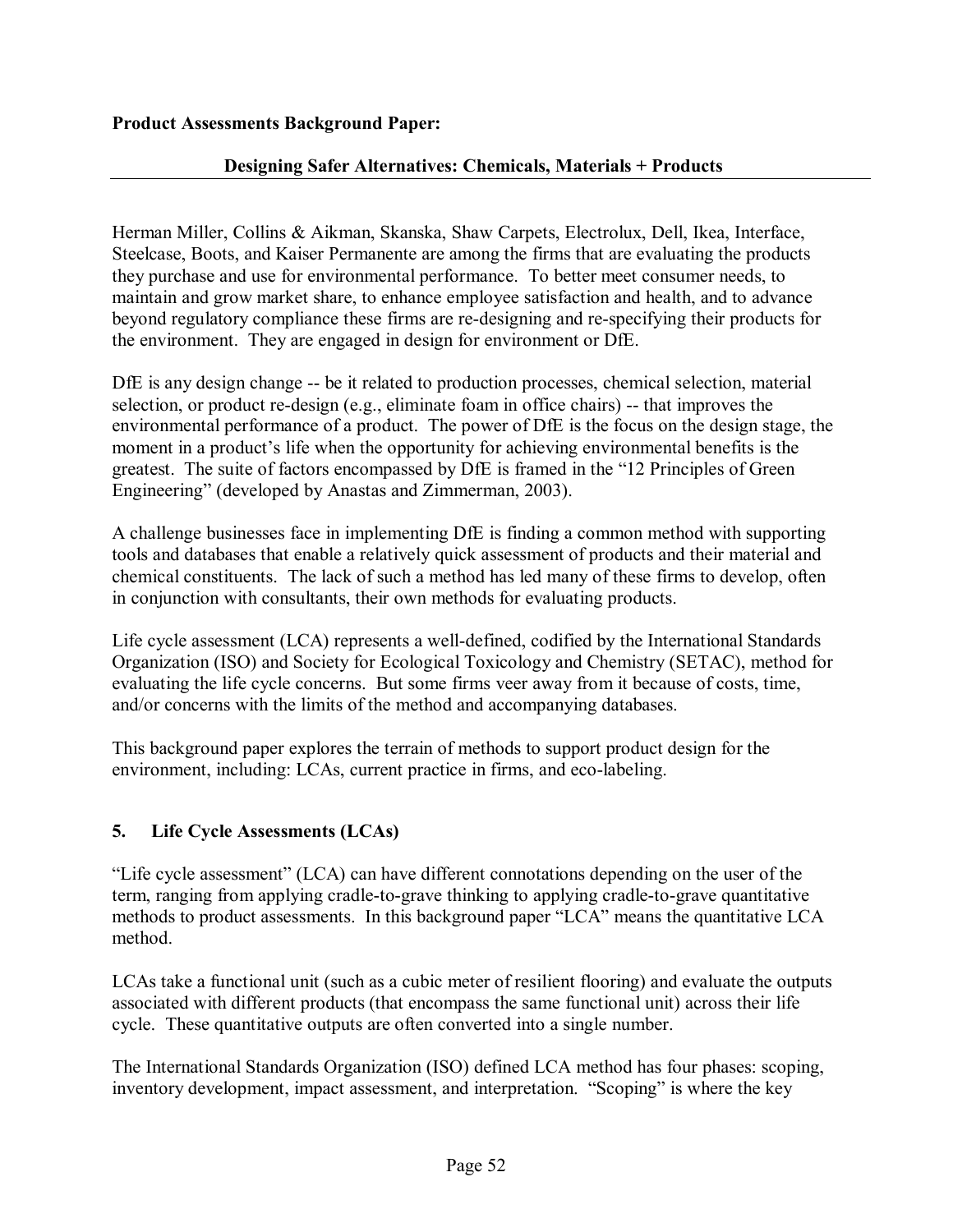facets of the study are defined, including system boundaries, environmental indicators (e.g., global warming), and functional unit. "Inventory development" is the collection of the output data from across the life of the product, including pollution from energy generation, transportation, manufacturing, use, and disposal.

"Impact assessment" aggregates all of the data into environmental impact indicators. Common indicators assessed are: global climate change, ozone depletion, smog, acidification, eutrophication, land degradation, human toxicity, and ecotoxicity. Each indicator is aggregated into a common unit. For example, global warming potential is determined by a) assigning a CO2 equivalent factor for global warming gas, b) adding up total emissions for each global warming gas, c) multiplying the gas by its CO2 equivalency factor, and d) adding up all the products for all the global warming gases to arrive at the product's (functional unit's) global warming potential. In some LCAs these indicators are "normalized" to arrive at a single number for the product. A common method for developing a reference value is to take the average yearly environmental load in a country and divide it by the country's population.<sup>11</sup>

Since the LCA method requires intensive data collection and manipulation, most LCAs are performed for corporations by consulting groups that have developed LCA software and gathered the data. Thus much of the data and details behind the numbers are proprietary.

The strengths of LCAs include: applying a life cycle perspective -- from cradle to grave -- to products and having very good data on emissions that relate to the consumption of energy. Since pollution from the combustion of fuels is generally well understood and documented, the calculations of environmental indicators that are heavily influenced by energy consumption - global climate change, smog, and acidification -- are likely to be robust. In addition, equivalency factors for these indicators as well as ozone depletion are well developed; thus aggregating data into a single data point for each of these indicators is relatively straightforward. Having standardized impact factors for different materials, allows for rapid comparisons of how impacts change with changing materials. The Okala Ecological Design curriculum applies this sort of approach to assist designers in choosing less impacting materials.

The weaknesses of LCA grow as the method moves further afield of energy and ozone depletion. Factors for land use degradation, human toxicity, ecotoxicity, hazardous waste generation, and solid waste generation are poorly developed. "Human toxicity" takes multiple indicator categories -- carcinogenicity, mutagenicity, reproductive toxicity, neurotoxicity, endocrine disruption, etc. -- and lumps them into a single factor. No well established or adhered to method exists for aggregating this myriad of factors. Also, small amounts of very toxic emissions are likely to be missed altogether or discounted because their quantities are small and poorly documented.

Additional concerns with LCAs include the transparency of the method and data used, whether value-based/subjective decisions are made explicit, and the tendency of LCA practitioners to aggregate all data into a single number, which further obscures methodological choices and weighting decisions and hides the nuanced trade-offs between materials.

 $\overline{a}$  $11$  The summary of LCA is from: Rita Schenck, "Life Cycle Assessment: the Environmental Performance Yardstick," 2002, see www.lcacenter.org.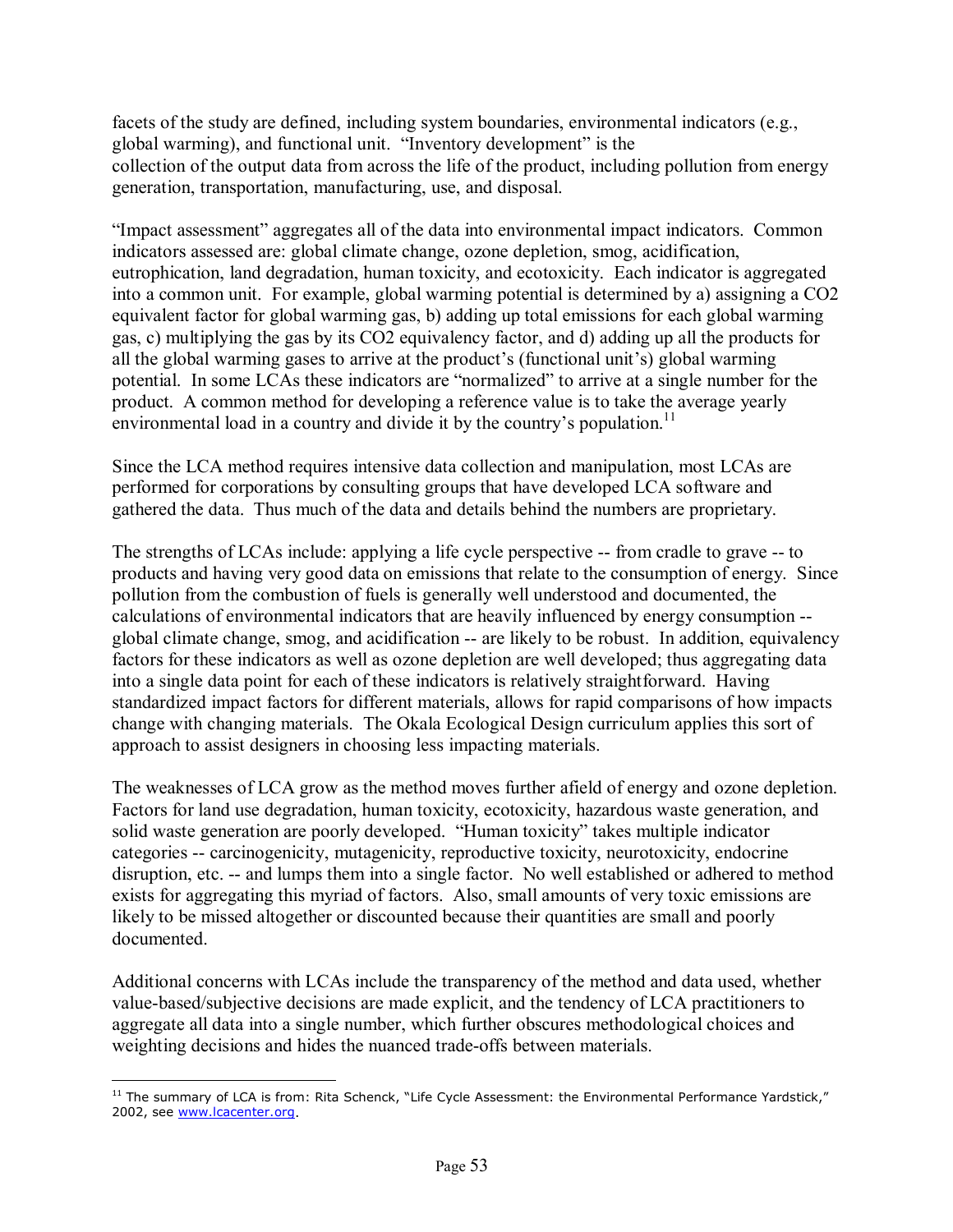Due to the costs, amount of time necessary to complete them, and methodological and data limitations, many firms (at least in the U.S.) engaged in assessing the environmental performance of their products decide not to use LCAs.<sup>12</sup>

## **6. Product Assessments for the Environment**

Environmental assessments of products are often done outside the confines of the LCA method as defined by ISO. These assessments apply a life cycle framework, but not as specified by ISO. These approaches have been called "streamlined LCAs" because they limit the scope of the assessment.<sup>13</sup> To avoid confusion with the term "LCA", this background paper uses the term "product assessments for the environment" (or "product assessments" for short) rather than "streamlined LCA."

More data needs to be collected on the current state of product assessments. Two examples include the methods used by Herman Miller and Kaiser Permanente (a health maintenance organization or HMO). Kaiser Permanente now evaluates the environmental performance of many of its products, especially building products. Kaiser uses a life cycle approach when evaluating materials. The environmental criteria used by Kaiser vary depending on the product under consideration. Criteria include: life cycle hazards associated with product content (product inputs), sustainable manufacturing practices (of the product supplier), indoor air quality (VOCs), recyclability, product maintenance/use concerns, renewable content, green innovation, and occupational concerns. The data complied for all the criteria (for a product) are evaluated and ranked by a team of experts (internal and external to Kaiser). [Note: Lynn Garske will present the Kaiser method at the workshop.]

Herman Miller has three core analytic elements in its DfE program:

1. Chemical hazards assessment for each material

 $\overline{a}$ 

- 2. Recyclability / recycled content assessment for material / product
- 3. Disassembly assessment for each component of the product

The first two elements were described in the "materials assessment white paper." The third, "disassembly," is the time it takes for an experienced disassembler to break down the product into its constituent parts. Each of these three analytic elements is rated and weighted. Material and design selections are made that reduce the chemical hazards of materials (no "red" materials based on the MBDC protocol), increase the recyclability and recycled content of products, and enhance disassembly rates. Herman Miller has not performed an LCA for its product or for products from its suppliers.

 $12$  Graedel, TE, BR Allenby, and PR Comrie, 1995, "Matrix Approaches to Abridged Life Cycle Assessment," *Environmental Science and Technology*, vol. 29, no. 3: 134A-139A. 13 For example, see Todd, JA and MA Curran (eds.). 1999. Streamlined Life-Cycle Assessment: A Final Report

from the SETAC North America Streamlined LCA Workgroup.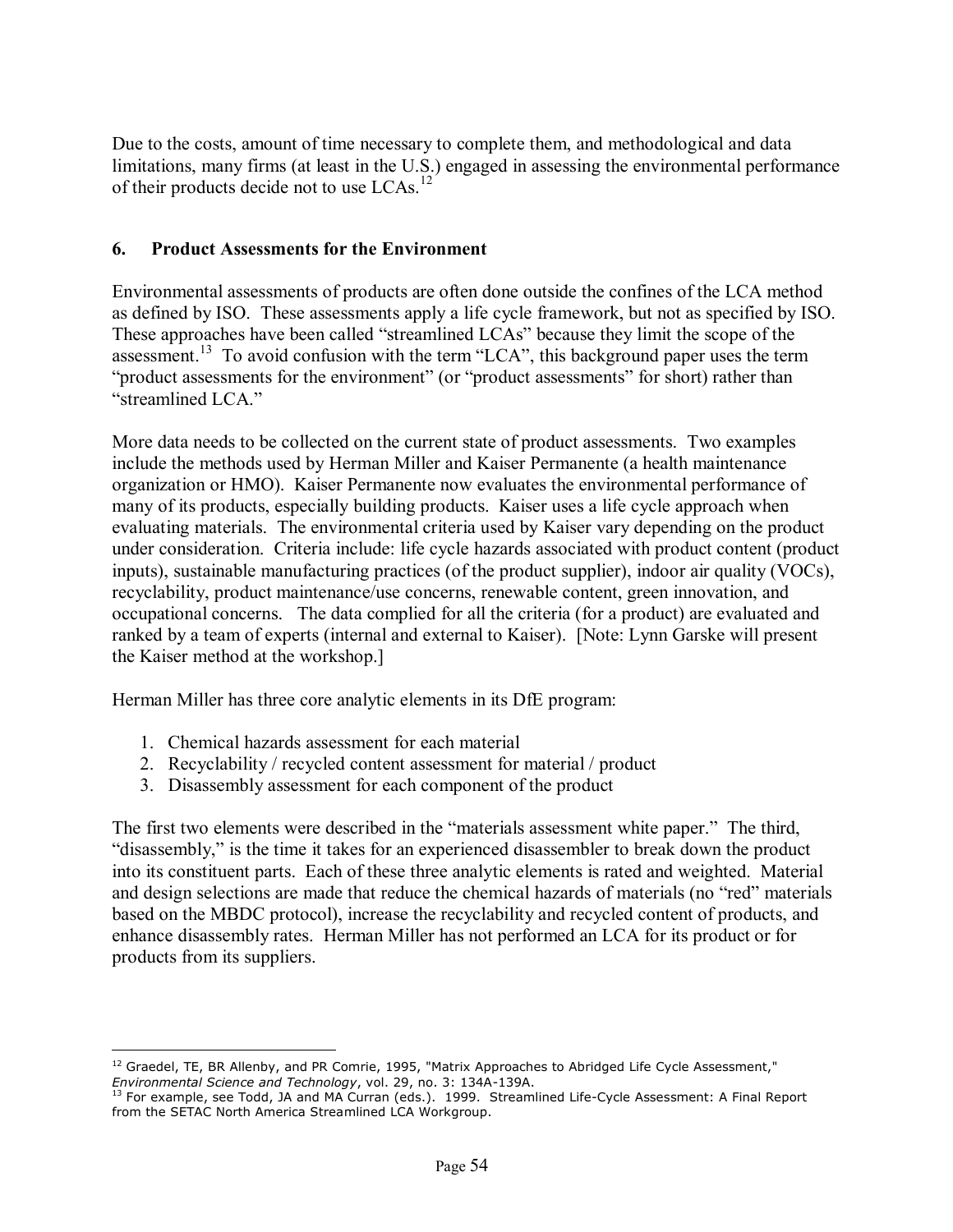## **7. Eco-labels**

Eco-labels define the criteria for environmentally friendly products. Eco-labels include Green Seal (U.S.), Scientific Certification Systems (U.S.), Blue Angel (Germany), Nordic Swan (Nordic countries), European Flower (European Union), and Eco Mark (Japan). The criteria for any product include life cycle concerns, ranging from sources of energy to chemical content (including no persistent, bioaccumulative toxics such as mercury; and low to no volatile organic compounds -- VOCs) to material content (including recycled content, recyclability, and renewable materials) to pollutants. The methods used to evaluate products can vary both within and across the various eco-labeling programs.

The Blue Angel, for example, "does not always consider complete environmental impacts during the use life cycle of a product, but sets a focus on a 'main reason for award.'"<sup>14</sup>. This approach leads to a methodology and criteria that differ across product groups.<sup>15</sup>

Another example is the Nordic Swan, which is "based on ISO standards 14020 and 14024 which define general conditions and procedures for the development of environmental labels considering the whole life cycle of a product."<sup>16</sup>

Eco-labels enable firms to benchmark their products to a certain level of performance. To the extent that any chemical or material is not covered by an eco-label, the labeling criteria do not assist in making chemical or material selections for a product. In addition, because eco-label criteria must be agreed to by a group that may include businesses with an economic interest in the criteria, debates on "whether a whole group of substances or materials should be excluded from a labelled product (e.g. brominated flame retardants in general) is often a very difficult point before label criteria are finally agreed upon by all parties involved.<sup> $17$ </sup>

# **8. In Conclusion**

The scope and complexity of product assessments can be intimidating to even for firms with substantial resources. In developing "quick scan" methods for products we need to begin exploring the development of common language and criteria for performing these assessments. Similar questions as raised in quantitative LCAs need to be answered, including:

- What's included in the assessment?
- What are the boundaries of the assessment? How far upstream and downstream from the product are environmental concerns evaluated?
- How are environmental and human health concerns addressed?
- How are data presented?
- How are data evaluated?

 $\overline{a}$ 

<sup>&</sup>lt;sup>14</sup> Ökopol and Kooperationsstelle Hamburg for the Directorate General Environment, Nuclear Safety and Civil Protection of the Commission of the European Communities, 2003, *Substitution of hazardous chemicals in products and processes* (Hamburg: DG Environment), p.51.

 $16 \text{ Ibid.}$ <br> $17 \text{ Ibid., p.49.}$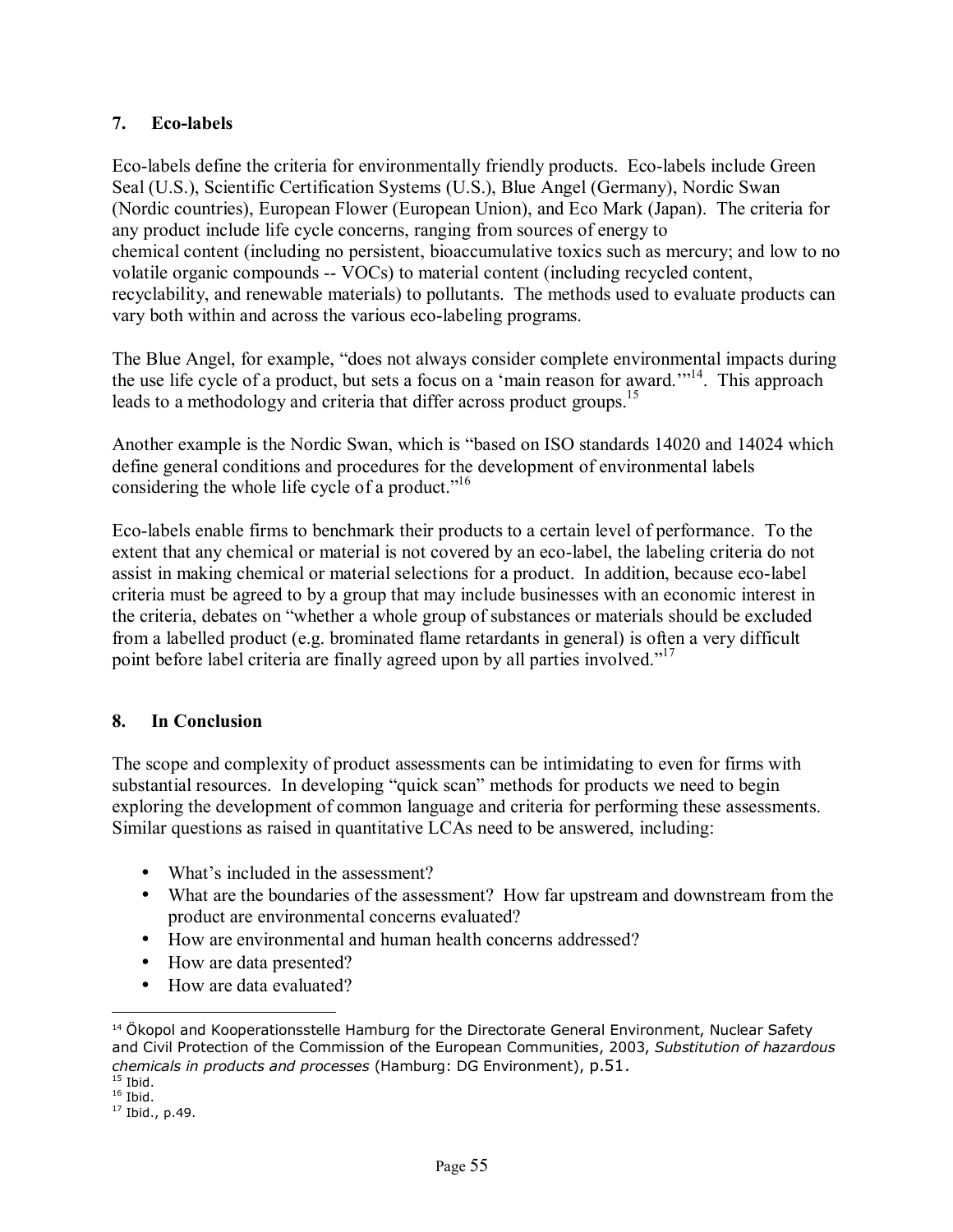• Are data aggregated and/or weighted?

Despite the limitations in available methodologies to assess alternative products, it is clear that product assessments should include life-cycle thinking. By this we mean:

- Consideration of the total impacts of a product, service or other activity from "cradle-to $grave" - examining the whole of its impacts;$
- Consideration of the full range of inputs, outputs of direct and subsidiary processes involved in making a final product (including its packaging, transport, etc.); and
- Identifying opportunities throughout product life cycle for minimizing overall impacts, identifying hot-spots and avoiding trade-offs.

We look forward to addressing these substantive questions at the Lowell Workshop.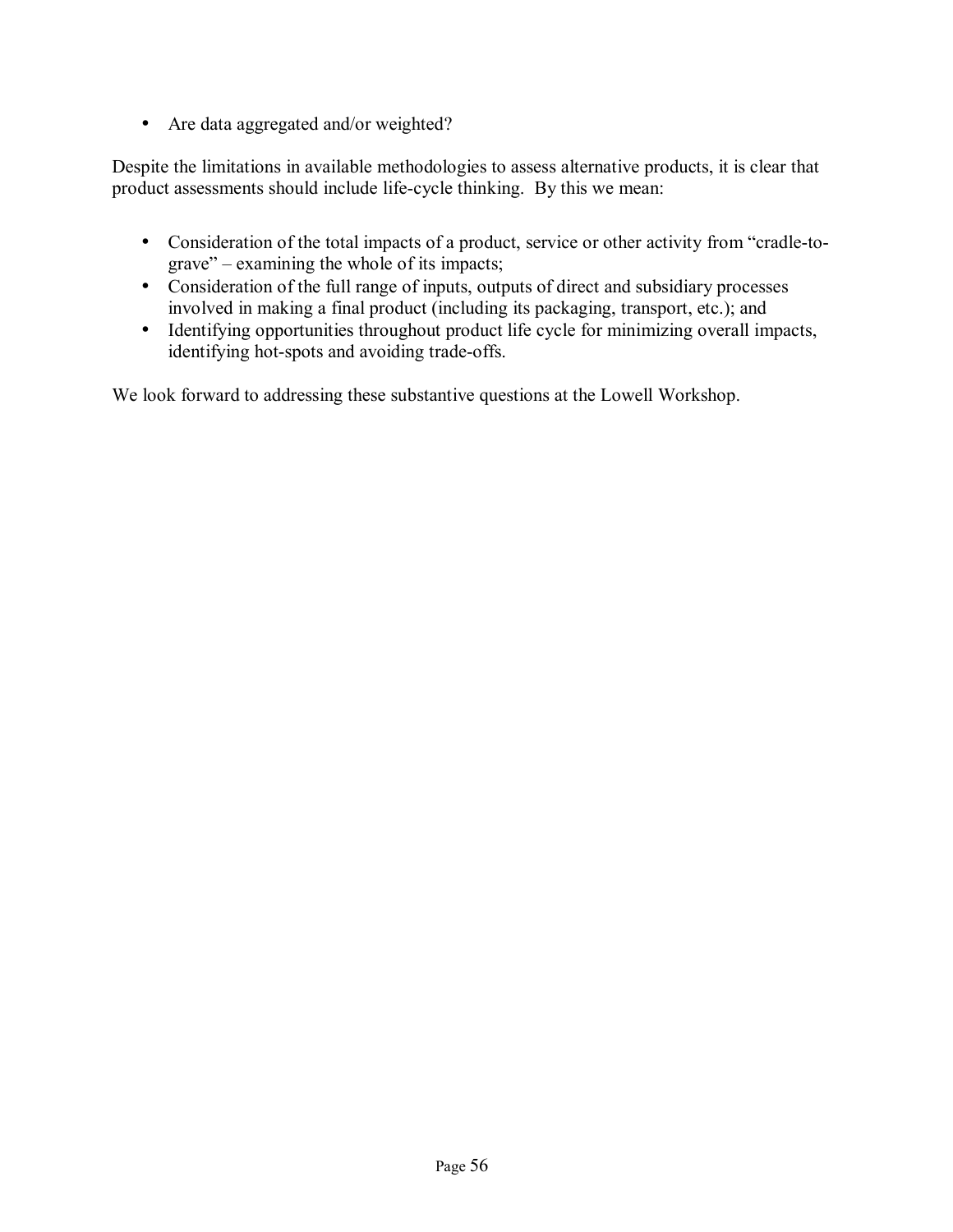## **Appendix 8. 12 Principles of Green Engineering**

Principle 1. Designers need to strive to ensure that all material and energy inputs and outputs are as inherently nonhazardous as possible.

Principle 2. It is better to prevent waste than to treat or clean up waste after it is formed.

Principle 3. Separation and purification operations should be designed to minimize energy consumption and materials used.

Principle 4. Products, processes, and systems should be designed to maximize mass, energy, space, and time efficiency.

Principle 5. Products, processes, and systems should be 'output pulled' rather than 'input pushed' through the use of energy and materials.

Principle 6. Embedded entropy and complexity must be viewed as an investment when making design choices on recycle, reuse, or beneficial disposition.

Principle 7. Targeted durability, not immortality, should be a design goal.

Principle 8. Design for unnecessary capacity or capability (e.g., one size fits all) solutions should be considered a design flaw.

Principle 9. Material diversity in multicomponent products should be minimized to promote disassembly and value retention.

Principle 10. Design of products, processes, and systems must include integration and interconnectivity with available energy and material flows.

Principle 11. Products, processes, and systems should be designed for performance in a commercial 'afterlife.'

Principle 12. Material and energy inputs should be renewable rather than depleting.

Source: P.T. Anastas and J.B. Zimmerman, 2003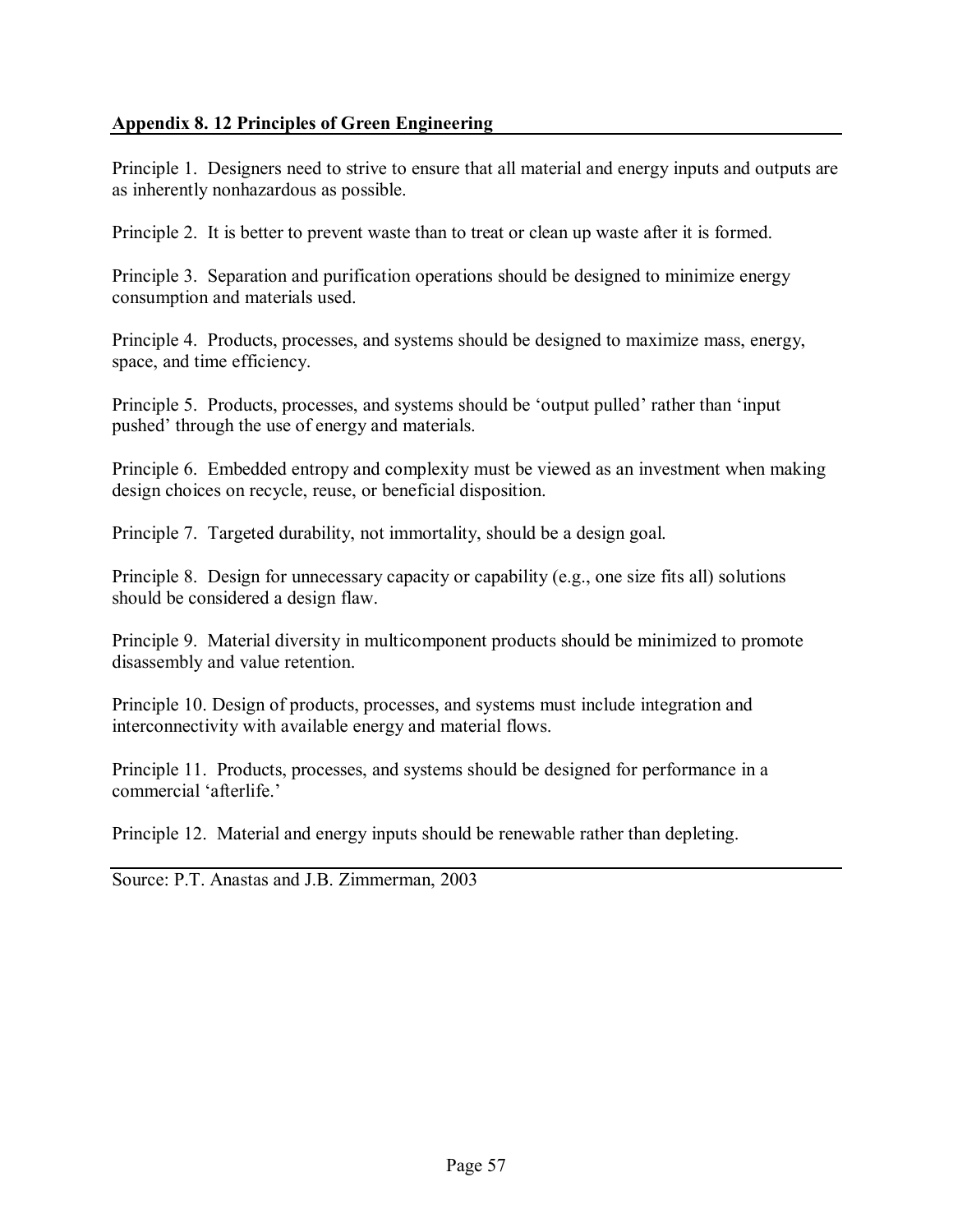## **Designing Safer Alternatives: Chemicals, Materials + Products**

#### **Alternatives Assessment Framework**

Alternatives Assessment  $(AA)$  – "Optimizing Environmental and Safety/Health performance of products and materials in specified applications.  $\degree$ 

Also referred to in our group as: "substitution," "architecture not a hammer," "integrated product policy," "a bridge between science and values," "umbrella process," and "problem-solving approach". It was stated that "AA" is well-understood by the public more easily than "substitution"

#### **Questions and Comments**

1. Whoís initiating and whoís using the framework and tools? Producer, purchaser, specialist or non specialist, industrial hygienist or policymaker? Are they interested in a problem material or in designing optimized products? Does it matter who is initiating or using if the stakeholder process is robust? (See Step Two of the AA framework.)

2. How to communicate the iterative and evolving nature of the process while showing and working the framework steps. Honest statements of AA weaknesses should be connected to common goals and building trust. This is related to implementation of results.

3. Need a matrix of tools, their strengths and weaknesses, data needs, cost, comparables available.

4. For industry, innovation is an integrated process and the goal is survival.

5. Business to business markets are less about owning things than the consumer market. Functionality will be differently described.

## **AA Framework: Eight Step Proposal**

Step One - Define Function and Scope

Function - Description of the product or service that defines design parameters. There are two levels - broad (e.g., floor covering) and more detailed (muffles sound, aesthetics, provides friction, etc.).

Scope - Defines the AA project. Done well, defining the boundaries can broaden thinking and inspire creativity. At first cut, who are the stakeholders and what are their issues? What are the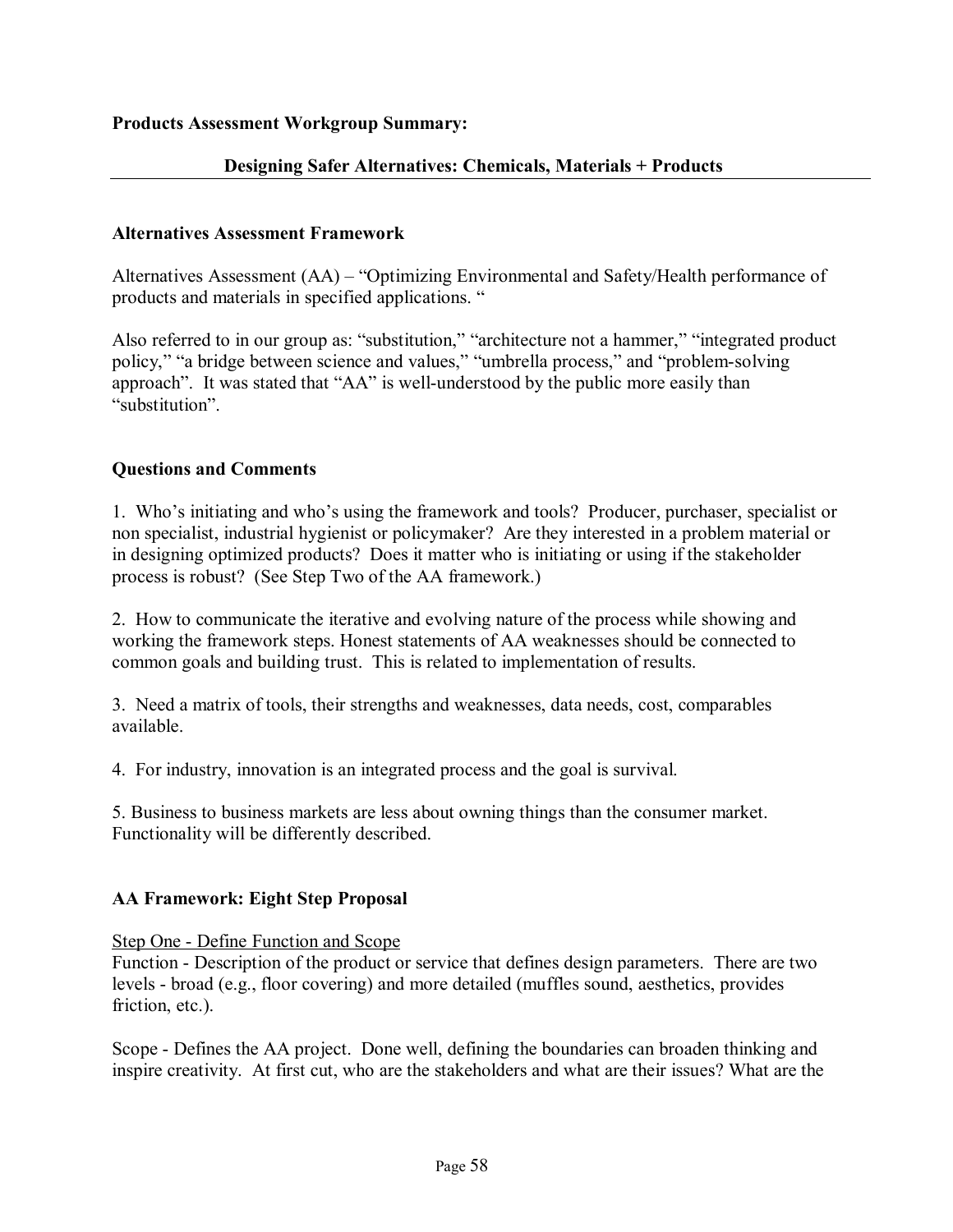goals of the project? For example, avoid PVC, recycle at end of life, good environmental performance, high quality, and good market potential are issues for mnaufacturers.

#### Step Two - Create a Stakeholder Process with Clear Decision and Value Clarification Mechanisms

Stakeholder - Internal and external, with careful selection of advocates who can participate, truly represent, and be empowered by their group.

Process - A controlled and facilitated program of iterative communication, relationship, and decision support. Ensure the right skills are in the room to lead this. The process involves space, time, resources, focus, crowds, and documentation.

Decision mechanism - Who decides what? When? Technical group, core group, client, etc.

Value clarification - Common understanding of criteria for decisions. This mechanism will operate throughout the project and build trust in decisions.

## Step Three - List Optimization Requirements

Values plus criteria yield metrics. What are important issues for values and design? What other drivers are surfacing, such as regulatory concerns or new technologies? Life cycle thinking applied here.

## Step Four - List Alternative Product or Services

Research or Brainstorm. This was offered as a chart of possibilities along two dimensions, e.g., cost and recyclability, with business parameters establishing the range.

## Step Five - Screen the Alternatives

Make a shorter list. This was offered as a chart as described above, with selected points now defined within the range, their location yielding some useful comparisons between choices.

This is a back of the envelop, rule of thumb look at technological fit, performance, cost and effectiveness issues. It is also time to look at AA tools and resources. Consider confidentiality issues. There is a need for ways to do this quickly but with validity.

## Step Six - Plan the AA project

Decide which AA tools and associated expertise and data are needed. This could be a big or small project.

*Here is our draft list of AA tools: Criteria Screen (PBT profiler, etc) Black and grey lists Check lists Specific property measure Risk Assessment/analysis Life Cycle Assessment (LCA) Screening level LCA*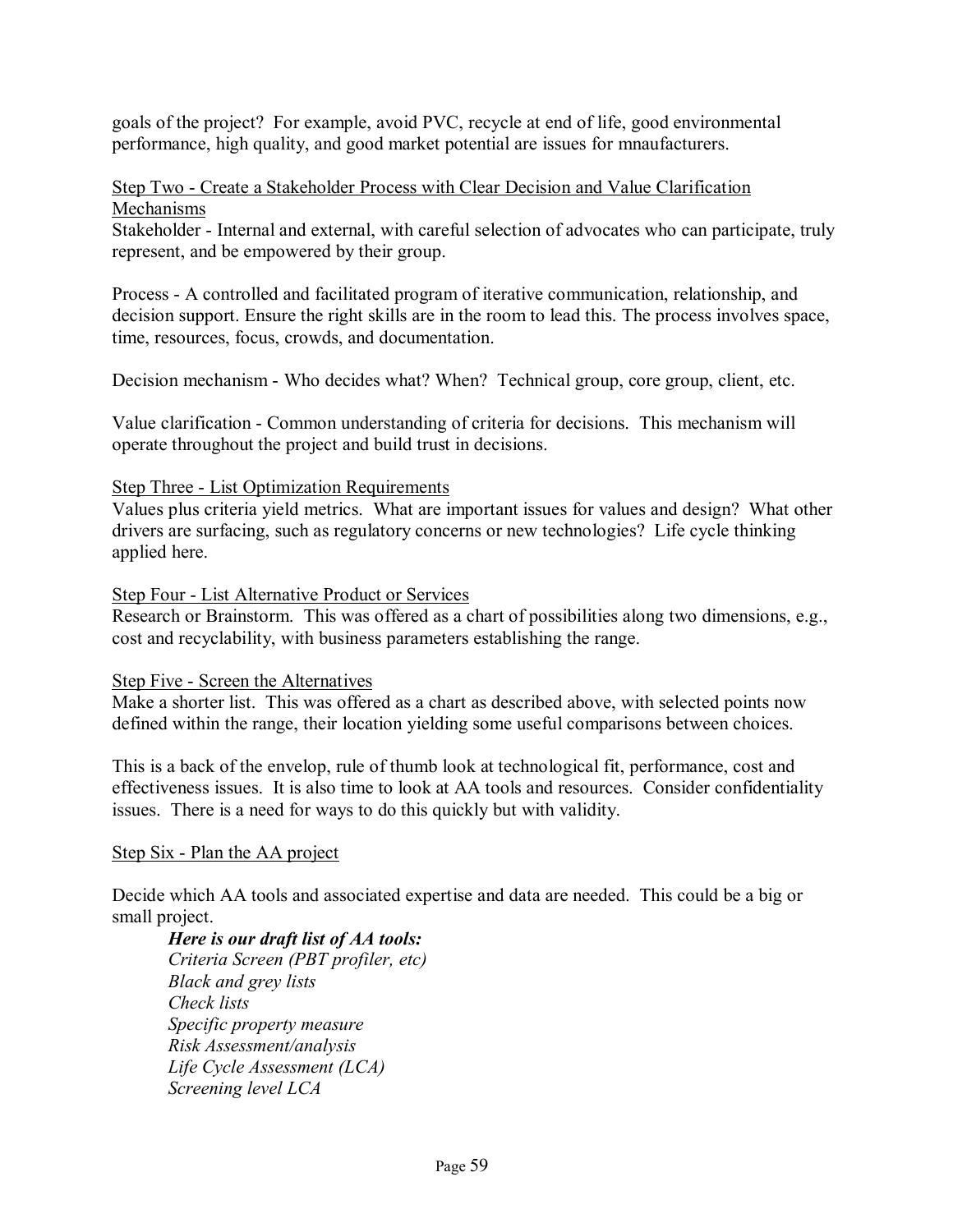*Comparable LCA Labeling criteria and Labels (Might be two separate tools) TCA Network of experts* 

Step Seven - Work the Tools

Step Eight - Determine Results

Report and communicate results, and evaluate and decide to restart the process or create a label.